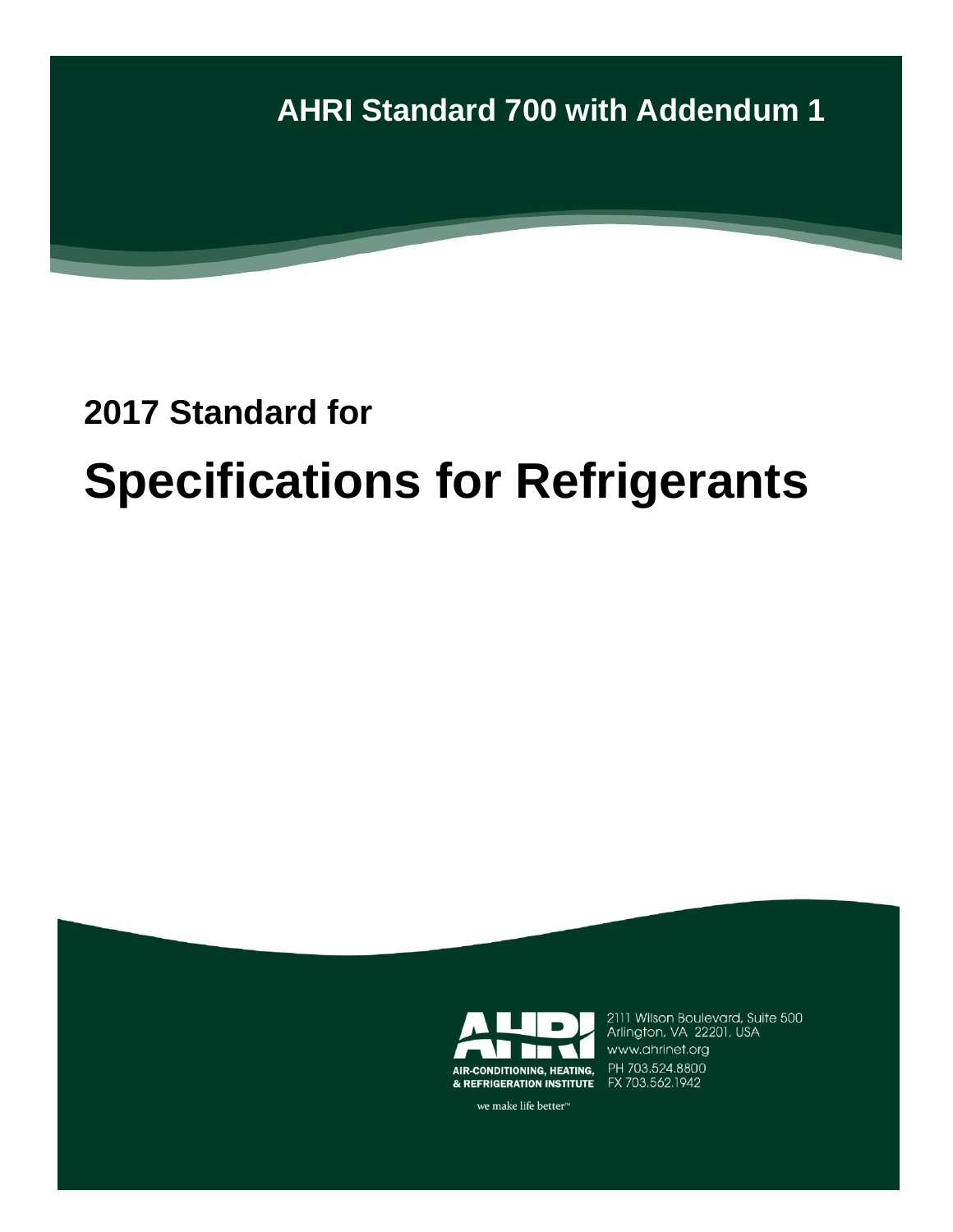

# **AHRI STANDARD 700-2017 WITH ADDENDUM 1,** *SPECIFICATIONS FOR REFRIGERANTS*

### **September 2017**

Addendum 1 (dated September 2017) of AHRI Standard 700-2017, Specifications for Refrigerants, modifies AHRI Standard 700- 2017 as follows. The following changes have been incorporated (additions are shown with shading) as well as the addition of refrigerants R-407H, R-461A, R-462A, R-514A, and R-516A to the scope of Section 2 and to Table 2A and Table 3 respectively of AHRI Standard 700-2017. The September 2017 Addendum 1 has been incorporated into the already published 2017 version of AHRI Standard 700 to avoid confusion.

The changes include:

**2.1.4** Zeotropic Blend Refrigerants: R-401A; R-401B; R-402A; R-402B; R-403A; R-403B; R-404A; R-405A; R-406A; R-407A; R-407B; R-407C; R-407D; R-407E; R-407F; R-407G; R407H; R-408A; R-409A; R-409B; R-410A; R-410B; R-411A; R-411B; R-412A; R-413A; R-414A; R-414B; R-415A; R-415B; R-416A; R-417A; R-417B; R-417C; R-418A; R-419A; R-419B; R-420A; R-421A; R-421B; R-422A; R-422B; R-422C; R-422D; R-422E; R-423A; R-424A; R-425A; R-426A; R-427A; R-428A; R-429A; R-430A; R-431A; R-434A; R-435A; R-437A; R-438A; R-439A; R-440A; R-442A; R-444A; R-444B; R-445A; R-446A; R-447A; R-447B; R-448A; R-449A; R-449B; R-449C; R-450A; R-451A; R-451B; R-452A; R-452B; R-452C; R-453A; R-454A; R-454B; R-454C; R-455A; R-456A; R-457A; R-458A; R-459A; R-459B; R-460A; R-460B; R-461A; and R-462A

**2.1.6** Azeotropic Blend Refrigerants: R-500; R-502; R-503; R-507A; R-508A; R-508B; R-509A; R-510A; R-511A; R-512A; R-513A; R-513B; R-514A; R-515A; and R-516A.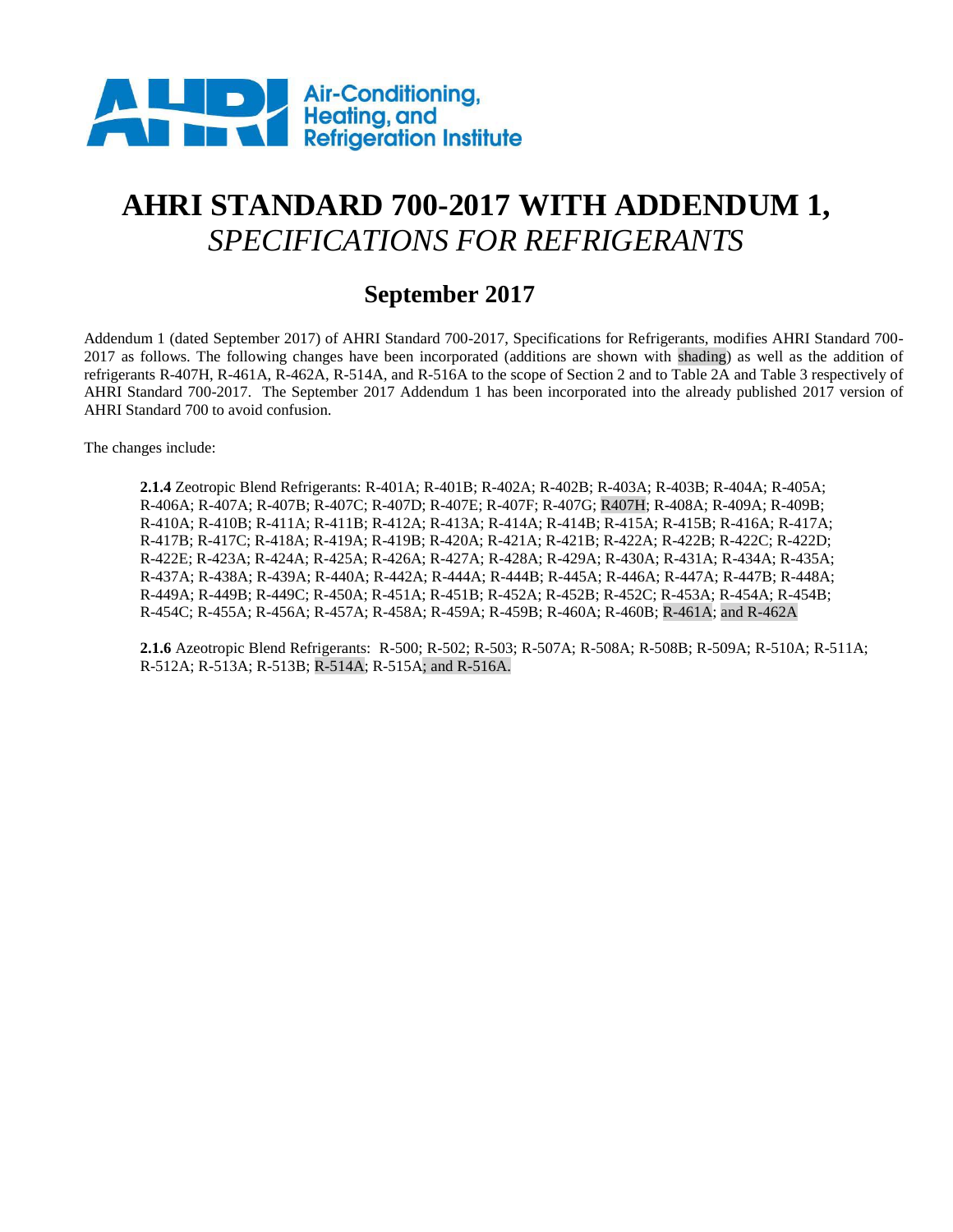### **IMPORTANT**

### *SAFETY DISCLAIMER*

AHRI does not set safety standards and does not certify or guarantee the safety of any products, components or systems designed, tested, rated, installed or operated in accordance with this standard/guideline. It is strongly recommended that products be designed, constructed, assembled, installed and operated in accordance with nationally recognized safety standards and code requirements appropriate for products covered by this standard/guideline.

AHRI uses its best efforts to develop standards/guidelines employing state-of-the-art and accepted industry practices. AHRI does not certify or guarantee that any tests conducted under its standards/guidelines will be non-hazardous or free from risk.

Note:

This standard supersedes AHRI Standard 700-2017.

#### **AHRI CERTIFICATION PROGRAM PROVISIONS**

#### **Scope of the Certification Programs**

The Reclaimed Refrigerant and Refrigerant Testing Laboratory Certification Programs are based on this standard. The Reclaimed Refrigerant Certification Program includes purity specifications for reclaimed refrigerants. The Refrigerant Testing Laboratory Certification Program includes verification for refrigerant testing laboratories that perform testing of refrigerants to AHRI Standard 700.

#### **Certified Ratings**

The following ratings are verified by test for the Reclaimed Refrigerant Certification Program:

- a. Water (ppm by weight)
- b. Chloride (pass/fail)
- c. Acidity (ppm by weight)
- d. High boiling residue (% by volume or % by weight)
- e. Particulates/solids (pass/fail)
- f. Air and other non-condensables (% by volume)
- g. All other volatile impurities (% by weight)

The following contaminants are verified by test for the Refrigerant Testing Laboratory Certification Program:

- a. Water (ppm by weight)
- b. High boiling residue (% by volume or % by weight)
- c. Air and other non-condensables (% by volume)
- d. All other volatile impurities (% by weight)

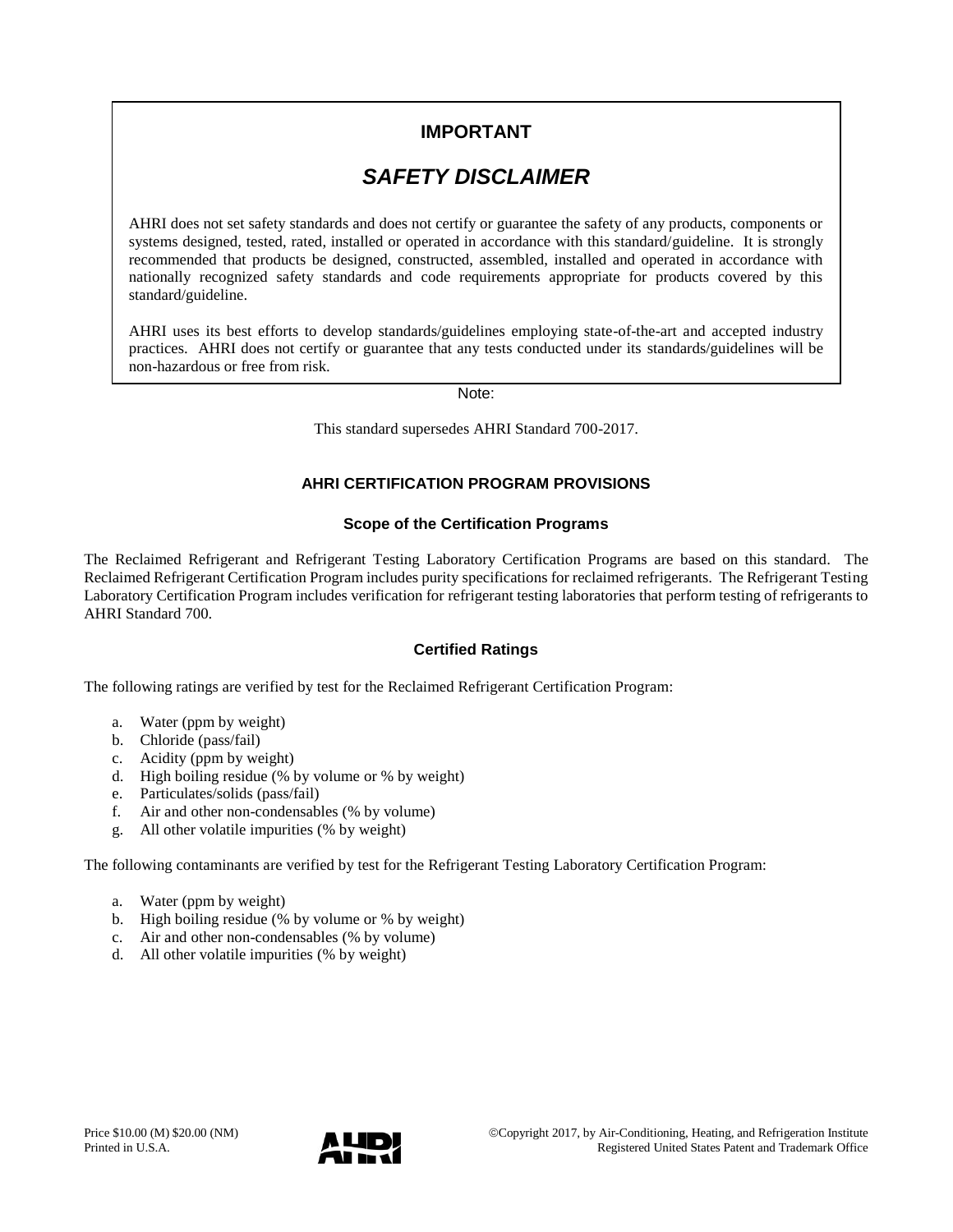#### **TABLE OF CONTENTS**

| <b>SECTION</b> | <b>PAGE</b> |
|----------------|-------------|
| Section 1.     |             |
| Section 2.     |             |
| Section 3.     |             |
| Section 4.     |             |
| Section 5.     |             |
| Section 6.     |             |
| Section 7.     |             |

#### **TABLES**

| Table 1A. | Single Component Fluorocarbon Refrigerants Characteristics and         |  |
|-----------|------------------------------------------------------------------------|--|
| Table 1B. | Single Component Hydrocarbon Refrigerants Characteristics and          |  |
| Table 1C. | Carbon Dioxide Refrigerant Characteristics and                         |  |
| Table 2A. | Zeotropic Blends (400 Series Refrigerants) Characteristics and         |  |
| Table 2B. | Hydrocarbon Blends (400 & 500 Series Refrigerants) Characteristics and |  |
| Table 3.  | Azeotropic Blends (500 Series Refrigerants) Characteristics and        |  |

#### **APPENDICES**

| Appendix C. |  |
|-------------|--|
|             |  |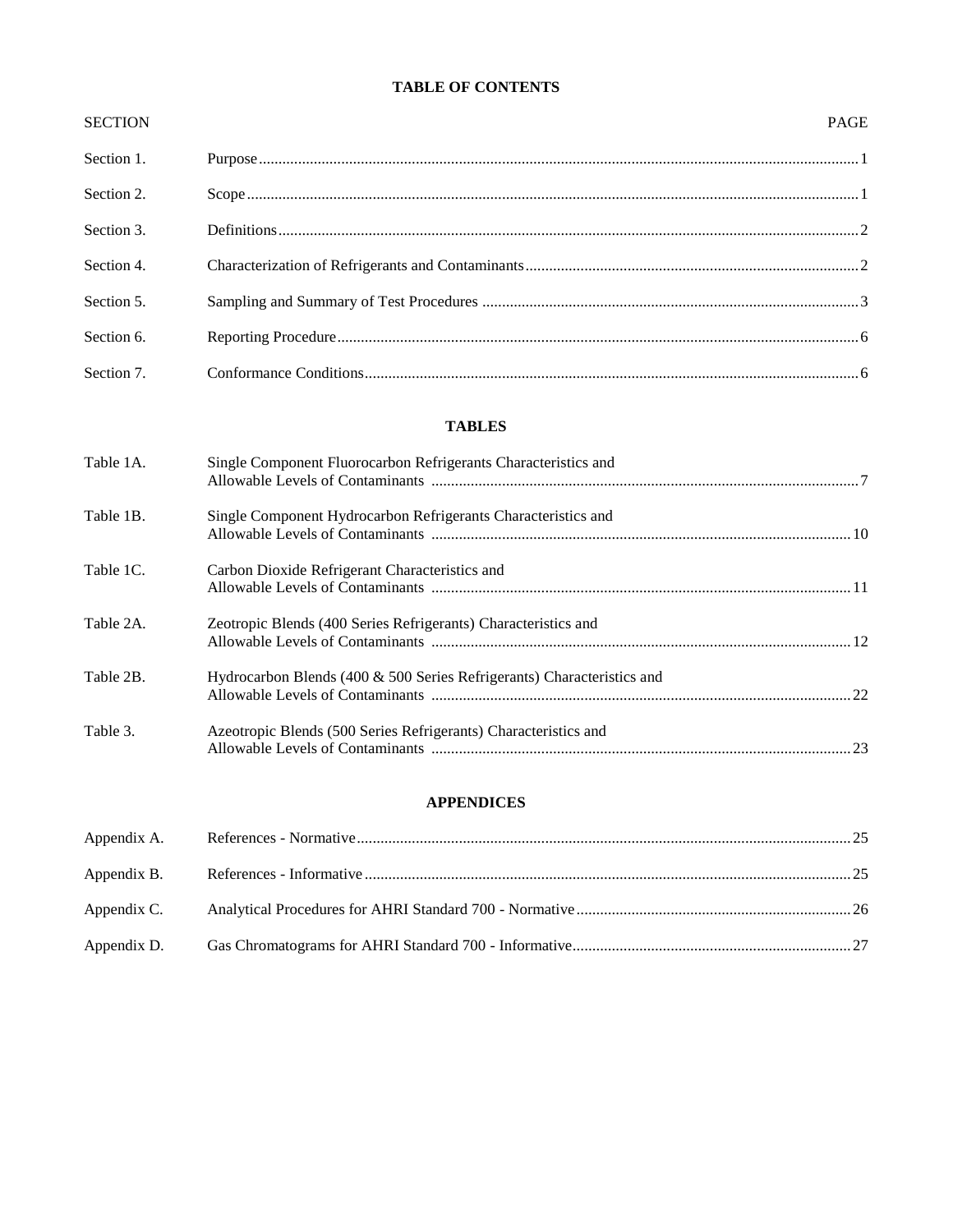# **SPECIFICATIONS FOR REFRIGERANTS**

#### **Section 1. Purpose**

**1.1** *Purpose.* The purpose of this standard is to establish purity specifications, to verify composition, and to specify the associated methods of testing for acceptability of the refrigerants listed in Section 2.1 regardless of source (new, reclaimed and/or repackaged) for use in new and existing refrigeration and air-conditioning products within the scope of AHRI.

**1.1.1** *Intent.* This standard is intended for the guidance of the industry including manufacturers, reclaimers, repackagers, distributors, installers, servicemen, contractors and users of fluorocarbon, hydrocarbon and carbon dioxide containing refrigerants.

**1.1.2** *Review and Amendment.* This standard is subject to review and amendment as technology advances or as additional data becomes available. This data can be submitted to AHRI for review.

#### **Section 2. Scope**

**2.1** *Scope.* This standard specifies acceptable levels of contaminants (purity requirements) for fluorocarbon, hydrocarbon, and carbon dioxide refrigerants regardless of source and lists acceptable test methods. These refrigerants are as referenced in the ANSI/ASHRAE Standard 34 with Addenda:

**2.1.1** Single-Component Fluorocarbon Refrigerants: R-11; R-12; R-13; R-22; R-23; R-32; R-113; R-114; R-115; R-116; R-123; R-124; R-125; R-134a; R-141b; R-142b; R-143a; R-152a; R-218; R-227ea; R-236fa; R-245fa; R-1233zd(E); R-1234yf; R-1234ze(E); and R-1336mzz(Z).

**2.1.2** Single Component Hydrocarbon Refrigerants: R-50; R-170; R-E170; R-290; R-600; R-600a; R-601; R-601a; R-610; R-1150; and R-1270.

**2.1.3** Carbon Dioxide Refrigerant: R-744.

**2.1.4** Zeotropic Blend Refrigerants: R-401A; R-401B; R-402A; R-402B; R-403A; R-403B; R-404A; R-405A; R-406A; R-407A; R-407B; R-407C; R-407D; R-407E; R-407F; R-407G; R407H; R-408A; R-409A; R-409B; R-410A; R-410B; R-411A; R-411B; R-412A; R-413A; R-414A; R-414B; R-415A; R-415B; R-416A; R-417A; R-417B; R-417C; R-418A; R-419A; R-419B; R-420A; R-421A; R-421B; R-422A; R-422B; R-422C; R-422D; R-422E; R-423A; R-424A; R-425A; R-426A; R-427A; R-428A; R-429A; R-430A; R-431A; R-434A; R-435A; R-437A; R-438A; R-439A; R-440A; R-442A; R-444A; R-444B; R-445A; R-446A; R-447A; R-447B; R-448A; R-449A; R-449B; R-449C; R-450A; R-451A; R-451B; R-452A; R-452B; R-452C; R-453A; R-454A; R-454B; R-454C; R-455A; R-456A; R-457A; R-458A; R-459A; R-459B; R-460A; R-460B; R-461A; and R-462A

**2.1.5** Zeotropic Hydrocarbon Blend Refrigerants: R-432A; R-433A; R-433B; R-433C; R-436A; R-436B; R-441A; and R-443A.

**2.1.6** Azeotropic Blend Refrigerants: R-500; R-502; R-503; R-507A; R-508A; R-508B; R-509A; R-510A; R-511A; R-512A; R-513A; R-513B; R-514A; R-515A; and R-516A.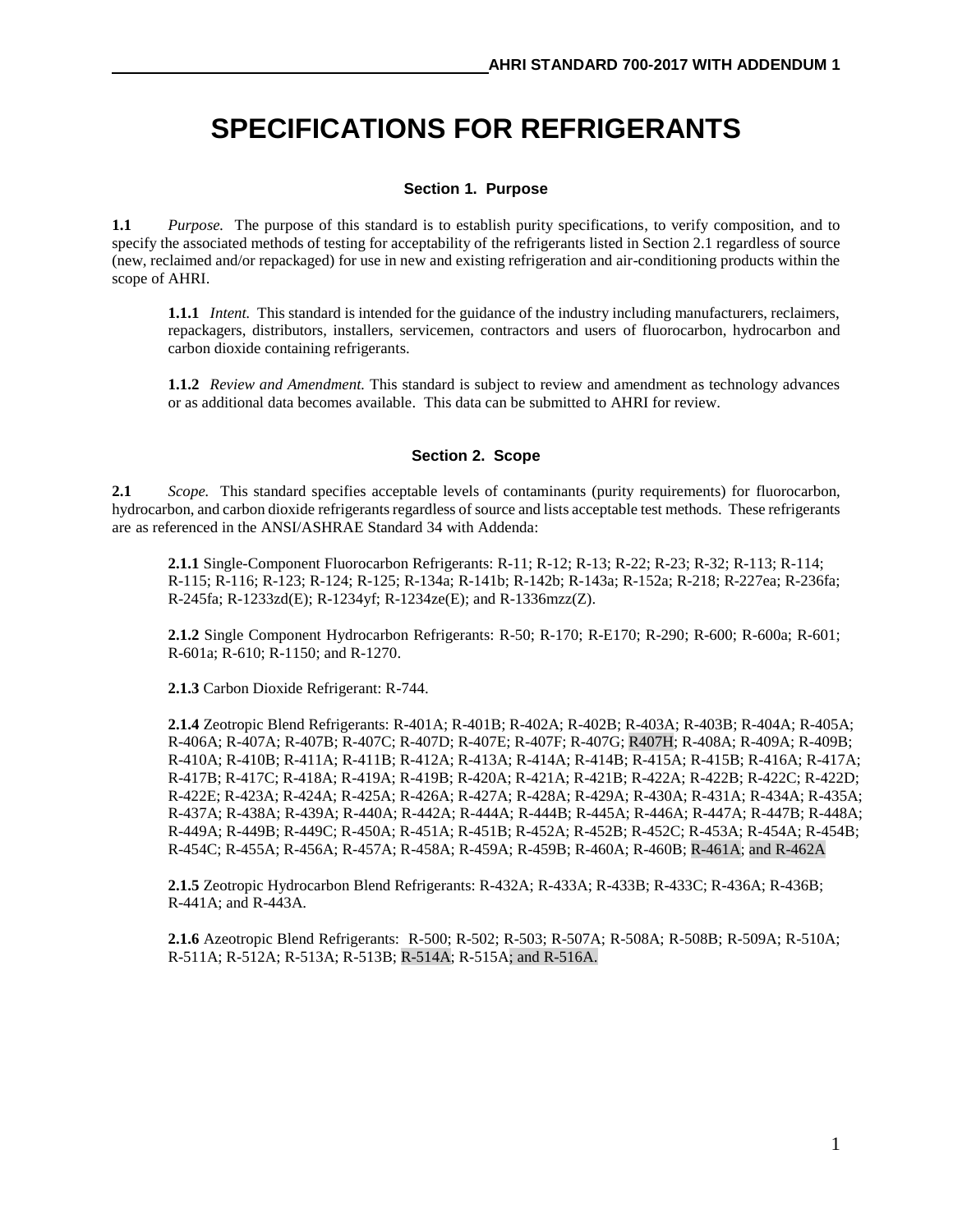#### **Section 3. Definitions**

All terms in this document will follow the standard industry definitions in the *ASHRAE Terminology* website (https://www.ashrae.org/resources--publications/free-resources/ashrae-terminology) unless otherwise defined in this section.

**3.1** *"Shall"* or "*Should".* "Shall" or "should" shall be interpreted as follows:

**3.1.1** *Shall*. Where "shall" or "shall not" is used for a provision specified, that provision is mandatory if compliance with the standard is claimed.

**3.1.2** *Should*. "Should" is used to indicate provisions which are not mandatory but which are desirable as good practice.

#### **Section 4. Characterization of Refrigerants and Contaminants**

**4.1** *Characterization.* Characterization of single component fluorocarbon (Table 1A) and zeotropic/azeotropic blend (Table 2A/3) refrigerants and contaminants are listed in the following general classifications:

- **4.1.1** Isomer content (see Table 1A)
- **4.1.2** Air and other non-condensables (see Tables 1A, 2A, 3)
- **4.1.3** Water (see Tables 1A, 2A, 3)
- **4.1.4** All other volatile impurities (see Tables 1A, 2A, 3)
- **4.1.5** High boiling residue (see Tables 1A, 2A, 3)
- **4.1.6** Particulates/solids (see Tables 1A, 2A, 3)
- **4.1.7** Acidity (see Tables 1A, 2A, 3)
- **4.1.8** Chloride (see Tables 1A, 2A, 3)

**4.2** *Hydrocarbon Characterization.* Characterization of hydrocarbon refrigerants (Tables 1B and 2B) and contaminants are listed in the following general classifications:

- **4.2.1** Nominal composition (see Tables 1B, 2B)
- **4.2.2** Other allowable impurities (see Table 1B)
- **4.2.3** Air and other non-condensables (see Tables 1B, 2B)
- **4.2.4** Sulfur odor (see Tables 1B, 2B)
- **4.2.5** High boiling residue (see Tables 1B, 2B)
- **4.2.6** Particulates/solids (see Tables 1B, 2B)
- **4.2.7** Acidity (see Tables 1B, 2B)
- **4.2.8** Water (see Tables 1B, 2B)
- **4.2.9** All other volatile impurities (see Tables 1B, 2B)
- **4.2.10** Total  $C_3$ ,  $C_4$  and  $C_5$  polyolefins (see Tables 1B, 2B)
- **4.2.11** Chloride (see Table 2B)

**4.3** *Carbon Dioxide Characterization.* Characterization of carbon dioxide (Table 1C) and its contaminants are listed in the following general classifications:

- **4.3.1** Purity (see Table 1C)
- **4.3.2** Air and other non-condensables (see Table 1C)
- **4.3.3** Water (see Table 1C)
- **4.3.4** High boiling residue (see Table 1C)
- **4.3.5** Particulates/solids (see Table 1C)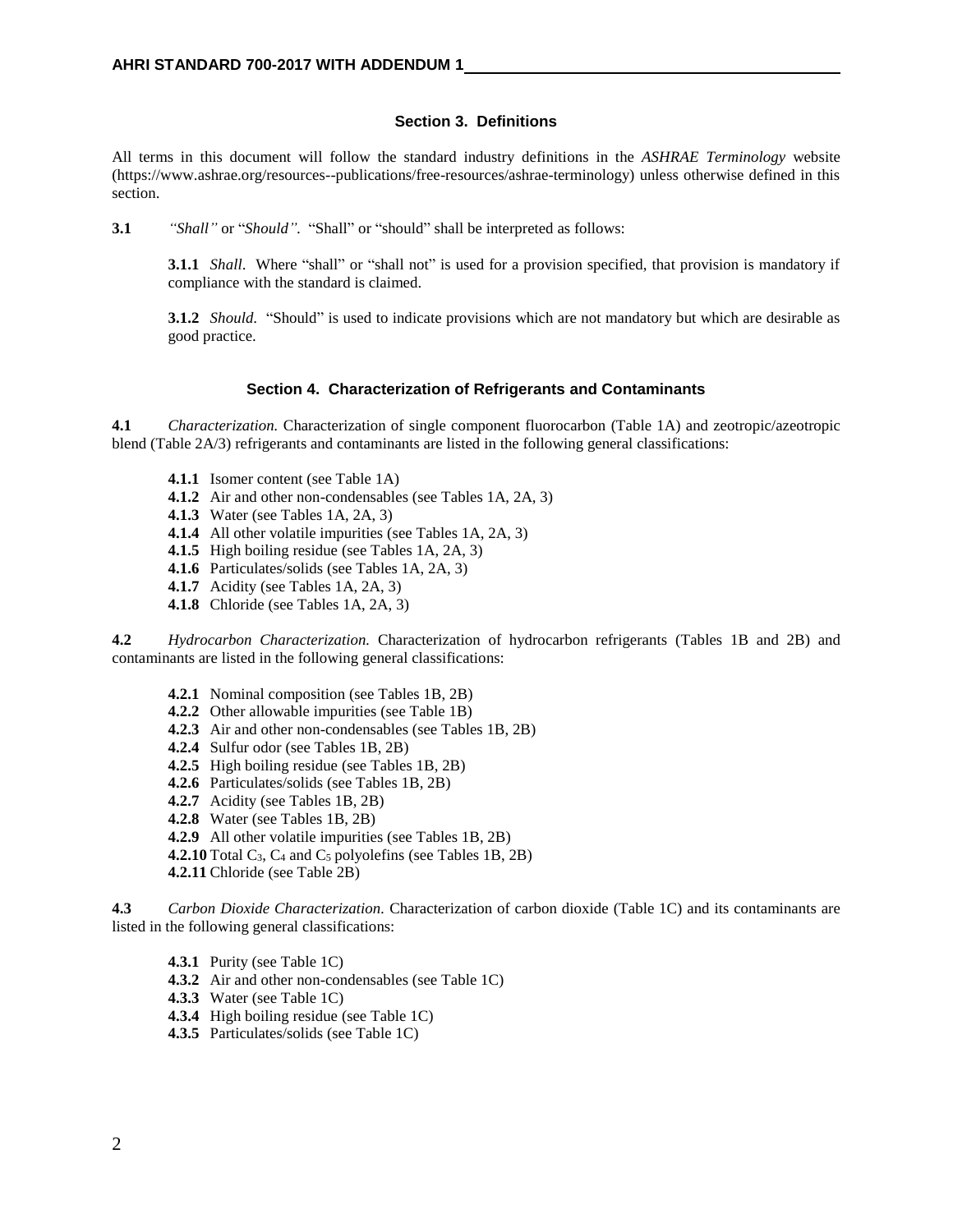#### **Section 5. Sampling and Summary of Test Procedures**

**5.1** *Referee Test.* The referee test methods for the various contaminants are summarized in the following paragraphs. Detailed test procedures are included in Appendix C to AHRI Standard 700. If alternative test methods are employed, the user shall be able to demonstrate that they produce results at least equivalent to the specified referee test method.

#### **5.2** *Refrigerant Sampling.*

**5.2.1** *Sampling Precautions.* Special precautions should be taken to ensure that representative samples are obtained for analysis. Sampling shall be done by qualified personnel following accepted sampling and safety procedures. Refrigerants with critical temperatures near or below ambient temperature cannot be reliably sampled for both liquid and vapor phase without special handling.

Note: Flammable refrigerants which are ASHRAE 34 Class 2L, 2 or 3 present additional safety challenges and require additional measures for sampling safety procedures compared to nonflammable halocarbons documented in this standard.

**5.2.2** *Cylinder Preparation.* Place a clean, empty sample cylinder with the valve open in an oven at 110°C for one hour. Remove it from the oven while hot, immediately connect it to an evacuation system and evacuate it to less than 56 kPa. Close the valve and allow it to cool. Weigh the empty cylinder.

**5.2.3** *Vapor Phase Sampling.* A vapor phase sample shall be obtained for determining the noncondensables. The source temperature shall be measured and recorded at the time the sample is taken.

**5.2.3.1** *Special Handling for Low Critical Temperature Refrigerant*. A vapor phase sample is required to determine non-condensables and volatile impurities, including other refrigerants. The vapor phase sample is obtained by regulating the sample container temperature to 5 K or more above the refrigerant critical temperature.

**5.2.3.2** *Handling for Liquid Refrigerants with Boiling Points Near or Above Room Temperature.*  Since R-11, R-113, R-123, R-141b, R-245fa, and R-1233zd(E) have normal boiling points near or above room temperature, non-condensable determination is not required for these refrigerants.

Note: Non-condensable gases, if present, will concentrate in the vapor phase of the refrigerant; care must be exercised to eliminate introduction of either air or liquid phase refrigerant during the sample transfer.

**5.2.4** *Liquid Phase Sampling*. A liquid phase sample is required for all tests listed in this standard except the test for non-condensables.

**5.2.4.1** *Liquid Sampling.* Accurate analysis requires that the sample cylinder, at ambient temperature, be filled to at least 60% by volume; however, under no circumstances should the cylinder be filled to more than 80% by volume. This can be accomplished by weighing the empty cylinder and then the cylinder with refrigerant. When the desired amount of refrigerant has been collected, close the valve(s) and immediately disconnect the sample cylinder.

Note: Care should be taken to ensure that all connections and transfer lines are dry and evacuated to avoid contaminating the sample.

Note: Low critical temperature refrigerants can have extremely high pressure and the sampling vessel, all connections and transfer lines must be designed to handle high pressures.

**5.2.4.2** *Special Handling for Low Critical Temperature Refrigerant*. A liquid phase sample is required for all testing except volatile impurities, including other refrigerants. The liquid phase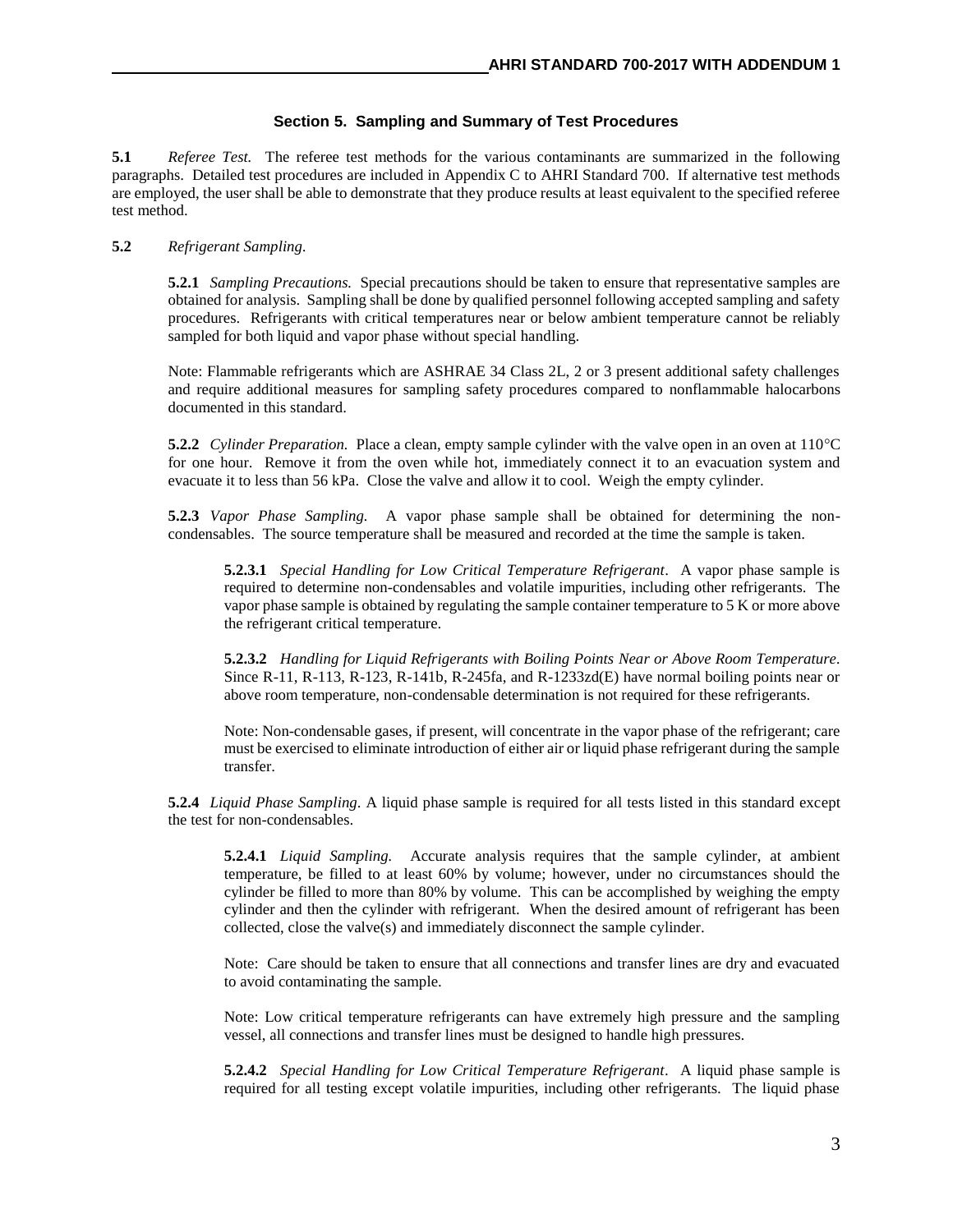sample is obtained by regulating the sample cylinder temperature to 2ºC below the critical temperature of the refrigerant.

Note: If free water is present in the sample, cooling to below 0<sup>o</sup>C may result in the formation of ice. Clathrates may form at temperatures above 0ºC with some fluorocarbon refrigerants.

**5.2.4.3** *Record Weight.* Check the sample cylinder for leaks and record the gross weight.

**5.3** *Refrigerant Identification.* The required method shall be gas chromatography as described in Appendix C with the corresponding gas chromatogram figures as illustrated in Informative Appendix D to AHRI Standard 700. The chromatogram of the sample shall be compared to known standards.

#### **5.4** *Water Content.*

**5.4.1** *Method.* The Coulometric Karl Fischer Titration, as described in Appendix C, shall be used for determining the water content of refrigerants. This method can be used for refrigerants that are either a liquid or a gas at room temperature. For all refrigerants, the sample for water analysis shall be taken from the liquid phase of the container to be tested.

**5.4.2** *Limits.* The value for water content shall be expressed in parts per million (ppm) by weight and shall not exceed the maximum specified in Tables 1A, 1B, 1C, 2A, 2B and 3.

**5.5** *Conductivity. (Alternative to chloride and acidity tests).*

**5.5.1** *Method*. A refrigerant may be tested for conductivity as an indication of the presence of acids, metal chlorides, and any compound that ionizes in water. This alternative procedure is intended for use with new or reclaimed refrigerants, however, significant amounts of oil can interfere with the test results.

**5.5.2** *Limits*. The value for conductivity shall be converted to and expressed in ppm by weight calculated as HCl and shall be compared with the maximum acidity value specified (see in Tables 1A, 1B, 1C, 2A, 2B, and 3). If the conductivity is above this amount, then the chloride and acidity tests shall be conducted. If the conductivity is not greater than this amount, then the chloride and acidity tests may be omitted.

#### **5.6** *Chloride.*

**5.6.1** *Method.* The refrigerant shall be tested for chloride as an indication of the presence of hydrochloric acid and/or metal chlorides. The referee procedure is intended for use with new or reclaimed halogenated refrigerants; however, high boiling residue in excess of the amounts in Tables 1A, 1B, 1C, 2A, 2B and 3 can interfere with the test results.

The test method shall be that described in Appendix C to AHRI Standard 700*.* The test will show noticeable turbidity at chloride levels of about 3 ppm or greater by weight.

**5.6.2** *Limits.* The results of the test shall not exhibit any sign of turbidity. Report the results as "pass" or "fail."

#### **5.7** *Acidity.*

**5.7.1** *Method.* The acidity test uses the titration principle to detect any compound that is soluble in water and ionizes as an acid. The test method shall be that described in Appendix C to AHRI Standard 700*.* This test may not be suitable for determination of high molecular weight organic acids; however, these acids will be found in the high boiling residue test outlined in Section 5.8. The test requires a 50 to 60 gram sample and has a detection limit of 0.1 ppm by weight calculated as HCl.

**5.7.2** *Limits.* The value for acidity shall be expressed in ppm by weight as HCl and shall not exceed the limits in Tables 1A, 1B, 2A, 2B and 3.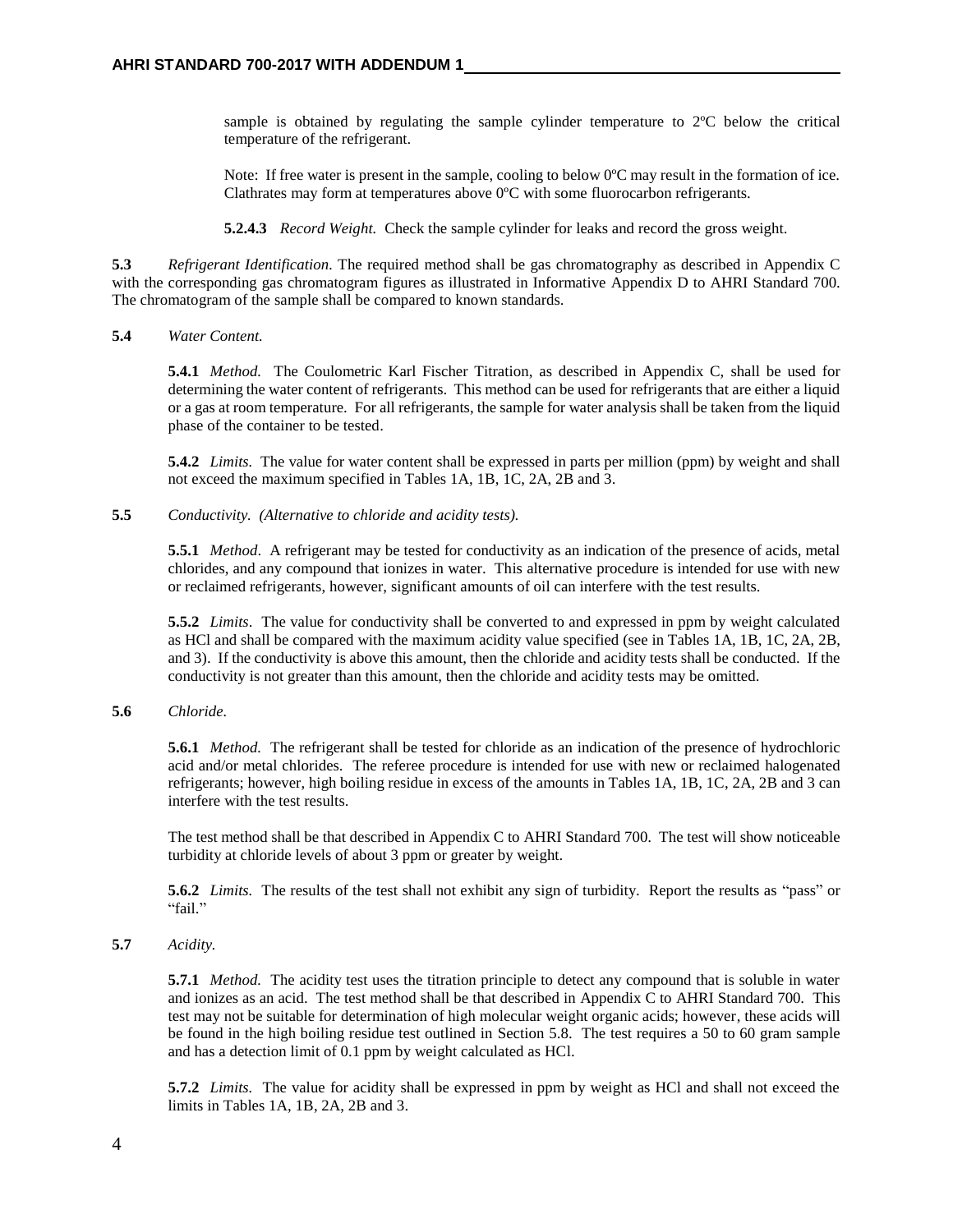#### **5.8** *High Boiling Residue*.

**5.8.1** *Method.* High boiling residue shall be determined by either volume or weight. The volume method measures the residue from a standard volume of refrigerant after evaporation. The gravimetric method is described in Appendix C to AHRI Standard 700. Oils and/or organic acids will be captured by these methods.

**5.8.2** *Limits.* The value for high boiling residue shall be expressed as a percentage by volume or weight and shall not exceed the maximum percent specified in Tables 1A, 1B, 1C, 2A, 2B and 3.

#### **5.9** *Particulates and Solids*.

**5.9.1** *Method.* A measured amount of sample shall be placed in a Goetz bulb under controlled temperature conditions. The particulates/solids shall be determined by visual examination of the Goetz bulb prior to the evaporation of refrigerant. For details of this test method, refer to Part 3 of Appendix C to AHRI Standard 700.

Note: R-744 will partially sublimate when measuring a known amount of liquid sample into the Goetz bulb and the solid R-744 will interfere with the visual examination of particulates/solids. Determining the particulates/solids shall be completed by visual examination of the Goetz bulb after the evaporation of the refrigerant.

**5.9.2** *Limits.* Visual presence of dirt, rust or other particulate contamination is reported as "fail."

#### **5.10** *Non-condensables.*

**5.10.1** *Method.* A vapor phase sample shall be used for determination of non-condensables. Non-condensable gases consist primarily of air accumulated in the vapor phase of refrigerants where the solubility of air in the refrigerant liquid phase is extremely low and air is not significant as a liquid phase contaminant. The presence of non-condensable gases may reflect poor quality control in transferring refrigerants to storage tanks and cylinders.

The test method shall be gas chromatography with a thermal conductivity detector as described in Appendix C to AHRI Standard 700.

**5.10.2** *Limits.* The maximum level of non-condensables in the vapor phase of a test sample shall not exceed the maximum at  $25.0$  °C as shown in Tables 1A, 1B, 1C, 2A, 2B and 3.

#### **5.11** *All Other Volatile Impurities and/or Other Refrigerants.*

**5.11.1** *Method*. The amount of volatile impurities including other refrigerants in the subject refrigerant shall be determined by gas chromatography as described in Appendix C to AHRI Standard 700*.*

**5.11.2** *Limits.* The test sample shall not contain more than 0.5% by weight of volatile impurities including other refrigerants and unsaturates.

**5.11.2.1** *Individual Listed Volatile Impuritie*s. Tables 1A, 1B, 1C, 2A, 2B and 3 list specific volatile impurities and their maximum allowable concentrations in percent (%) by weight.

**5.11.2.2** *R-40 Impuritie*s. Refrigerant shall contain no more than 300 ppm of R-40.

#### **5.12** *Total C3, C<sup>4</sup> and C<sup>5</sup> Polyolefins in Hydrocarbon Refrigerants*.

**5.12.1** *Method*. The amount of polyolefin impurities in the hydrocarbon shall be determined by gas chromatography as described in GPA STD 2177 - *Natural Gas Liquid Mixtures Containing Nitrogen and Carbon Dioxide*.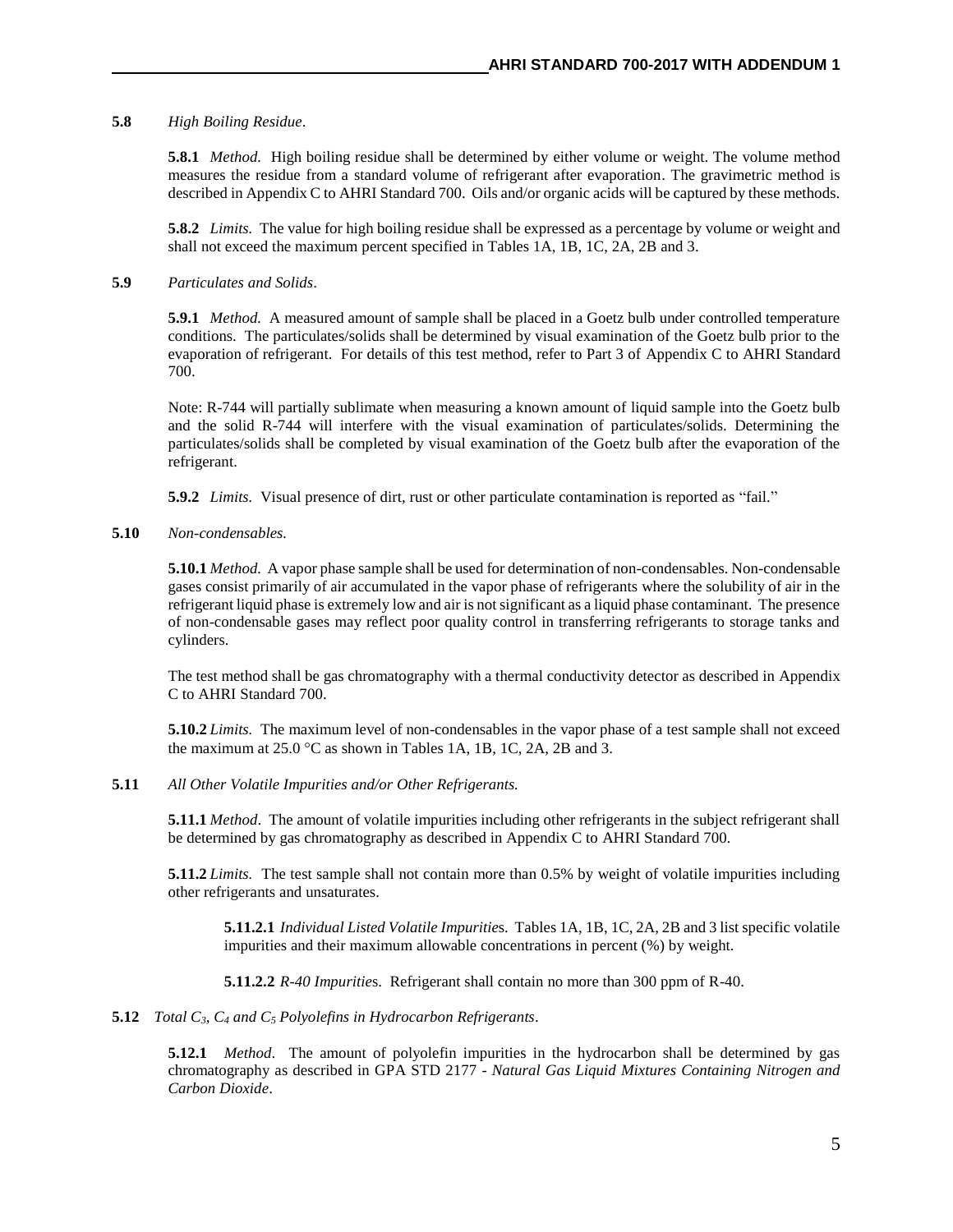**5.12.2** *Limits.* The test sample shall not contain more than 0.05 % by weight in the hydrocarbon sample as shown in Tables 1B and 2B. Report the results as "pass" or "fail."

**5.13** *Sulfur Odor in Hydrocarbon Refrigerants*.

**5.13.1** *Method.* The amount of sulfur containing compounds or other compounds with an odor shall be determined by ASTM method D1296, *Odor of Volatile Solvents and Diluents.* 

**5.13.2** *Limits.* The test sample paper shall not emit a residual sulfur odor as shown in Tables 1B and 2B.

#### **Section 6. Reporting Procedure**

**6.1** *Reporting Procedure.* The source (manufacturer, reclaimer or repackager) of the packaged refrigerant shall be identified. The refrigerant shall be identified by its accepted refrigerant number and/or its chemical name. Maximum allowable levels of contaminants are shown in Tables 1A, 1B, 1C, 2A, 2B and 3. Test results shall be tabulated in a similar manner.

#### **Section 7. Conformance Conditions**

**7.1** *Conformance.*While conformance with this standard is voluntary, conformance shall not be claimed or implied for products or equipment within the standard's *Purpose* (Section 1) and *Scope* (Section 2) unless such product claims meet all of the requirements of the standard and all of the testing and rating requirements are measured and reported in complete compliance with the standard. Any product that has not met all the requirements of the standard cannot reference, state, or acknowledge conformance to the standard in any written, oral, or electronic communication.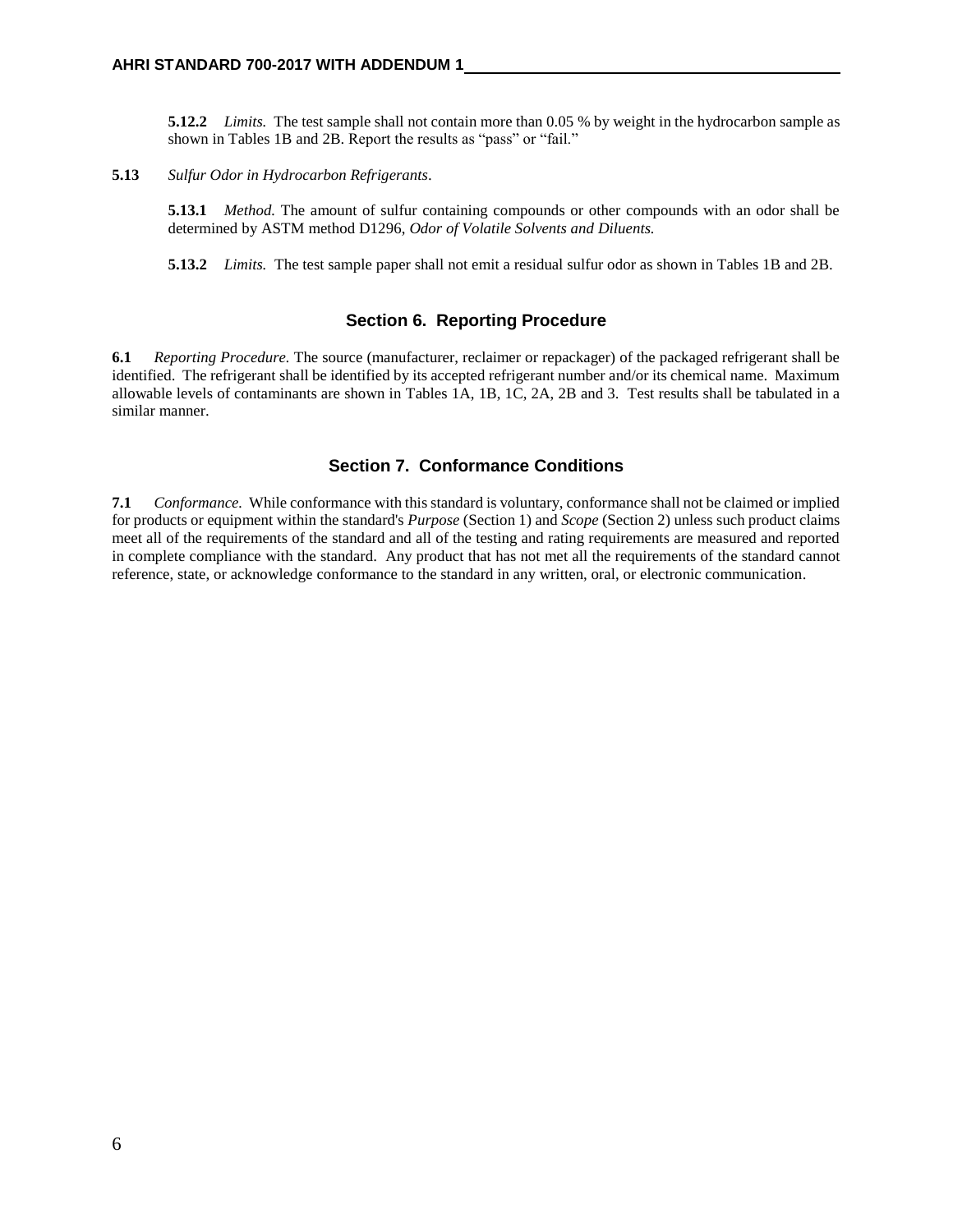| Table 1A. Single Component Fluorocarbon Refrigerants Characteristics and Allowable Levels of Contaminants |                               |                      |                         |                         |                         |                         |                         |                         |                         |                         |                   |                   |  |
|-----------------------------------------------------------------------------------------------------------|-------------------------------|----------------------|-------------------------|-------------------------|-------------------------|-------------------------|-------------------------|-------------------------|-------------------------|-------------------------|-------------------|-------------------|--|
|                                                                                                           | <b>Reporting Units</b>        | Reference<br>Section | $R-11$                  | $R-12$                  | $R-13$                  | $R-22$                  | $R-23$                  | $R-32$                  | $R-113$                 | $R-114$                 | $R-115$           | $R-116$           |  |
| CHARACTERISTICS:                                                                                          |                               |                      |                         |                         |                         |                         |                         |                         |                         |                         |                   |                   |  |
| Boiling Point <sup>1</sup>                                                                                | °C @ 101.3 kPa                | N/A                  | 23.7                    | $-29.8$                 | $-81.5$                 | $-40.8$                 | $-82$                   | $-51.7$                 | 47.6                    | 3.6                     | $-38.9$           | $-78.2$           |  |
| Boiling Point Range <sup>1</sup>                                                                          | K                             | N/A                  | ± 0.3                   | $\pm 0.3$               | $\pm 0.5$               | $\pm 0.3$               | $\pm 0.5$               | $\pm 0.3$               | $\pm 0.3$               | $\pm 0.3$               | $\pm 0.3$         | $\pm 0.3$         |  |
| Critical Temperature <sup>1</sup>                                                                         | $\rm ^{o}C$                   | N/A                  | 198                     | 112                     | 28.9                    | 96.2                    | 26.1                    | 78.1                    | 214.1                   | 145.7                   | 80                | 19.9              |  |
| <b>Isomer Content</b><br>Isomer                                                                           | % by weight                   | N/A                  | N/A                     | N/A                     | N/A                     | N/A                     | N/A                     | N/A                     | $0 - 1$<br>R-133a       | $0 - 30$<br>R-144a      | N/A               | N/A               |  |
| <b>VAPOR PHASE</b><br><b>CONTAMINANTS:</b>                                                                |                               |                      |                         |                         |                         |                         |                         |                         |                         |                         |                   |                   |  |
| Air and Other Non-<br>condensables, Maximum                                                               | % by volume @<br>25.0°C       | 5.10                 | $N/A^2$                 | 1.5                     | 1.5                     | 1.5                     | 1.5                     | 1.5                     | $N/A^2$                 | 1.5                     | 1.5               | 1.5               |  |
| <b>LIOUID PHASE</b><br>CONTAMINANTS:                                                                      |                               |                      |                         |                         |                         |                         |                         |                         |                         |                         |                   |                   |  |
| Water, Maximum                                                                                            | ppm by weight                 | 5.4                  | 20                      | 10                      | 10                      | 10                      | 10                      | 10                      | 20                      | 10                      | 10                | 10                |  |
| All Other Volatile Impurities,<br>Maximum                                                                 | % by weight                   | 5.11                 | 0.5                     | 0.5                     | 0.5                     | 0.5                     | 0.5                     | 0.5                     | 0.5                     | 0.5                     | 0.5               | 0.5               |  |
| High Boiling Residue,<br>Maximum                                                                          | % by volume or %<br>by weight | 5.8                  | 0.01                    | 0.01                    | 0.01                    | 0.01                    | 0.01                    | 0.01                    | 0.01                    | 0.01                    | 0.01              | 0.01              |  |
| Particulates/Solids                                                                                       | Pass or Fail                  | 5.9                  | Visually<br>clean       | Visually<br>clean       | Visually<br>clean       | Visually<br>clean       | Visually<br>clean       | Visually<br>clean       | Visually<br>clean       | Visually<br>clean       | Visually<br>clean | Visually<br>clean |  |
| Acidity, Maximum                                                                                          | ppm by weight<br>(as HCl)     | 5.7                  |                         | $\mathbf{1}$            | 1                       | $\mathbf{1}$            |                         |                         | $\overline{1}$          |                         | $\overline{1}$    |                   |  |
| Chloride <sup>3</sup>                                                                                     | Pass or Fail                  | 5.6                  | No visible<br>turbidity | No visible<br>turbidity | No visible<br>turbidity | No visible<br>turbidity | No visible<br>turbidity | No visible<br>turbidity | No visible<br>turbidity | No visible<br>turbidity | Visually<br>clean | Visually<br>clean |  |

1. Boiling points, boiling point ranges and critical temperatures, although not required, are provided for informational purposes. Refrigerant data compiled from Refprop 9.1.

2. Since R-11, R-113, R-123, R-141b, R-245fa, R-1233zd(E), and R-1336mzz(Z) have normal boiling points near or above room temperature, non-condensable determinations are not required for these refrigerants.

3. Recognized chloride level for pass/fail is about 3 ppm.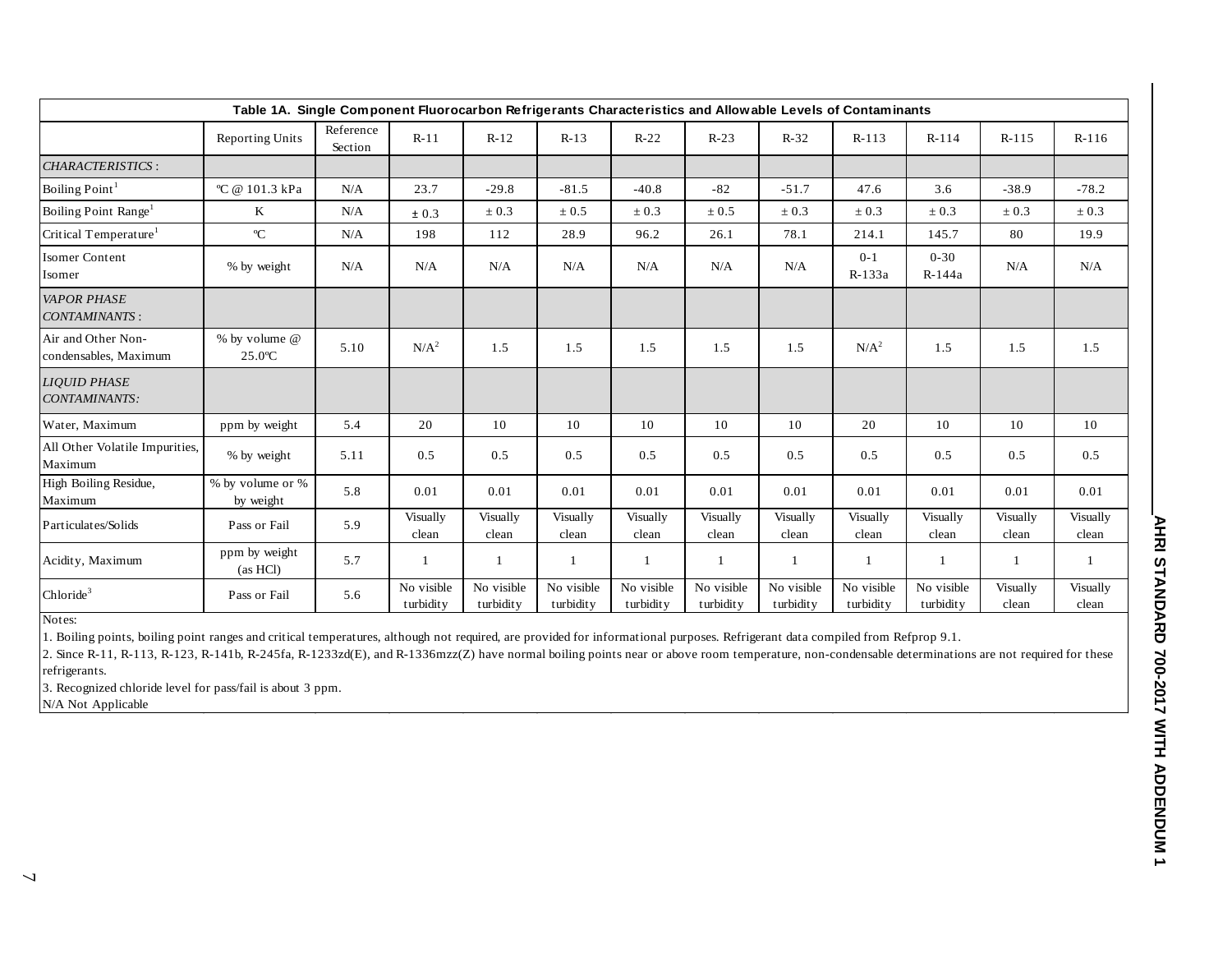| Table 1A. Single Component Fluorocarbon Refrigerants Characteristics and Allowable Levels of Contaminants (continued) |                               |                      |                                  |                         |                         |                         |                                   |                                   |                         |                         |                         |                         |
|-----------------------------------------------------------------------------------------------------------------------|-------------------------------|----------------------|----------------------------------|-------------------------|-------------------------|-------------------------|-----------------------------------|-----------------------------------|-------------------------|-------------------------|-------------------------|-------------------------|
|                                                                                                                       | <b>Reporting Units</b>        | Reference<br>Section | $R-123$                          | $R-124$                 | $R-125$                 | $R-134a$                | $R-141b$                          | $R-142b$                          | $R-143a$                | $R-152a$                | $R-218$                 | R-227ea                 |
| CHARACTERISTICS:                                                                                                      |                               |                      |                                  |                         |                         |                         |                                   |                                   |                         |                         |                         |                         |
| Boiling Point <sup>1</sup>                                                                                            | °C @ 101.3 kPa                | N/A                  | 27.8                             | $-12$                   | $-48.1$                 | $-26.1$                 | 32                                | $-9.2$                            | $-47.2$                 | $-24$                   | $-36.8$                 | $-16.5$                 |
| Boiling Point Range <sup>1</sup>                                                                                      | K                             | N/A                  | $\pm 0.3$                        | $\pm 0.3$               | $\pm 0.3$               | $\pm 0.3$               | $\pm 0.3$                         | $\sim$ $-$                        | $\pm 0.3$               | $\pm 0.3$               | $\pm 0.3$               | $\sim$ $\sim$           |
| Critical Temperature <sup>1</sup>                                                                                     | $\rm ^{o}C$                   | N/A                  | 183.7                            | 122.3                   | 66                      | 101.1                   | 206.8                             | 137.1                             | 72.7                    | 113.3                   | 72                      | 101.7                   |
| <b>Isomer Content</b><br>Isomer                                                                                       | % by weight                   | N/A                  | $0 - 8$<br>$R-123a+$<br>$R-123b$ | $0 - 5$<br>R-124a       | N/A                     | $0 - 0.5$<br>R-134      | $0-0.1$ ea<br>$R-141$ ,<br>R-141a | $0-0.1$ ea<br>$R-142$ ,<br>R-142a | $0 - 0.01$<br>$R-143$   | N/A                     | $\sim$ $\sim$           |                         |
| <b>VAPOR PHASE</b><br><b>CONTAMINANTS:</b>                                                                            |                               |                      |                                  |                         |                         |                         |                                   |                                   |                         |                         |                         |                         |
| Air and Other Non-<br>condensables, Maximum                                                                           | % by volume @<br>25.0°C       | 5.10                 | $N/A^2$                          | 1.5                     | 1.5                     | 1.5                     | N/A <sup>2</sup>                  | $\overline{2}$                    | 1.5                     | 1.5                     | 1.5                     | 1.5                     |
| <b>LIOUID PHASE</b><br>CONTAMINANTS:                                                                                  |                               |                      |                                  |                         |                         |                         |                                   |                                   |                         |                         |                         |                         |
| Water, Maximum                                                                                                        | ppm by weight                 | 5.4                  | 20                               | 10                      | 10                      | 10                      | 100                               | 15                                | 10                      | 10                      | 10                      | 10                      |
| All Other Volatile<br>Impurities, Maximum                                                                             | % by weight                   | 5.11                 | 0.5                              | 0.5                     | 0.5                     | 0.5                     | 0.9                               | 0.5                               | 0.5                     | 0.5                     | 0.5                     | 0.5                     |
| High Boiling Residue,<br>Maximum                                                                                      | % by volume or<br>% by weight | 5.8                  | 0.01                             | 0.01                    | 0.01                    | 0.01                    | 0.01                              | 0.01                              | 0.01                    | 0.01                    | 0.01                    | 0.01                    |
| Particulates/Solids                                                                                                   | Pass or Fail                  | 5.9                  | Visually<br>clean                | Visually<br>clean       | Visually<br>clean       | Visually<br>clean       | Visually<br>clean                 | Visually<br>clean                 | Visually<br>clean       | Visually<br>clean       | Visually<br>clean       | Visually<br>clean       |
| Acidity, Maximum                                                                                                      | ppm by weight<br>(as HCl)     | 5.7                  |                                  | 1                       | 1                       |                         |                                   | 3                                 | 1                       |                         | $\mathbf{1}$            |                         |
| $Chloride^3$                                                                                                          | Pass or Fail                  | 5.6                  | No visible<br>turbidity          | No visible<br>turbidity | No visible<br>turbidity | No visible<br>turbidity | No visible<br>turbidity           | No visible<br>turbidity           | No visible<br>turbidity | No visible<br>turbidity | No visible<br>turbidity | No visible<br>turbidity |

 $\infty$ 

Notes:

1. Boiling points, boiling point ranges and critical temperatures, although not required, are provided for informational purposes. Refrigerant data compiled from Refprop 9.1.

2. Since R-11, R-113, R-123, R-141b, R-245fa, R-1233zd(E), and R-1336mzz(Z) have normal boiling points near or above room temperature, non-condensable determinations are not required for these refrigerants.

3. Recognized chloride level for pass/fail is about 3 ppm.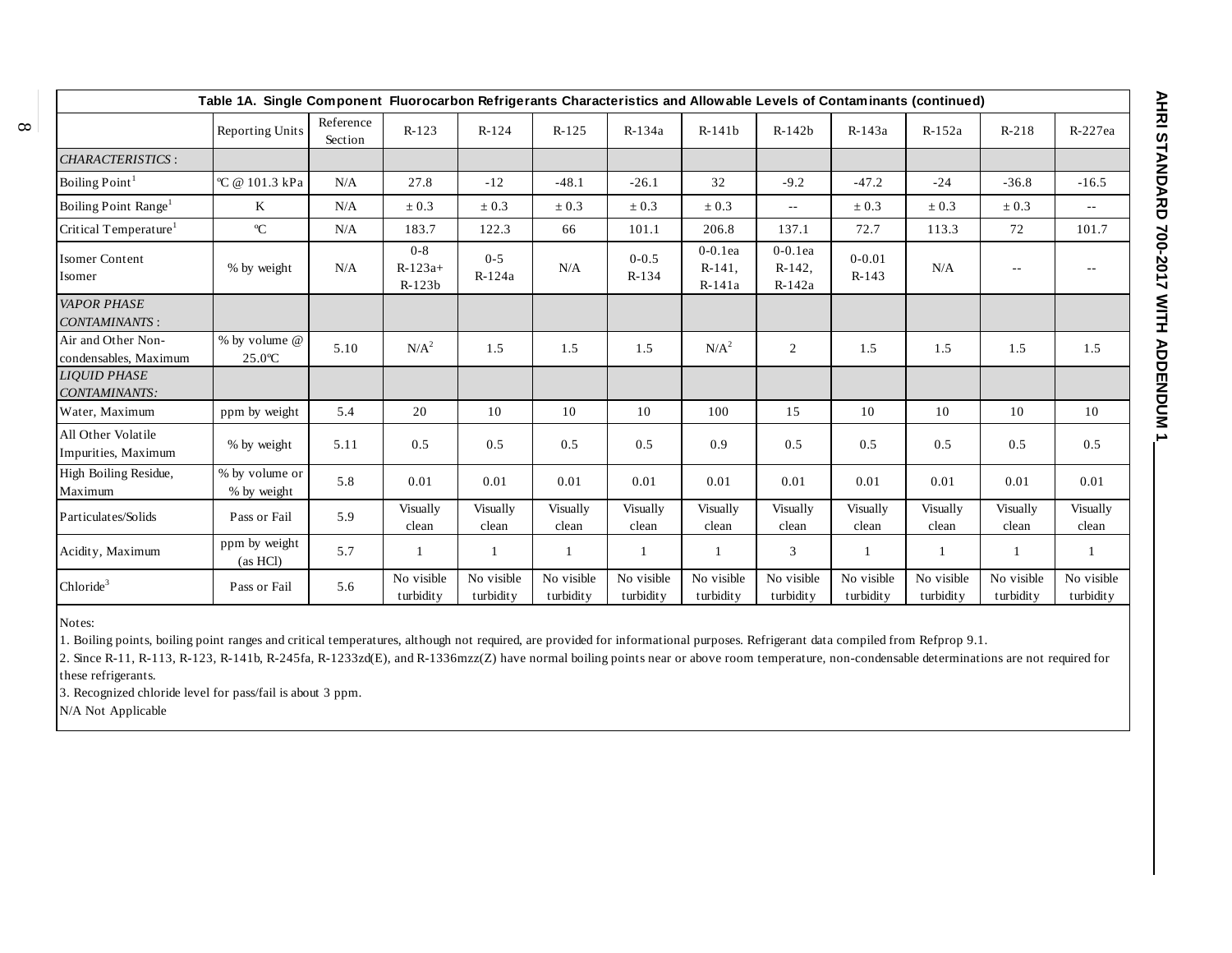| Table 1A. Single Component Fluorocarbon Refrigerants Characteristics and Allowable Levels of Contaminants (continued) |                                  |                      |                            |                                                                |                         |                         |                         |                                 |
|-----------------------------------------------------------------------------------------------------------------------|----------------------------------|----------------------|----------------------------|----------------------------------------------------------------|-------------------------|-------------------------|-------------------------|---------------------------------|
|                                                                                                                       | Reporting<br>Units               | Reference<br>Section | R-236fa                    | $R-245fa$                                                      | $R-1233zd(E)$           | $R-1234$ yf             | $R-1234ze(E)$           | $R-$<br>1336mzz(Z)              |
| <b>CHARACTERISTICS:</b>                                                                                               |                                  |                      |                            |                                                                |                         |                         |                         |                                 |
| Boiling Point <sup>1</sup>                                                                                            | °C @ 101.3<br>kPa                | N/A                  | $-1.4$                     | 14.9                                                           | 18.3                    | $-29.4$                 | $-19$                   | 33.4                            |
| Boiling Point Range <sup>1</sup>                                                                                      | $\mathbf K$                      | N/A                  | $\pm 0.3$                  | $\pm 0.3$                                                      | $- -$                   | N/A                     | N/A                     | N/A                             |
| Critical Temperature <sup>1</sup>                                                                                     | $\rm ^{o}C$                      | N/A                  | 124.9                      | 154.1                                                          | 165.6                   | 94.8                    | 109.4                   | 171.3                           |
| <b>Isomer Content</b><br>Isomer                                                                                       | % by weight                      | N/A                  | $- -$                      | $0-0.1$ ea<br>R-245ca,<br>$R-245cb$ ,<br>R-245ea,<br>$R-245eb$ | $ -$                    | N/A                     | $0.3 R -$<br>1234ze(Z)  | $0 - 0.1$<br>$R-$<br>1336mzz(E) |
| <b>VAPOR PHASE CONTAMINANTS:</b>                                                                                      |                                  |                      |                            |                                                                |                         |                         |                         |                                 |
| Air and Other Non-condensables,<br>Maximum                                                                            | % by volume<br>@ 25.0°C          | 5.10                 | 1.5                        | $N/A^2$                                                        | $N/A^2$                 | 1.5                     | 1.5                     | N/A <sup>2</sup>                |
| <b>LIQUID PHASE CONTAMINANTS:</b>                                                                                     |                                  |                      |                            |                                                                |                         |                         |                         |                                 |
| Water, Maximum                                                                                                        | ppm by<br>weight                 | 5.4                  | 10                         | 20                                                             | 20                      | 10                      | 10                      | 20                              |
| All Other Volatile Impurities,<br>Maximum                                                                             | % by weight                      | 5.11                 | 0.5                        | 0.5                                                            | 0.5                     | 0.5                     | 0.5                     | 0.5                             |
| High Boiling Residue, Maximum                                                                                         | % by volume<br>or % by<br>weight | 5.8                  | 0.01                       | 0.01                                                           | 0.01                    | 0.01                    | 0.01                    | 0.01                            |
| Particulates/Solids                                                                                                   | Pass or Fail                     | 5.9                  | Visually<br>clean          | Visually clean                                                 | Visually clean          | Visually<br>clean       | Visually clean          | Visually clean                  |
| Acidity, Maximum                                                                                                      | ppm by<br>weight<br>(as HCl)     | 5.7                  | 1                          | $\mathbf{1}$                                                   | 1                       | 1                       | 1                       |                                 |
| Chloride <sup>3</sup>                                                                                                 | Pass or Fail                     | 5.6                  | No<br>visible<br>turbidity | No visible<br>turbidity                                        | No visible<br>turbidity | No visible<br>turbidity | No visible<br>turbidity | No visible<br>turbidity         |

1. Boiling points, boiling point ranges and critical temperatures, although not required, are provided for informational purposes. Refrigerant data compiled from Refprop 9.1.

2. Since R-11, R-113, R-123, R-141b, R-245fa, R-1233zd(E), and R-1336mzz(Z) have normal boiling points near or above room temperature, noncondensable determinations are not required for these refrigerants.

3. Recognized chloride level for pass/fail is about 3 ppm.

N/A Not Applicable

-- Data Not Available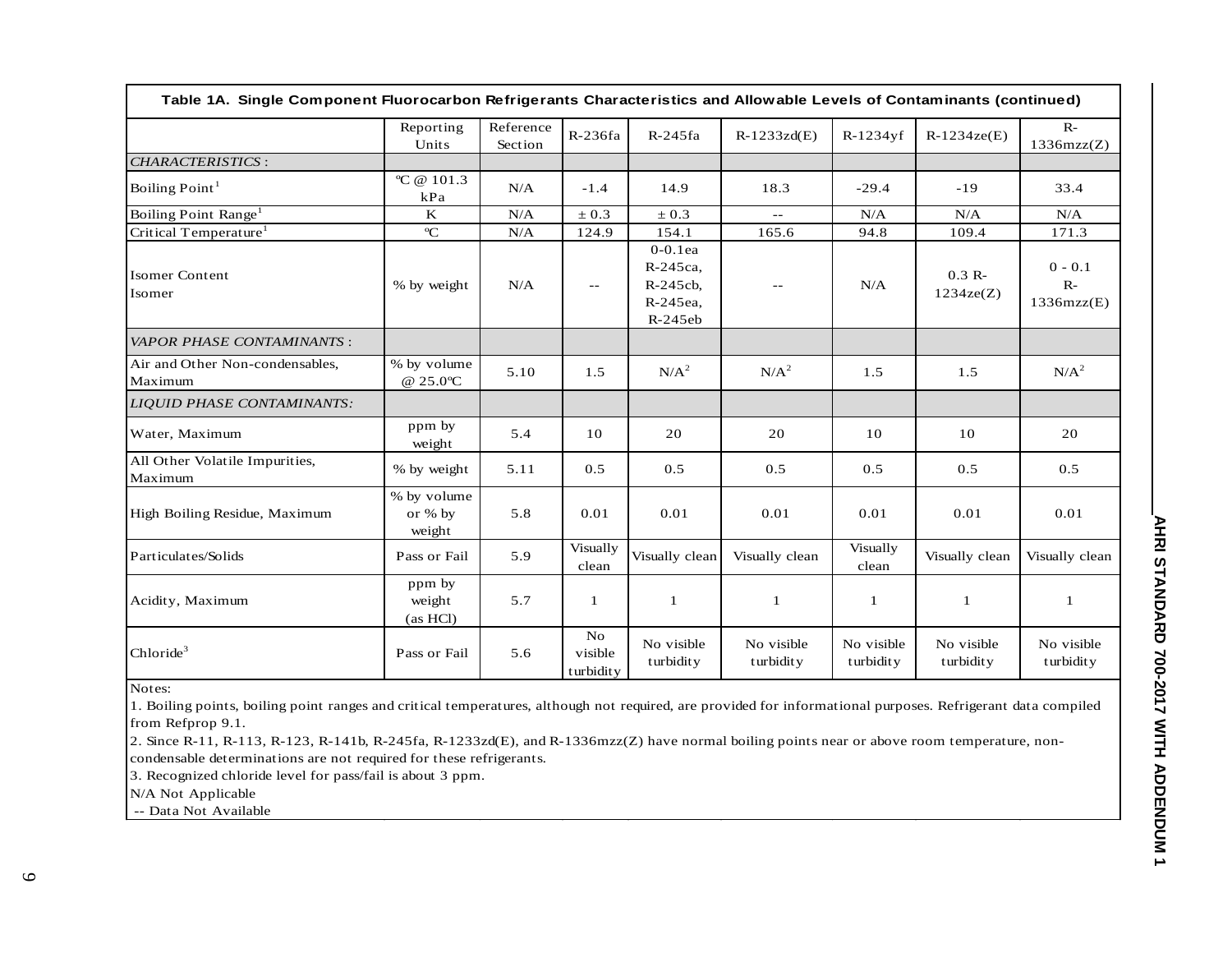| Table 1B. Single Component Hydrocarbon Refrigerants Characteristics and Allowable Levels of Contaminants |                                        |                   |                   |                   |                   |                   |                   |                   |                   |                   |                   |                    |  |
|----------------------------------------------------------------------------------------------------------|----------------------------------------|-------------------|-------------------|-------------------|-------------------|-------------------|-------------------|-------------------|-------------------|-------------------|-------------------|--------------------|--|
|                                                                                                          | Reporting<br>Units                     | $R-50$            | $R-170$           | R-E170            | $R-290$           | $R-600$           | $R-600a$          | $R-601$           | $R-601a$          | $R-610$           | $R-1150$          | R-1270             |  |
| <b>CHARACTERISTICS:</b>                                                                                  |                                        |                   |                   |                   |                   |                   |                   |                   |                   |                   |                   |                    |  |
| Boiling Point <sup>1</sup>                                                                               | $^{\circ}$ C at 101.3<br>kPa           | $-161.5$          | $-88.6$           | $-24.8$           | $-42.1$           | $-0.5$            | $-11.8$           | 36.1              | 27.8              | 34.6              | $-103.8$          | $-47.6$            |  |
| Boiling Point Range <sup>1</sup>                                                                         | $\bf K$                                | $\pm 0.5$         | $\pm 0.5$         | $\pm 0.5$         | $\pm 0.5$         | $\pm 0.5$         | $\pm 0.5$         | $\pm 0.5$         | $\pm 0.5$         | $\pm 0.5$         | $\pm 0.5$         | $\pm 0.5$          |  |
| Minimum Nominal<br>Composition                                                                           | % weight                               | 99.5              | 99.5              | 99.5              | 99.5              | 99.5              | 99.5              | 99.5              | 99.5              | 99.5              | 99.5              | 99.5               |  |
| Other Allowable<br>Impurities                                                                            | % weight                               | N/A               | N/A               | N/A               | $2^2$             | $2^2$             | $2^2$             | $0 - 1$<br>R-601a | $0-1$<br>$R-601$  | N/A               | N/A               | $0 - 1$<br>$R-290$ |  |
| VAPOR PHASE <sup>3</sup> :                                                                               |                                        |                   |                   |                   |                   |                   |                   |                   |                   |                   |                   |                    |  |
| Air and Other Non-<br>condensables,<br>Maximum                                                           | $%$ by<br>volume @<br>$25.0^{\circ}$ C | 1.5               | 1.5               | 1.5               | 1.5               | 1.5               | 1.5               | 1.5               | 1.5               | 1.5               | 1.5               | 1.5                |  |
| LIQUID PHASE <sup>4</sup> :                                                                              |                                        |                   |                   |                   |                   |                   |                   |                   |                   |                   |                   |                    |  |
| Sulfur Odor                                                                                              | Pass or Fail                           | No sulfur<br>odor | No sulfur<br>odor | No sulfur<br>odor | No sulfur<br>odor | No sulfur<br>odor | No sulfur<br>odor | No sulfur<br>odor | No sulfur<br>odor | No sulfur<br>odor | No sulfur<br>odor | No sulfur<br>odor  |  |
| High Boiling Residue,<br>Maximum                                                                         | % weight                               | 0.01              | 0.01              | 0.01              | 0.01              | 0.01              | 0.01              | 0.01              | 0.01              | 0.01              | 0.01              | 0.01               |  |
| Particulates/Solids                                                                                      | Pass or Fail                           | Visually<br>clean | Visually<br>clean | Visually<br>clean | Visually<br>clean | Visually<br>clean | Visually<br>clean | Visually<br>clean | Visually<br>clean | Visually<br>clean | Visually<br>clean | Visually<br>clean  |  |
| Acidity, Maximum                                                                                         | ppm by<br>weight<br>(as HCl)           | $\mathbf{1}$      | -1                | 1                 |                   | 1                 | -1                | -1                | $\mathbf{1}$      | 1                 | 1                 | -1                 |  |
| Water, Maximum                                                                                           | $mg kg^{-1}$                           | 10                | 10                | 10                | 10                | 10                | 10                | 10                | 10                | 10                | 10                | 10                 |  |
| All Other Volatile<br>Impurities, Maximum                                                                | % weight                               | 0.5               | 0.5               | 0.5               | 0.5               | 0.5               | 0.5               | 0.5               | 0.5               | 0.5               | 0.5               | 0.5                |  |
| Total $C_3$ , $C_4$ and $C_5$<br>Polyolefins, Maximum                                                    | % weight                               | 0.05              | 0.05              | 0.05              | 0.05              | 0.05              | 0.05              | 0.05              | 0.05              | 0.05              | 0.05              | 0.05               |  |

1. Boiling points, boiling point ranges, although not required, are provided for informational purposes.

2. 2% of other C3 and C4 saturated hydrocarbons are allowed

3.Taken from vapor phase

4. Vaporized from liquid phase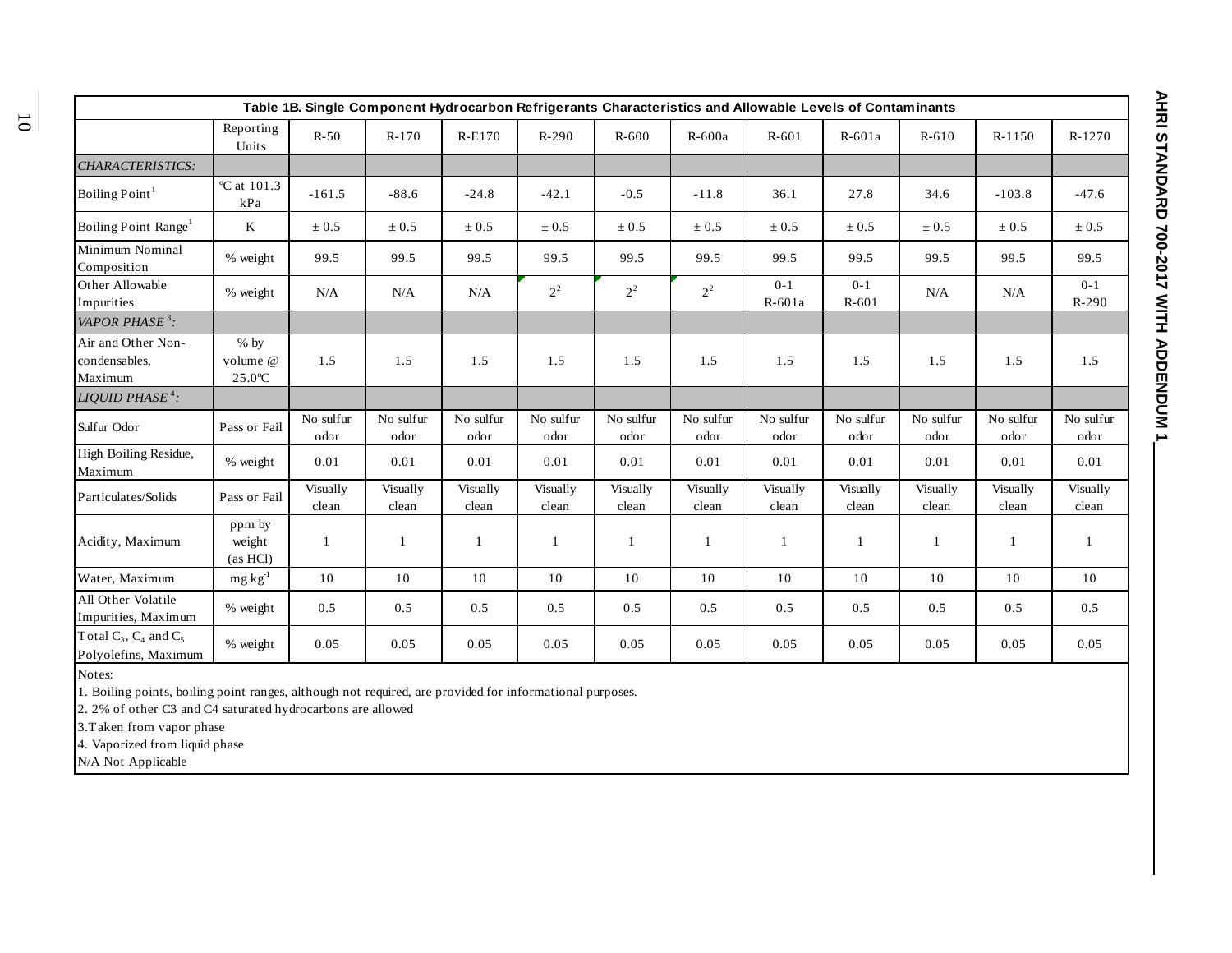| Table 1C. Carbon Dioxide Refrigerant Characteristics and<br>Allowable Levels of Contaminants |                                                                                               |                |  |  |  |  |  |  |  |  |
|----------------------------------------------------------------------------------------------|-----------------------------------------------------------------------------------------------|----------------|--|--|--|--|--|--|--|--|
|                                                                                              | <b>Reporting Units</b>                                                                        | $R - 744$      |  |  |  |  |  |  |  |  |
| CHARACTERISTICS:                                                                             |                                                                                               |                |  |  |  |  |  |  |  |  |
| Sublimation Point <sup>1</sup>                                                               | $\degree$ C at 101.3 kPa                                                                      | $-78.4$        |  |  |  |  |  |  |  |  |
| Sublimation Point<br>Range <sup>1</sup>                                                      | K                                                                                             | $\pm 0.3$      |  |  |  |  |  |  |  |  |
| VAPOR PHASE <sup>2</sup> :                                                                   |                                                                                               |                |  |  |  |  |  |  |  |  |
| Air and other non-<br>condensables.<br>Maximum                                               | % by volume at 10°C below the critical<br>temperature and measure non-condensable<br>directly | 1.5            |  |  |  |  |  |  |  |  |
| LIQUID PHASE <sup>3</sup> :                                                                  |                                                                                               |                |  |  |  |  |  |  |  |  |
| Water, Maximum                                                                               | ppm by weight                                                                                 | 10             |  |  |  |  |  |  |  |  |
| High Boiling Residue,<br>Maximum                                                             | % by weight                                                                                   | 0.0005         |  |  |  |  |  |  |  |  |
| Particulates/Solids                                                                          | Pass or Fail                                                                                  | Visually clean |  |  |  |  |  |  |  |  |
| Minimum Purity                                                                               | % by weight                                                                                   | 99.9           |  |  |  |  |  |  |  |  |

1. Sublimation point, sublimation point range, although not required, are provided for informational purposes. Refrigerant data compiled from Refprop 9.1.

2. Sample taken from vapor phase.

3. Sample vaporized from liquid phase.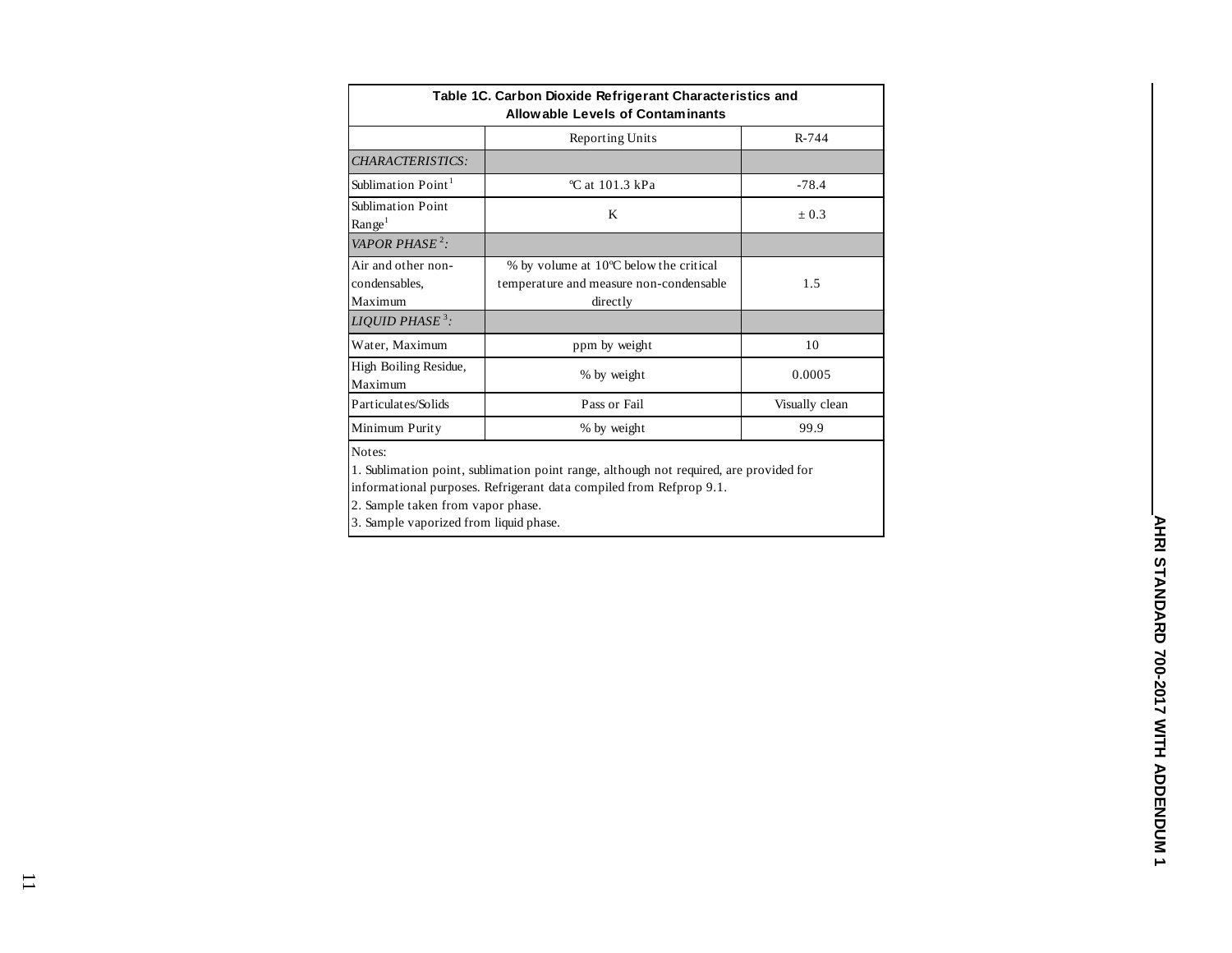| Table 2A. Zeotropic Blends (400 Series Refrigerants) Characteristics and Allowable Levels of Contaminants |                                         |                      |                                              |                                          |                                         |                                            |                                         |                                         |                                             |                                                         |                                        |                                           |  |
|-----------------------------------------------------------------------------------------------------------|-----------------------------------------|----------------------|----------------------------------------------|------------------------------------------|-----------------------------------------|--------------------------------------------|-----------------------------------------|-----------------------------------------|---------------------------------------------|---------------------------------------------------------|----------------------------------------|-------------------------------------------|--|
|                                                                                                           | Reporting<br>Units                      | Reference<br>Section | $R-401A$                                     | $R-401B$                                 | R-402A                                  | $R-402B$                                   | R-403A                                  | $R-403B$                                | R-404A                                      | R-405A                                                  | $R-406A$                               | R-407A                                    |  |
| CHARACTERISTICS:                                                                                          |                                         |                      |                                              |                                          |                                         |                                            |                                         |                                         |                                             |                                                         |                                        |                                           |  |
| <b>Refrigerant Components</b>                                                                             | N/A                                     | N/A                  | $R - 22/$<br>152a/124                        | $R - 22/$<br>152a/124                    | $R-125/$<br>290/22                      | $R-125/$<br>290/22                         | $R - 290/$<br>22/218                    | $R-290/$<br>22/218                      | $R-125/$<br>143a/134a                       | $R - 22/152a$<br>142b/C318                              | $R - 22/$<br>600a/142b                 | $R - 32/$<br>125/134a                     |  |
| Nominal Composition                                                                                       | $%$ by<br>weight                        | N/A                  | 53.0/13.0/<br>34.0                           | 61.0/11.0/<br>28.0                       | 60.0/2.0/<br>38.0                       | 38.0/2.0/<br>60.0                          | 5.0/75.0/<br>20.0                       | 5.0/56.0/<br>39.0                       | 44.0/52.0/<br>4.0                           | 45.0/7.0/<br>5.5/42.5                                   | 55.0/4.0/<br>41.0                      | 20.0/40.0/<br>$40.0\,$                    |  |
| Allowable Composition                                                                                     | $%$ by<br>weight                        | N/A                  | $51.0 - 55.0$<br>$11.5 - 13.5/$<br>33.0-35.0 | 59.0-63.0/<br>$9.5 - 11.5/$<br>27.0-29.0 | 58.0-62.0/<br>$1.0 - 2.1/$<br>36.0-40.0 | $36.0 - 40.0$<br>$1.0 - 2.1/$<br>58.0-62.0 | $3.0 - 5.2/$<br>73.0-77.0/<br>18.0-22.0 | $3.0 - 5.2/$<br>54.0-58.0/<br>37.0-41.0 | $42.0 - 46.0/$<br>51.0-53.0/<br>$2.0 - 6.0$ | 43.0-47.0/<br>$6.0 - 8.0/$<br>$4.5 - 6.5/$<br>40.5-44.5 | 53.0-57.0/<br>$3.0 - 5.0$<br>40.0-42.0 | $18.0 - 22.0/$<br>38.0-42.0/<br>38.0-42.0 |  |
| Bubble Point <sup>1</sup>                                                                                 | °C @ 101.3<br>kPa                       | N/A                  | $-33.3$                                      | $-34.9$                                  | $-49$                                   | $-47$                                      | $-47.8$                                 | $-49.2$                                 | $-46.2$                                     | $-32.9$                                                 | $-32.7$                                | $-45.3$                                   |  |
| Dew Point <sup>1</sup>                                                                                    | °C @ 101.3<br>kPa                       | N/A                  | $-26.4$                                      | $-28.8$                                  | $-46.9$                                 | $-44.7$                                    | $-44.3$                                 | $-46.8$                                 | $-45.5$                                     | $-24.5$                                                 | $-23.5$                                | $-38.9$                                   |  |
| Critical Temperature <sup>1</sup>                                                                         | $^{\mathrm{o}}\mathrm{C}$               | N/A                  | 105.3                                        | 103.5                                    | 76                                      | 83                                         | 87                                      | 79.7                                    | 72.1                                        | 106                                                     | 116.5                                  | 82.3                                      |  |
| <b>VAPOR PHASE</b><br>CONTAMINANTS:                                                                       |                                         |                      |                                              |                                          |                                         |                                            |                                         |                                         |                                             |                                                         |                                        |                                           |  |
| Air and Other Non-<br>condensables, Maximum                                                               | $%$ by<br>volume @<br>$25.0$ °C         | 5.10                 | 1.5                                          | 1.5                                      | 1.5                                     | 1.5                                        | 1.5                                     | 1.5                                     | 1.5                                         | 1.5                                                     | 1.5                                    | 1.5                                       |  |
| <b>LIQUID PHASE</b><br>CONTAMINANTS:                                                                      |                                         |                      |                                              |                                          |                                         |                                            |                                         |                                         |                                             |                                                         |                                        |                                           |  |
| Water, Maximum                                                                                            | ppm by<br>weight                        | 5.4                  | 10                                           | 10                                       | 10                                      | 10                                         | 10                                      | 10                                      | 10                                          | 10                                                      | 10                                     | 10                                        |  |
| All Other Volatile<br>Impurities, Maximum                                                                 | $%$ by<br>weight                        | 5.11                 | 0.5                                          | 0.5                                      | 0.5                                     | $0.5\,$                                    | 0.5                                     | 0.5                                     | 0.5                                         | 0.5                                                     | 0.5                                    | 0.5                                       |  |
| High Boiling Residue,<br>Maximum                                                                          | $%$ by<br>volume or<br>$%$ by<br>weight | 5.8                  | 0.01                                         | 0.01                                     | 0.01                                    | 0.01                                       | 0.01                                    | 0.01                                    | 0.01                                        | 0.01                                                    | 0.01                                   | 0.01                                      |  |
| Particulates/Solids                                                                                       | Pass or Fail                            | 5.9                  | Visually<br>clean                            | Visually<br>clean                        | Visually<br>clean                       | Visually<br>clean                          | Visually<br>clean                       | Visually<br>clean                       | Visually<br>clean                           | Visually<br>clean                                       | Visually<br>clean                      | Visually<br>clean                         |  |
| Acidity, Maximum                                                                                          | ppm by<br>weight<br>(as HCl)            | 5.7                  | $\mathbf{1}$                                 | $\mathbf{1}$                             | $\mathbf{1}$                            | $\mathbf{1}$                               | $\mathbf{1}$                            | $\mathbf{1}$                            | $\mathbf{1}$                                | $\mathbf{1}$                                            | $\mathbf{1}$                           | $\mathbf{1}$                              |  |
| Chloride <sup>2</sup>                                                                                     | Pass or Fail                            | 5.6                  | No visible<br>turbidity                      | No visible<br>turbidity                  | No visible<br>turbidity                 | No visible<br>turbidity                    | No visible<br>turbidity                 | No visible<br>turbidity                 | No visible<br>turbidity                     | No visible<br>turbidity                                 | No visible<br>turbidity                | No visible<br>turbidity                   |  |

1. Bubble points, dew points and critical temperatures, although not required, are provided for informational purposes. Refrigerant data compiled from Refprop 9.1.

2. Recognized chloride level for pass/fail is about 3 ppm.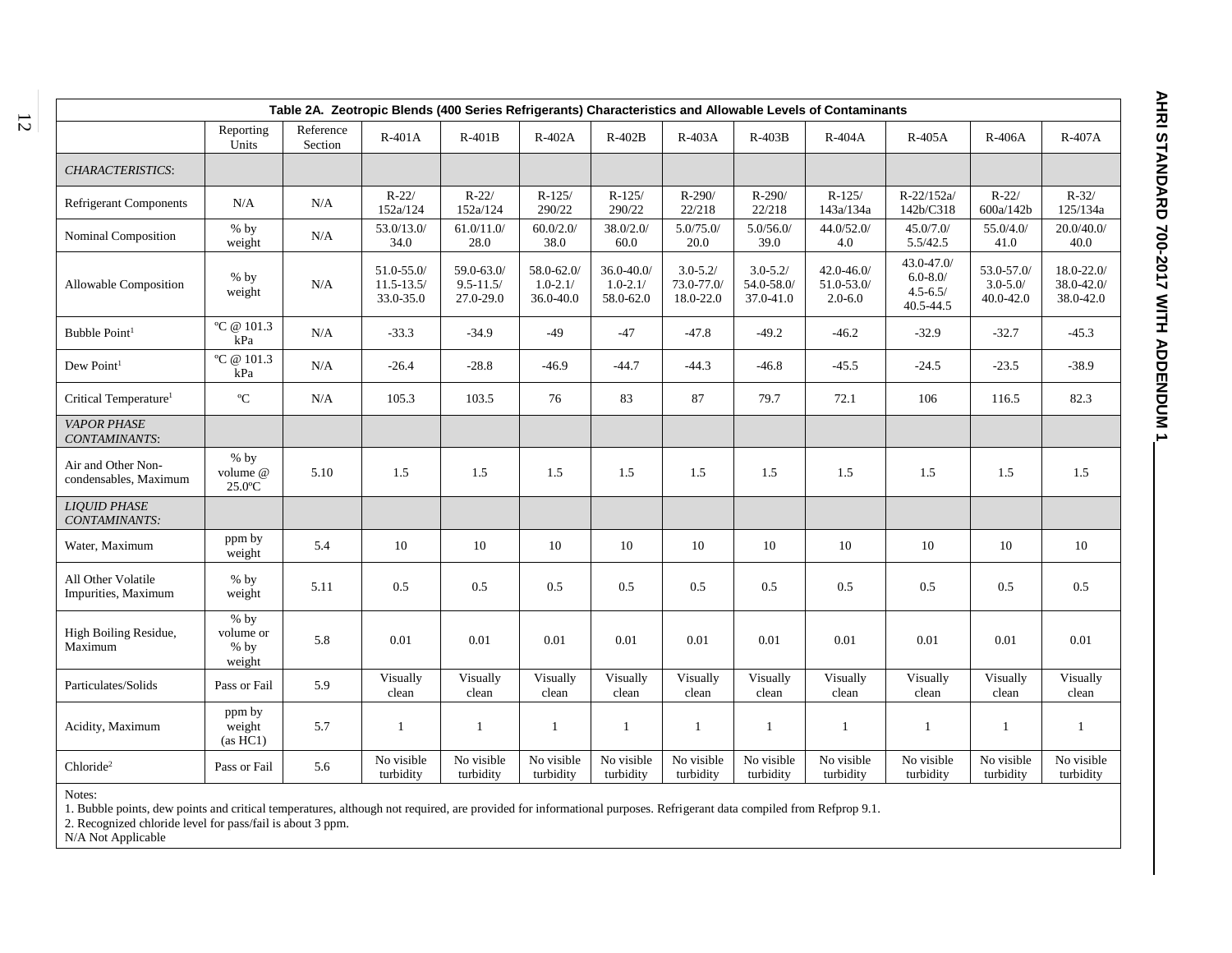| Table 2A. Zeotropic Blends (400 Series Refrigerants) Characteristics and Allowable Levels of Contaminants (continued) |                               |                      |                                         |                                          |                                          |                                             |                                          |                                           |                                              |                                        |                                              |                                             |  |
|-----------------------------------------------------------------------------------------------------------------------|-------------------------------|----------------------|-----------------------------------------|------------------------------------------|------------------------------------------|---------------------------------------------|------------------------------------------|-------------------------------------------|----------------------------------------------|----------------------------------------|----------------------------------------------|---------------------------------------------|--|
|                                                                                                                       | <b>Reporting Units</b>        | Reference<br>Section | $R-407B$                                | R-407C                                   | R-407D                                   | <b>R-407E</b>                               | <b>R-407F</b>                            | $R-407G$                                  | R-407H                                       | <b>R-408A</b>                          | R-409A                                       | $R-409B$                                    |  |
| <b>CHARACTERISTICS:</b>                                                                                               |                               |                      |                                         |                                          |                                          |                                             |                                          |                                           |                                              |                                        |                                              |                                             |  |
| <b>Refrigerant Components</b>                                                                                         | N/A                           | N/A                  | $R - 32/$<br>125/134a                   | $R - 32/$<br>125/134a                    | $R - 32/$<br>125/134a                    | $R - 32/$<br>125/134a                       | $R - 32/$<br>125/134a                    | $R - 32/$<br>125/134a                     | $R - 32/$<br>125/134a                        | $R-125/$<br>143a/22                    | $R - 22/$<br>124/142b                        | $R-22/$<br>124/142b                         |  |
| Nominal Composition                                                                                                   | % by weight                   | N/A                  | 10.0/70.0/<br>20.0                      | 23.0/25.0/<br>52.0                       | 15.0/15.0/<br>70.0                       | 25.0/15.0/<br>60.0                          | 30.0/30.0/<br>40.0                       | 2.5/2.5/95.0                              | 32.5/15.0/52.5                               | 7.0/46.0/<br>47.0                      | 60.0/25.0/<br>15.0                           | 65.0/25.0/<br>10.0                          |  |
| Allowable Composition                                                                                                 | % by weight                   | N/A                  | $8.0 - 12.0$<br>68.0-72.0/<br>18.0-22.0 | $21.0 - 25.0$<br>23.0-27.0/<br>50.0-54.0 | $13.0 - 17.0$<br>13.0-17.0/<br>68.0-72.0 | $23.0 - 27.0$<br>$13.0 - 17.0$<br>58.0-62.0 | $28.0 - 32.0$<br>28.0-32.0/<br>38.0-42.0 | $2.0 - 3.0/$<br>$2.0 - 3.0/$<br>94.0-96.0 | $31.5 - 33.5/$<br>$14.0 - 16.0$<br>50.5-54.5 | $5.0 - 9.0$<br>45.0-47.0/<br>45.0-49.0 | 58.0-62.0/<br>$23.0 - 27.0$<br>$14.0 - 16.0$ | $63.0 - 67.0$<br>23.0-27.0/<br>$9.0 - 11.0$ |  |
| Bubble Point <sup>1</sup>                                                                                             | °C @ 101.3 kPa                | $\rm N/A$            | $-46.8$                                 | $-43.6$                                  | $-39.5$                                  | $-42.9$                                     | $-46.1$                                  | $-29.2$                                   | $-44.6$                                      | $-44.6$                                | $-34.7$                                      | $-35.6$                                     |  |
| Dew Point <sup>1</sup>                                                                                                | °C @ 101.3 kPa                | N/A                  | $-42.5$                                 | $-36.6$                                  | $-32.9$                                  | $-35.8$                                     | $-39.7$                                  | $-27.2$                                   | $-37.6$                                      | $-44.1$                                | $-26.4$                                      | $-27.9$                                     |  |
| Critical Temperature <sup>1</sup>                                                                                     | $\rm ^{o}C$                   | N/A                  | 75                                      | 86                                       | 91.4                                     | 88.5                                        | 83                                       | 99.5                                      | 86.5                                         | 83.1                                   | 106.9                                        | 106.9                                       |  |
| <b>VAPOR PHASE</b><br>CONTAMINANTS:                                                                                   |                               |                      |                                         |                                          |                                          |                                             |                                          |                                           |                                              |                                        |                                              |                                             |  |
| Air and Other Non-<br>condensables, Maximum                                                                           | % by volume<br>@ 25.0°C       | 5.10                 | 1.5                                     | 1.5                                      | 1.5                                      | 1.5                                         | 1.5                                      | 1.5                                       | 1.5                                          | 1.5                                    | 1.5                                          | 1.5                                         |  |
| <b>LIOUID PHASE</b><br>CONTAMINANTS:                                                                                  |                               |                      |                                         |                                          |                                          |                                             |                                          |                                           |                                              |                                        |                                              |                                             |  |
| Water, Maximum                                                                                                        | ppm by weight                 | 5.4                  | 10                                      | 10                                       | 10                                       | 10                                          | 10                                       | 10                                        | 10                                           | 10                                     | 10                                           | 10                                          |  |
| All Other Volatile<br>Impurities, Maximum                                                                             | % by weight                   | 5.11                 | 0.5                                     | 0.5                                      | 0.5                                      | 0.5                                         | 0.5                                      | 0.5                                       | 0.5                                          | 0.5                                    | 0.5                                          | 0.5                                         |  |
| High Boiling Residue,<br>Maximum                                                                                      | % by volume or<br>% by weight | 5.8                  | 0.01                                    | 0.01                                     | 0.01                                     | 0.01                                        | 0.01                                     | 0.01                                      | 0.01                                         | 0.01                                   | 0.01                                         | 0.01                                        |  |
| Particulates/Solids                                                                                                   | Pass or Fail                  | 5.9                  | Visually<br>clean                       | Visually<br>clean                        | Visually<br>clean                        | Visually<br>clean                           | Visually<br>clean                        | Visually<br>clean                         | visually clean                               | Visually<br>clean                      | Visually<br>clean                            | Visually<br>clean                           |  |
| Acidity, Maximum                                                                                                      | ppm by weight                 | 5.7                  | 1                                       | $\mathbf{1}$                             | $\mathbf{1}$                             | 1                                           | $\mathbf{1}$                             | $\mathbf{1}$                              | $\mathbf{1}$                                 | $\mathbf{1}$                           | $\mathbf{1}$                                 | $\mathbf{1}$                                |  |
| Chloride <sup>2</sup>                                                                                                 | Pass or Fail                  | 5.6                  | No visible<br>turbidity                 | No visible<br>turbidity                  | No visible<br>turbidity                  | No visible<br>turbidity                     | No visible<br>turbidity                  | No visible<br>turbidity                   | No visible<br>turbidity                      | No visible<br>turbidity                | No visible<br>turbidity                      | No visible<br>turbidity                     |  |

1. Bubble points, dew points and critical temperatures, although not required, are provided for informational purposes. Refrigerant data compiled from Refprop 9.1.

2. Recognized chloride level for pass/fail is about 3 ppm.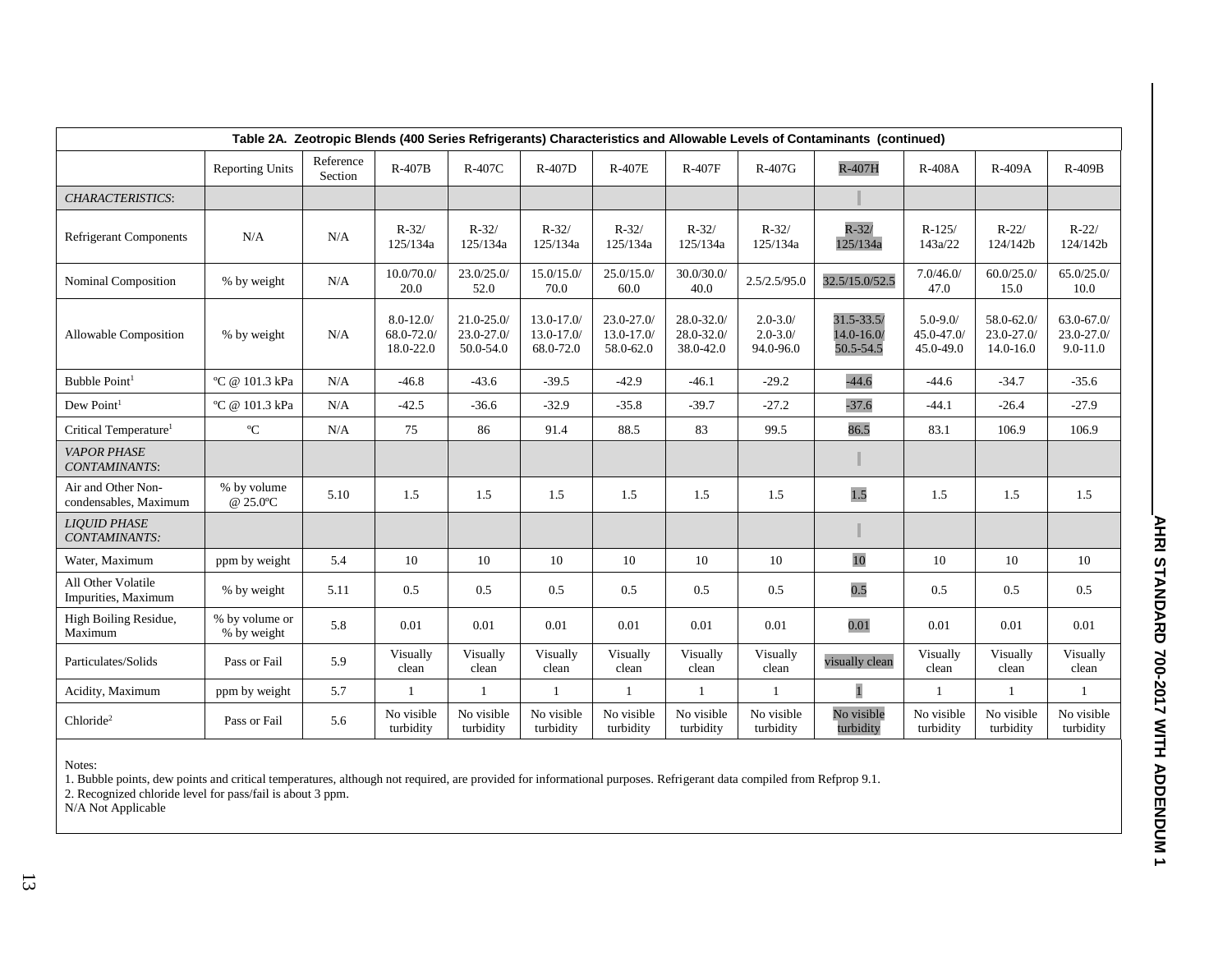| Table 2A. Zeotropic Blends (400 Series Refrigerants) Characteristics and Allowable Levels of Contaminants (continued) |                               |                      |                             |                            |                                                 |                                           |                                         |                                           |                                                           |                                                          |                         |                            |  |
|-----------------------------------------------------------------------------------------------------------------------|-------------------------------|----------------------|-----------------------------|----------------------------|-------------------------------------------------|-------------------------------------------|-----------------------------------------|-------------------------------------------|-----------------------------------------------------------|----------------------------------------------------------|-------------------------|----------------------------|--|
|                                                                                                                       | <b>Reporting Units</b>        | Reference<br>Section | R-410A                      | $R-410B$                   | $R-411A$                                        | $R-411B$                                  | R-412A                                  | $R-413A$                                  | $R-414A$                                                  | $R-414B$                                                 | R-415A                  | $R-415B$                   |  |
| <b>CHARACTERISTICS:</b>                                                                                               |                               |                      |                             |                            |                                                 |                                           |                                         |                                           |                                                           |                                                          |                         |                            |  |
| <b>Refrigerant Components</b>                                                                                         | N/A                           | N/A                  | R-32/125                    | R-32/125                   | $R-1270/$<br>22/152a                            | $R-1270/$<br>22/152a                      | $R - 22/218/$<br>142b                   | $R-218/$<br>134a/600a                     | $R - 22/124/$<br>600a/142b                                | $R - 22/124/$<br>600a/142b                               | R-22/152a               | R-22/152a                  |  |
| Nominal Composition                                                                                                   | % by weight                   | N/A                  | 50.0/50.0                   | 45.0/55.0                  | 1.5/87.5/<br>11.0                               | 3.0/94.0/3.0                              | 70.0/5.0/<br>25.0                       | 9.0/88.0/3.0                              | 51.0/28.5/<br>4.0/16.5                                    | 50.0/39.0/<br>1.5/9.5                                    | 82.0/18.0               | 25.0/75.0                  |  |
| <b>Allowable Composition</b>                                                                                          | % by weight                   | N/A                  | $48.5 - 50.5/$<br>49.5-51.5 | $44.0 - 46.0$<br>54.0-56.0 | $0.5 - 1.5/$<br>$87.5 - 89.5/$<br>$10.0 - 11.0$ | $2.0 - 3.0/$<br>94.0-96.0/<br>$2.0 - 3.0$ | 68.0-72.0/<br>$3.0 - 7.0/$<br>24.0-26.0 | $8.0 - 10.0$<br>86.0-90.0/<br>$2.0 - 3.0$ | 49.0-53.0/<br>$26.5 - 30.5/$<br>$3.5 - 4.5/$<br>15.5-17.0 | 48.0-52.0/<br>37.0-41.0/<br>$1.0 - 2.0/$<br>$8.5 - 10.0$ | 81.0-83.0/<br>17.0-19.0 | $24.0 - 26.0$<br>74.0-76.0 |  |
| Bubble Point <sup>1</sup>                                                                                             | °C @ 101.3 kPa                | N/A                  | $-51.4$                     | $-51.3$                    | $-39.5$                                         | $-41.6$                                   | $-38$                                   | $-30.6$                                   | $-34$                                                     | $-32.9$                                                  | $-37.5$                 | $-27.7$                    |  |
| Dew Point <sup>1</sup>                                                                                                | °C @ 101.3 kPa                | N/A                  | $-51.4$                     | $-51.6$                    | $-36.6$                                         | $-40$                                     | $-28.7$                                 | $-27.9$                                   | $-25.8$                                                   | $-24.3$                                                  | $-34.7$                 | $-26.2$                    |  |
| Critical Temperature <sup>1</sup>                                                                                     | $\rm ^{o}C$                   | N/A                  | 71.4                        | 70.8                       | 99.1                                            | 96                                        | 107.2                                   | 98.5                                      | 110.7                                                     | 111                                                      | 100                     | 111.3                      |  |
| <b>VAPOR PHASE</b><br>CONTAMINANTS:                                                                                   |                               |                      |                             |                            |                                                 |                                           |                                         |                                           |                                                           |                                                          |                         |                            |  |
| Air and Other Non-<br>condensables, Maximum                                                                           | % by volume @<br>$25.0$ °C    | 5.10                 | 1.5                         | 1.5                        | 1.5                                             | 1.5                                       | 1.5                                     | 1.5                                       | 1.5                                                       | 1.5                                                      | 1.5                     | 1.5                        |  |
| <b>LIQUID PHASE</b><br>CONTAMINANTS:                                                                                  |                               |                      |                             |                            |                                                 |                                           |                                         |                                           |                                                           |                                                          |                         |                            |  |
| Water, Maximum                                                                                                        | ppm by weight                 | 5.4                  | 10                          | 10                         | 10                                              | 10                                        | 10                                      | 10                                        | 10                                                        | 10                                                       | 10                      | 10                         |  |
| All Other Volatile<br>Impurities, Maximum                                                                             | % by weight                   | 5.11                 | 0.5                         | 0.5                        | 0.5                                             | 0.5                                       | 0.5                                     | 0.5                                       | 0.5                                                       | 0.5                                                      | 0.5                     | 0.5                        |  |
| High Boiling Residue,<br>Maximum                                                                                      | % by volume or<br>% by weight | 5.8                  | 0.01                        | 0.01                       | 0.01                                            | 0.01                                      | 0.01                                    | 0.01                                      | 0.01                                                      | 0.01                                                     | 0.01                    | 0.01                       |  |
| Particulates/Solids                                                                                                   | Pass or Fail                  | 5.9                  | Visually<br>clean           | Visually<br>clean          | Visually<br>clean                               | Visually<br>clean                         | Visually<br>clean                       | Visually<br>clean                         | Visually<br>clean                                         | Visually<br>clean                                        | Visually<br>clean       | Visually<br>clean          |  |
| Acidity, Maximum                                                                                                      | ppm by weight<br>(as HCl)     | 5.7                  | -1                          | $\mathbf{1}$               | $\mathbf{1}$                                    | $\mathbf{1}$                              | $\mathbf{1}$                            | 1                                         | $\mathbf{1}$                                              | 1                                                        | 1                       | -1                         |  |
| Chloride <sup>2</sup>                                                                                                 | Pass or Fail                  | 5.6                  | No visible<br>turbidity     | No visible<br>turbidity    | No visible<br>turbidity                         | No visible<br>turbidity                   | No visible<br>turbidity                 | No visible<br>turbidity                   | No visible<br>turbidity                                   | No visible<br>turbidity                                  | No visible<br>turbidity | No visible<br>turbidity    |  |

1. Bubble points, dew points and critical temperatures, although not required, are provided for informational purposes. Refrigerant data compiled from Refprop 9.1.

2. Recognized chloride level for pass/fail is about 3 ppm.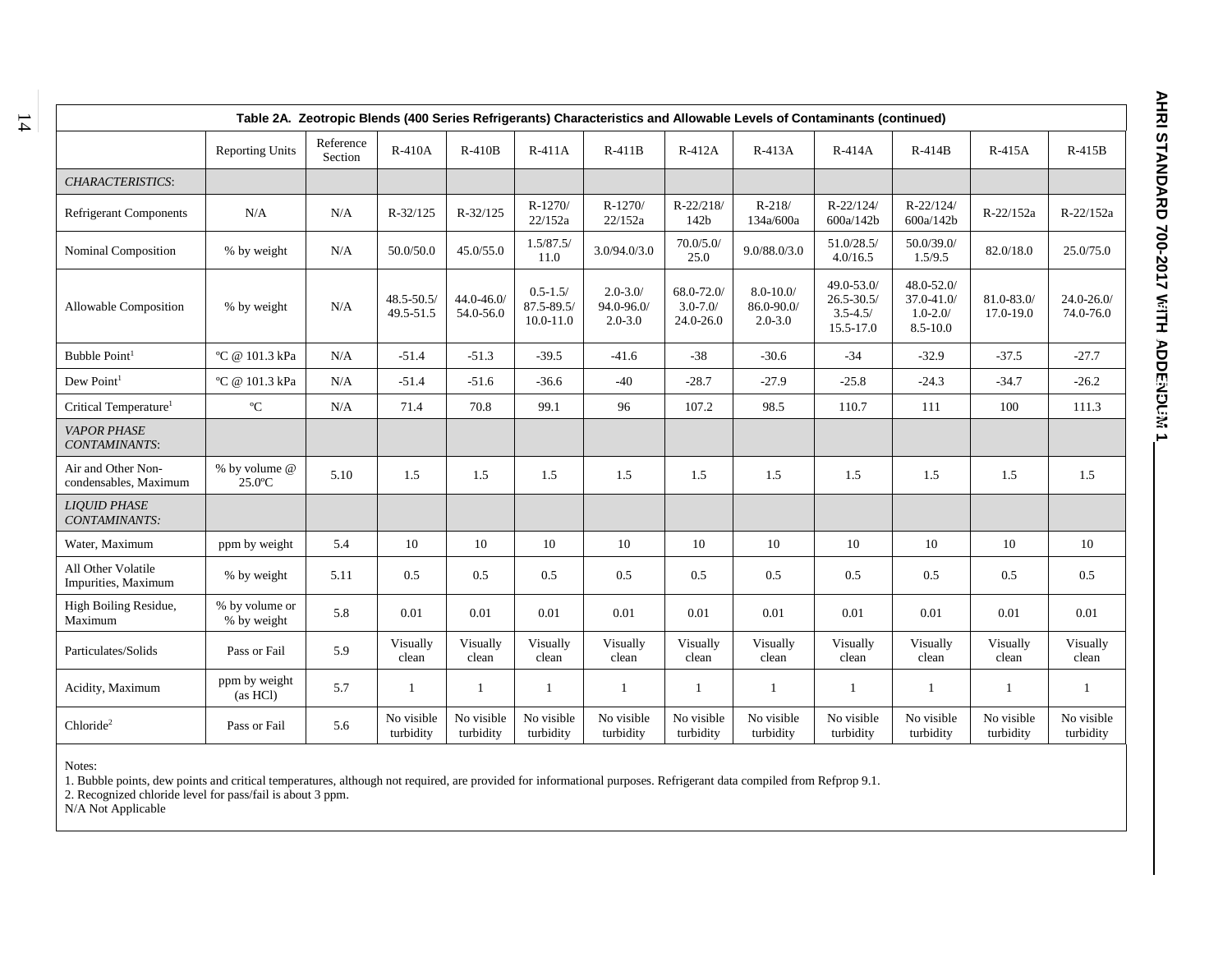|                                             | Table 2A. Zeotropic Blends (400 Series Refrigerants) Characteristics and Allowable Levels of Contaminants (continued) |                      |                                         |                                         |                                             |                                             |                                           |                                            |                                             |                         |                         |                             |  |  |
|---------------------------------------------|-----------------------------------------------------------------------------------------------------------------------|----------------------|-----------------------------------------|-----------------------------------------|---------------------------------------------|---------------------------------------------|-------------------------------------------|--------------------------------------------|---------------------------------------------|-------------------------|-------------------------|-----------------------------|--|--|
|                                             | Reporting<br>Units                                                                                                    | Reference<br>Section | $R-416A$                                | R-417A                                  | $R-417B$                                    | R-417C                                      | R-418A                                    | R-419A                                     | R-419B                                      | R-420A                  | $R-421A$                | $R-421B$                    |  |  |
| CHARACTERISTICS:                            |                                                                                                                       |                      |                                         |                                         |                                             |                                             |                                           |                                            |                                             |                         |                         |                             |  |  |
| <b>Refrigerant Components</b>               | N/A                                                                                                                   | N/A                  | $R-134a/$<br>124/600                    | $R-125/$<br>134a/600                    | $R-125/$<br>134a/600                        | $R-125/$<br>134a/600                        | R-290/<br>22/152a                         | $R-125/$<br>134a/E170                      | $R-125/$<br>134a/E170                       | R-134a/<br>142b         | $R-125/$<br>134a        | $R-125/$<br>134a            |  |  |
| Nominal Composition                         | % by weight                                                                                                           | N/A                  | 59.0/39.5/<br>1.5                       | 46.6/50.0/<br>3.4                       | 79.0/18.3/<br>2.7                           | 19.5/78.8/<br>1.7                           | 1.5/96.0/<br>2.5                          | 77.0/19.0/<br>4.0                          | 48.5/48.0/<br>3.5                           | 88.0/12.0               | 58.0/42.0               | 85.0/15.0                   |  |  |
| Allowable Composition                       | % by weight                                                                                                           | N/A                  | 58.0-59.5/<br>39.0-40.5/<br>$1.3 - 1.6$ | 45.5-47.7/<br>49.0-51.0/<br>$3.0 - 3.5$ | 78.0-80.0/<br>$17.3 - 19.3/$<br>$2.2 - 2.8$ | $18.5 - 20.5/$<br>77.8-79.8/<br>$1.2 - 1.8$ | $1.0 - 2.0/$<br>95.0-97.0/<br>$2.0 - 3.0$ | $76.0 - 78.0$<br>18.0-20.0/<br>$3.0 - 5.0$ | $47.5 - 49.5/$<br>47.0-49.0/<br>$3.0 - 4.0$ | 88.0-89.0/<br>11.0-12.0 | 57.0-59.0/<br>41.0-43.0 | 84.0-86.0/<br>$14.0 - 16.0$ |  |  |
| Bubble Point <sup>1</sup>                   | °C @ 101.3<br>kPa                                                                                                     | N/A                  | $-23.4$                                 | $-38$                                   | $-44$                                       | $-32.7$                                     | $-41.2$                                   | $-42.6$                                    | $-37.4$                                     | $-25$                   | $-40.8$                 | $-45.7$                     |  |  |
| Dew Point <sup>1</sup>                      | $\overline{^{\circ}C \otimes 101.3}$<br>kPa                                                                           | N/A                  | $-21.8$                                 | $-32.9$                                 | $-41.5$                                     | $-29.2$                                     | $-40.1$                                   | $-36$                                      | $-31.5$                                     | $-24.2$                 | $-35.5$                 | $-42.6$                     |  |  |
| <b>Critical Temperature</b>                 | $\mathrm{C}$                                                                                                          | N/A                  | 108.2                                   | 89.9                                    | 75.2                                        | 95.4                                        | 96.7                                      | 79.1                                       | 90.4                                        | 105.4                   | 78.5                    | 69                          |  |  |
| <b>VAPOR PHASE</b><br>CONTAMINANTS:         |                                                                                                                       |                      |                                         |                                         |                                             |                                             |                                           |                                            |                                             |                         |                         |                             |  |  |
| Air and Other Non-<br>condensables, Maximum | % by volume<br>@ 25.0°C                                                                                               | 5.10                 | 1.50                                    | 1.5                                     | 1.5                                         | 1.5                                         | 1.5                                       | 1.5                                        | 1.5                                         | 1.5                     | 1.5                     | 1.5                         |  |  |
| <b>LIOUID PHASE</b><br>CONTAMINANTS:        |                                                                                                                       |                      |                                         |                                         |                                             |                                             |                                           |                                            |                                             |                         |                         |                             |  |  |
| Water, Maximum                              | ppm by weight                                                                                                         | 5.4                  | 10                                      | 10                                      | 10                                          | 10                                          | 10                                        | 20                                         | 10                                          | 10                      | 10                      | 10                          |  |  |
| All Other Volatile<br>Impurities, Maximum   | % by weight                                                                                                           | 5.11                 | 0.5                                     | 0.5                                     | 0.5                                         | 0.5                                         | 0.5                                       | 0.5                                        | 0.5                                         | 0.5                     | 0.5                     | 0.5                         |  |  |
| High Boiling Residue,<br>Maximum            | % by volume<br>or % by weight                                                                                         | 5.8                  | 0.01                                    | 0.01                                    | 0.01                                        | 0.01                                        | 0.01                                      | 0.01                                       | 0.01                                        | 0.01                    | 0.01                    | 0.01                        |  |  |
| Particulates/Solids                         | Pass or Fail                                                                                                          | 5.9                  | Visually<br>clean                       | Visually<br>clean                       | Visually<br>clean                           | Visually<br>Clean                           | Visually<br>clean                         | Visually<br>clean                          | Visually<br>Clean                           | Visually<br>clean       | Visually<br>clean       | Visually<br>clean           |  |  |
| Acidity, Maximum                            | ppm by weight<br>(as HCl)                                                                                             | 5.7                  | 1                                       | 1                                       | 1                                           | -1                                          | $\mathbf{1}$                              | $\mathbf{1}$                               | 1                                           | 1                       | 1                       | $\mathbf{1}$                |  |  |
| Chloride <sup>2</sup>                       | Pass or Fail                                                                                                          | 5.6                  | No visible<br>turbidity                 | No visible<br>turbidity                 | No visible<br>turbidity                     | No visible<br>turbidity                     | No visible<br>turbidity                   | No visible<br>turbidity                    | No visible<br>turbidity                     | No visible<br>turbidity | No visible<br>turbidity | No visible<br>turbidity     |  |  |

1. Bubble points, dew points and critical temperatures, although not required, are provided for informational purposes. Refrigerant data compiled from Refprop 9.1.

2. Recognized chloride level for pass/fail is about 3 ppm.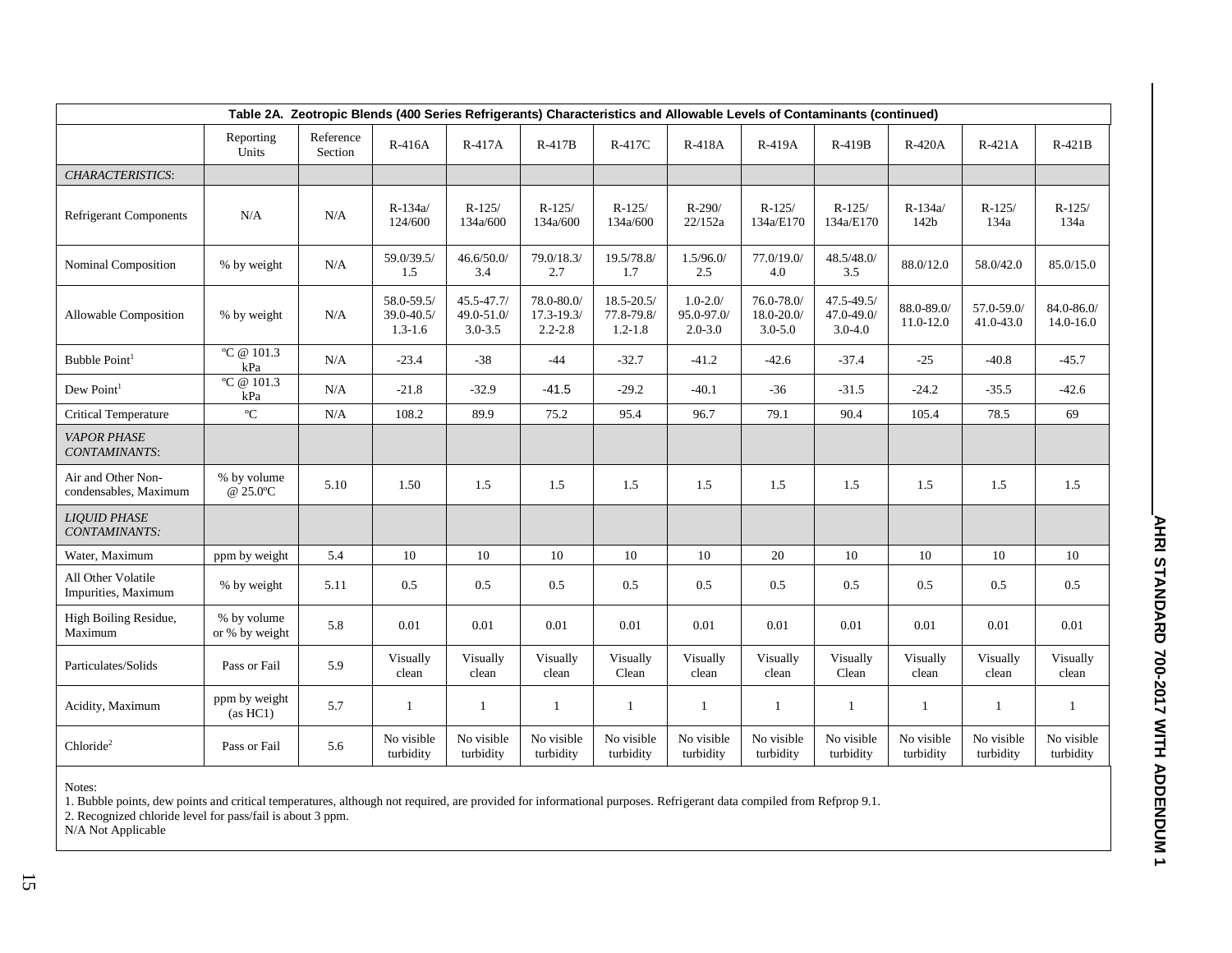| Table 2A. Zeotropic Blends (400 Series Refrigerants) Characteristics and Allowable Levels of Contaminants (continued) |                                         |                      |                                               |                                            |                                             |                                            |                                         |                         |                                                                                |                                       |                                                           |                                                           |
|-----------------------------------------------------------------------------------------------------------------------|-----------------------------------------|----------------------|-----------------------------------------------|--------------------------------------------|---------------------------------------------|--------------------------------------------|-----------------------------------------|-------------------------|--------------------------------------------------------------------------------|---------------------------------------|-----------------------------------------------------------|-----------------------------------------------------------|
|                                                                                                                       | Reporting<br>Units                      | Reference<br>Section | R-422A                                        | $R-422B$                                   | R-422C                                      | R-422D                                     | R-422E                                  | R-423A                  | R-424A                                                                         | R-425A                                | R-426A                                                    | R-427A                                                    |
| CHARACTERISTICS:                                                                                                      |                                         |                      |                                               |                                            |                                             |                                            |                                         |                         |                                                                                |                                       |                                                           |                                                           |
| <b>Refrigerant Components</b>                                                                                         | N/A                                     | N/A                  | $R-125/$<br>134a/<br>600a                     | $R-125/$<br>134a/<br>600a                  | $R-125/$<br>134a/<br>600a                   | $R-125/$<br>134a/<br>600a                  | $R-125$<br>/134a/<br>600a               | R-134a/<br>227ea        | $R-125/$<br>134a/600a/<br>600/601a                                             | R-32/134a/<br>227ea                   | $R-125/$<br>134a/<br>600/601a                             | $R - 32/125/$<br>143a/134a                                |
| Nominal Composition                                                                                                   | $%$ by<br>weight                        | N/A                  | 85.1/11.5<br>/3.4                             | 55.0/42.0/<br>3.0                          | 82.0/15.0/<br>3.0                           | 65.1/30.5/<br>3.4                          | 58.0/39.3<br>/2.7                       | 52.5/47.5               | 50.5/47.0/<br>0.9/1.0/0.6                                                      | 18.5/69.5/<br>12.0                    | 5.1/93.0/<br>1.3/0.6                                      | 15.0/25.0/<br>10.0/50.0                                   |
| Allowable Composition                                                                                                 | $%$ by<br>weight                        | N/A                  | $84.1 - 86.1$<br>$10.5 - 12.5$<br>$3.0 - 3.5$ | 54.0-56.0/<br>$41.0 - 43.0$<br>$2.5 - 3.1$ | 81.0-83.0/<br>$14.0 - 16.0/$<br>$2.5 - 3.1$ | 64.0-66.0/<br>$30.5 - 32.5$<br>$3.0 - 3.5$ | 57.0-59.0/<br>38.0-41.0/<br>$2.5 - 3.0$ | 51.5-53.5/<br>46.5-48.5 | $49.5 - 51.5/$<br>$46.0 - 48.0$<br>$0.7 - 1.0/$<br>$0.8 - 1.1/$<br>$0.4 - 0.7$ | 18.0-19.0/<br>69.0-70.0/<br>11.5-12.5 | $4.1 - 6.1/$<br>92.0-94.0/<br>$1.1 - 1.4/$<br>$0.4 - 0.7$ | 13.0-17.0/<br>$23.0 - 27.0$<br>$8.0 - 12.0/$<br>48.0-52.0 |
| Bubble Point <sup>1</sup>                                                                                             | °C @ 101.3<br>kPa                       | N/A                  | $-46.5$                                       | $-40.5$                                    | $-45.3$                                     | $-43.2$                                    | $-41.8$                                 | $-24.2$                 | $-39.1$                                                                        | $-38.1$                               | $-28.5$                                                   | $-43$                                                     |
| Dew Point <sup>1</sup>                                                                                                | °C @ 101.3<br>kPa                       | N/A                  | $-44.1$                                       | $-35.6$                                    | $-42.3$                                     | $-38.4$                                    | $-36.4$                                 | $-23.5$                 | $-33.3$                                                                        | $-31.3$                               | $-26.7$                                                   | $-36.3$                                                   |
| <b>Critical Temperature</b>                                                                                           | $\rm ^{o}C$                             | $\rm N/A$            | 71.7                                          | 85.7                                       | 76.1                                        | 79.6                                       | 82.2                                    | 99                      | 87.5                                                                           | 93.9                                  | 100.2                                                     | 85.3                                                      |
| <b>VAPOR PHASE</b><br>CONTAMINANTS:                                                                                   |                                         |                      |                                               |                                            |                                             |                                            |                                         |                         |                                                                                |                                       |                                                           |                                                           |
| Air and Other Non-<br>condensables,<br>Maximum                                                                        | $%$ by<br>volume @<br>$25.0$ °C         | 5.10                 | 1.5                                           | 1.5                                        | 1.5                                         | 1.5                                        | 1.5                                     | 1.5                     | 1.5                                                                            | 1.5                                   | 1.5                                                       | 1.5                                                       |
| <b>LIQUID PHASE</b><br>CONTAMINANTS:                                                                                  |                                         |                      |                                               |                                            |                                             |                                            |                                         |                         |                                                                                |                                       |                                                           |                                                           |
| Water, Maximum                                                                                                        | ppm by<br>weight                        | 5.4                  | 10                                            | 10                                         | 20                                          | 10                                         | 10                                      | 10                      | 10                                                                             | 10                                    | 10                                                        | 10                                                        |
| All Other Volatile<br>Impurities, Maximum                                                                             | $%$ by<br>weight                        | 5.11                 | 0.5                                           | 0.5                                        | 0.5                                         | 0.5                                        | 0.5                                     | 0.5                     | 0.5                                                                            | 0.5                                   | 0.5                                                       | 0.5                                                       |
| High Boiling Residue,<br>Maximum                                                                                      | $%$ by<br>volume or<br>$%$ by<br>weight | 5.8                  | 0.01                                          | 0.01                                       | 0.01                                        | 0.01                                       | 0.01                                    | 0.01                    | 0.01                                                                           | 0.01                                  | 0.01                                                      | 0.01                                                      |
| Particulates/Solids                                                                                                   | Pass or Fail                            | 5.9                  | Visually<br>clean                             | Visually<br>clean                          | Visually<br>clean                           | Visually<br>Clean                          | Visually<br>clean                       | Visually<br>clean       | Visually<br>Clean                                                              | Visually<br>clean                     | Visually<br>clean                                         | Visually<br>clean                                         |
| Acidity, Maximum                                                                                                      | ppm by<br>weight<br>(as HCl)            | 5.7                  | $\mathbf{1}$                                  | 1                                          | -1                                          | 1                                          | 1                                       | -1                      | $\mathbf{1}$                                                                   | -1                                    | 1                                                         | -1                                                        |
| Chloride <sup>2</sup>                                                                                                 | Pass or Fail                            | 5.6                  | No visible<br>turbidity                       | No visible<br>turbidity                    | No visible<br>turbidity                     | No visible<br>turbidity                    | No visible<br>turbidity                 | No visible<br>turbidity | No visible<br>turbidity                                                        | No visible<br>turbidity               | No visible<br>turbidity                                   | No visible<br>turbidity                                   |

1. Bubble points, dew points and critical temperatures, although not required, are provided for informational purposes. Refrigerant data compiled from Refprop 9.1.

2. Recognized chloride level for pass/fail is about 3 ppm.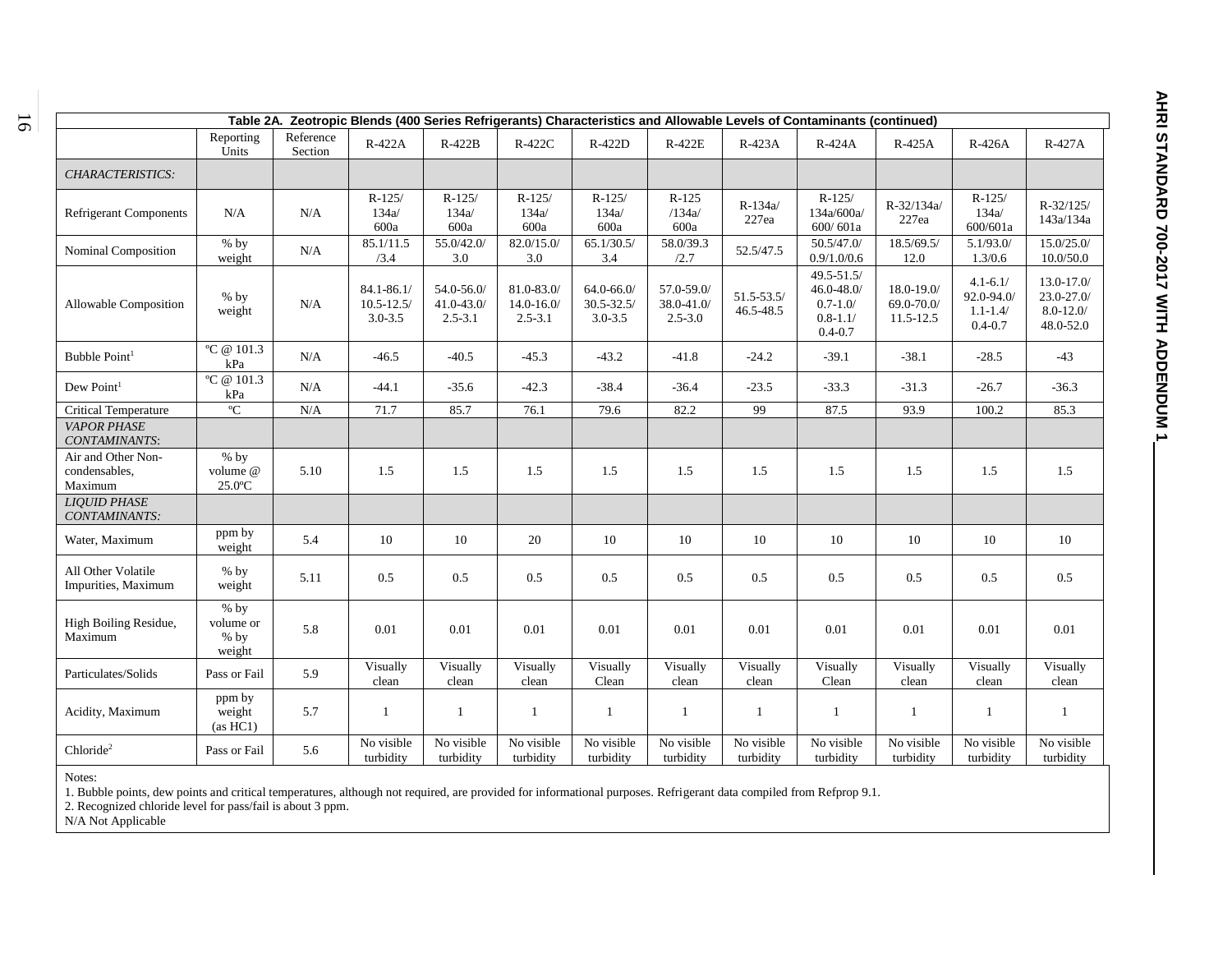| Table 2A. Zeotropic Blends (400 Series Refrigerants) Characteristics and Allowable Levels of Contaminants (continued) |                                         |                      |                                                             |                                         |                         |                            |                                                                  |                         |                                                         |                                                                                 |                                            |                                           |
|-----------------------------------------------------------------------------------------------------------------------|-----------------------------------------|----------------------|-------------------------------------------------------------|-----------------------------------------|-------------------------|----------------------------|------------------------------------------------------------------|-------------------------|---------------------------------------------------------|---------------------------------------------------------------------------------|--------------------------------------------|-------------------------------------------|
|                                                                                                                       | Reporting<br>Units                      | Reference<br>Section | R-428A                                                      | R-429A                                  | <b>R-430A</b>           | $R-431A$                   | R-434A                                                           | R-435A                  | R-437A                                                  | R-438A                                                                          | R-439A                                     | <b>R-440A</b>                             |
| CHARACTERISTICS:                                                                                                      |                                         |                      |                                                             |                                         |                         |                            |                                                                  |                         |                                                         |                                                                                 |                                            |                                           |
| <b>Refrigerant Components</b>                                                                                         | N/A                                     | N/A                  | $R-125/$<br>143a/<br>290/600a                               | R-E170/<br>152a/<br>600a                | $R-152a/$<br>600a       | R290/<br>152a              | $R-125/$<br>143a/134a/<br>600a                                   | R-E170/<br>152a         | $R-125/$<br>134a/600/<br>601                            | $R - 32/125/$<br>134a/600/<br>601a                                              | $R - 32/$<br>125/<br>600a                  | $R-290/$<br>134a/152a                     |
| Nominal Composition                                                                                                   | $%$ by<br>weight                        | N/A                  | 77.5/20.0<br>0.6/1.9                                        | 60.0/10.0/<br>30.0                      | 76.0/24.0               | 71.0/29.0                  | 63.2/18.0/<br>16.0/2.8                                           | 80.0/20.0               | 19.5/78.5/<br>1.4/0.6                                   | 8.5/45.0/<br>44.2/1.7/<br>0.6                                                   | 50.0/47.0/<br>3.0                          | 0.6/1.6/97.8                              |
| <b>Allowable Composition</b>                                                                                          | $%$ by<br>weight                        | N/A                  | $76.5 - 78.5/$<br>19.0-21.0/<br>$0.4 - 0.7/$<br>$1.7 - 2.0$ | 59.0-61.0/<br>$9.0 - 11.0$<br>29.0-31.0 | 75.0-77.0/<br>23.0-25.0 | $70.0 - 72.0$<br>28.0-30.0 | $62.2 - 64.2/$<br>$17.0 - 19.0$<br>$15.0 - 17.0/$<br>$2.6 - 2.9$ | 79.0-81.0/<br>19.0-21.0 | 17.7-20.0/<br>77.8-80.0/<br>$1.2 - 1.5/$<br>$0.4 - 0.7$ | $7.0 - 9.0/$<br>$43.5 - 46.5/$<br>$42.7 - 45.7/$<br>$1.5 - 1.8/$<br>$0.4 - 0.7$ | 49.0-51.0/<br>$46.0 - 48.0$<br>$2.5 - 3.5$ | $0.5 - 0.7/$<br>$1.0 - 2.2/$<br>97.3-98.3 |
| Bubble Point <sup>1</sup>                                                                                             | °C @ 101.3<br>kPa                       | N/A                  | $-48.3$                                                     | $-25.5$                                 | $-27.6$                 | $-43.2$                    | $-45.1$                                                          | $-26$                   | $-32.9$                                                 | $-43$                                                                           | $-52$                                      | $-25.5$                                   |
| Dew Point <sup>1</sup>                                                                                                | °C @ $101.3$<br>kPa                     | N/A                  | $-47.5$                                                     | $-24.9$                                 | $-27.4$                 | $-43.2$                    | $-42.4$                                                          | $-25.8$                 | $-29.2$                                                 | $-36.4$                                                                         | $-51.7$                                    | $-24.3$                                   |
| <b>Critical Temperature</b>                                                                                           | $\rm ^{o}C$                             | N/A                  | 69                                                          | 123.5                                   | 107                     | 100.3                      | 75.6                                                             | 125.2                   | 95.3                                                    | 84.2                                                                            | 72                                         | 112.9                                     |
| <b>VAPOR PHASE</b><br>CONTAMINANTS:                                                                                   |                                         |                      |                                                             |                                         |                         |                            |                                                                  |                         |                                                         |                                                                                 |                                            |                                           |
| Air and Other Non-<br>condensables, Maximum                                                                           | $%$ by<br>volume @<br>$25.0$ °C         | 5.10                 | 1.5                                                         | 1.5                                     | 1.5                     | 1.5                        | 1.5                                                              | 1.5                     | 1.5                                                     | 1.5                                                                             | 1.5                                        | 1.5                                       |
| <b>LIOUID PHASE</b><br>CONTAMINANTS:                                                                                  |                                         |                      |                                                             |                                         |                         |                            |                                                                  |                         |                                                         |                                                                                 |                                            |                                           |
| Water, Maximum                                                                                                        | ppm by<br>weight                        | 5.4                  | 10                                                          | 20                                      | 20                      | 10                         | 10                                                               | 20                      | 10                                                      | 10                                                                              | 10                                         | 10                                        |
| All Other Volatile<br>Impurities, Maximum                                                                             | $%$ by<br>weight                        | 5.11                 | 0.5                                                         | 0.5                                     | 0.5                     | 0.5                        | 0.5                                                              | 0.5                     | 0.5                                                     | 0.5                                                                             | 0.5                                        | 0.5                                       |
| High Boiling Residue,<br>Maximum                                                                                      | $%$ by<br>volume or<br>$%$ by<br>weight | 5.8                  | 0.01                                                        | 0.01                                    | 0.01                    | 0.01                       | 0.01                                                             | 0.01                    | 0.01                                                    | 0.01                                                                            | 0.01                                       | 0.01                                      |
| Particulates/Solids                                                                                                   | Pass or Fail                            | 5.9                  | Visually<br>clean                                           | Visually<br>clean                       | Visually<br>clean       | Visually<br>clean          | Visually<br>clean                                                | Visually<br>clean       | Visually<br>clean                                       | Visually<br>clean                                                               | Visually<br>clean                          | Visually<br>clean                         |
| Acidity, Maximum                                                                                                      | ppm by<br>weight<br>(as HCl)            | 5.7                  | $\mathbf{1}$                                                | 1                                       | $\mathbf{1}$            | $\mathbf{1}$               | $\mathbf{1}$                                                     | 1                       | $\mathbf{1}$                                            | $\mathbf{1}$                                                                    | 1                                          | $\mathbf{1}$                              |
| Chloride <sup>2</sup>                                                                                                 | Pass or Fail                            | 5.6                  | No visible<br>turbidity                                     | No visible<br>turbidity                 | No visible<br>turbidity | No visible<br>turbidity    | No visible<br>turbidity                                          | No visible<br>turbidity | No visible<br>turbidity                                 | No visible<br>turbidity                                                         | No visible<br>turbidity                    | No visible<br>turbidity                   |

1. Bubble points, dew points and critical temperatures, although not required, are provided for informational purposes. Refrigerant data compiled from Refprop 9.1.

2. Recognized chloride level for pass/fail is about 3 ppm.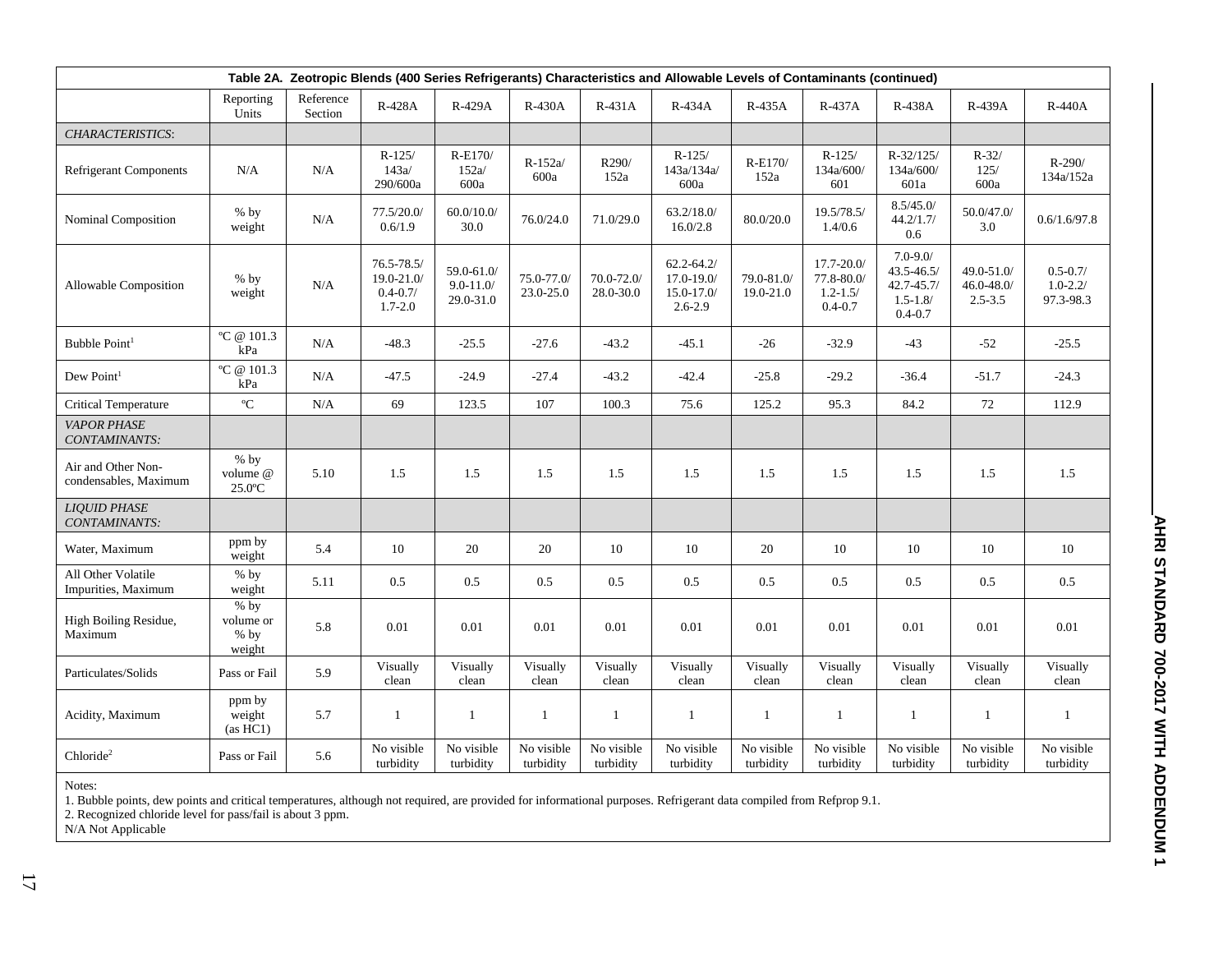|                                             | Table 2A. Zeotropic Blends (400 Series Refrigerants) Characteristics and Allowable Levels of Contaminants (continued) |                      |                                                                                |                                             |                                              |                                            |                                             |                                             |                                              |                                                                         |                                                           |                                                                 |  |
|---------------------------------------------|-----------------------------------------------------------------------------------------------------------------------|----------------------|--------------------------------------------------------------------------------|---------------------------------------------|----------------------------------------------|--------------------------------------------|---------------------------------------------|---------------------------------------------|----------------------------------------------|-------------------------------------------------------------------------|-----------------------------------------------------------|-----------------------------------------------------------------|--|
|                                             | Reporting<br>Units                                                                                                    | Reference<br>Section | R-442A                                                                         | R-444A                                      | $R-444B$                                     | R-445A                                     | $R-446A$                                    | R-447A                                      | $R-447B$                                     | <b>R-448A</b>                                                           | R-449A                                                    | <b>R-449B</b>                                                   |  |
| CHARACTERISTICS:                            |                                                                                                                       |                      |                                                                                |                                             |                                              |                                            |                                             |                                             |                                              |                                                                         |                                                           |                                                                 |  |
| <b>Refrigerant Components</b>               | N/A                                                                                                                   | N/A                  | $R - 32/125$<br>134a/152a/<br>227ea                                            | R-32/152a/<br>1234ze(E)                     | R-32 / 152a<br>$/1234$ ze(E)                 | R-744<br>/134a<br>$/1234$ ze(E)            | $R-32$<br>$/1234$ ze(E)<br>/600             | $R-32$<br>/125<br>$/1234$ ze(E)             | $R-32$<br>/125<br>$/1234$ ze(E)              | R-32 / 125<br>/ 1234yf /<br>134a/<br>1234ze(E)                          | $R-32/125$<br>/ 1234yf /<br>134a                          | $R - 32/125$<br>$/1234$ vf<br>/134a                             |  |
| Nominal Composition                         | % by weight                                                                                                           | N/A                  | 31.0/31.0/<br>30.0/3.0/<br>5.0                                                 | 12.0/5.0<br>/83.0                           | 41.5/10.0<br>/48.5                           | 6.0/9.0/85.0                               | 68.0/29.0<br>/3.0                           | 68.0/3.5<br>/28.5                           | 68.0/8.0<br>/24.0                            | 26.0/26.0<br>/20.0/21.0<br>/7.0                                         | 24.3/24.7<br>/25.3/25.7                                   | 25.2 / 24.3<br>/23.2/<br>27.3                                   |  |
| Allowable Composition                       | % by weight                                                                                                           | N/A                  | $30.0 - 32.0$<br>$30.0 - 32.0$<br>$29.0 - 31.0$<br>$2.5 - 3.5/$<br>$4.0 - 6.0$ | 11.0-13.0<br>$/4.0 - 6.0$<br>$/81.0 - 85.0$ | $40.5 - 42.5$ /<br>$9.0 - 11.0$<br>47.5-49.5 | 5.0-7.0<br>$/8.0 - 10.0$<br>$/83.0 - 87.0$ | 67.0-68.5<br>$/28.4 - 31.0$<br>$/2.0 - 3.1$ | 67.5-69.5<br>$/3.0 - 5.0$<br>$/27.5 - 29.5$ | 66.0-69.0<br>$/7.0 - 10.0$<br>$/22.0 - 25.0$ | $24.0 - 26.5$<br>25.5-28.0 /<br>$18.0 - 20.5$<br>20.0-23.0 /<br>5.0-7.5 | 23.3-24.5 /<br>$24.5 - 25.7/$<br>24.3-25.5 /<br>25.5-26.7 | 23.7-25.5<br>$/24.0 - 25.8$<br>$/21.7 - 23.5$<br>$/27.0 - 28.8$ |  |
| Bubble Point <sup>1</sup>                   | °C @ 101.3<br>kPa                                                                                                     | N/A                  | $-46.5$                                                                        | $-34.3$                                     | $-44.6$                                      | $-50.3$                                    | $-49.4$                                     | $-49.3$                                     | $-50.0$                                      | $-45.9$                                                                 | $-46$                                                     | $-46.1$                                                         |  |
| Dew Point <sup>1</sup>                      | °C @ 101.3<br>kPa                                                                                                     | N/A                  | $-39.9$                                                                        | $-24.3$                                     | $-34.9$                                      | $-23.5$                                    | $-42.1$                                     | $-44.2$                                     | $-46.0$                                      | $-39.8$                                                                 | $-39.9$                                                   | $-40.2$                                                         |  |
| Critical Temperature                        | $\rm ^{o}C$                                                                                                           | N/A                  | 82.4                                                                           | 103.2                                       | 91.5                                         | 98                                         | 84.2                                        | 82.6                                        | 83.6                                         | 81.6                                                                    | 81.5                                                      | 84.2                                                            |  |
| <b>VAPOR PHASE</b><br>CONTAMINANTS:         |                                                                                                                       |                      |                                                                                |                                             |                                              |                                            |                                             |                                             |                                              |                                                                         |                                                           |                                                                 |  |
| Air and Other Non-<br>condensables, Maximum | % by volume<br>@ 25.0°C                                                                                               | 5.10                 | 1.5                                                                            | 1.5                                         | 1.5                                          | 1.5                                        | 1.5                                         | 1.5                                         | 1.5                                          | 1.5                                                                     | 1.5                                                       | 1.5                                                             |  |
| <b>LIOUID PHASE</b><br>CONTAMINANTS:        |                                                                                                                       |                      |                                                                                |                                             |                                              |                                            |                                             |                                             |                                              |                                                                         |                                                           |                                                                 |  |
| Water, Maximum                              | ppm by weight                                                                                                         | 5.4                  | $10\,$                                                                         | $10\,$                                      | 10                                           | 10                                         | $10\,$                                      | 10                                          | 10                                           | $10\,$                                                                  | 10                                                        | 10                                                              |  |
| All Other Volatile<br>Impurities, Maximum   | % by weight                                                                                                           | 5.11                 | 0.5                                                                            | 0.5                                         | 0.5                                          | 0.5                                        | 0.5                                         | 0.5                                         | 0.5                                          | 0.5                                                                     | 0.5                                                       | 0.5                                                             |  |
| High Boiling Residue,<br>Maximum            | % by volume<br>or % by weight                                                                                         | 5.8                  | 0.01                                                                           | 0.01                                        | 0.01                                         | 0.01                                       | 0.01                                        | 0.01                                        | 0.01                                         | 0.01                                                                    | 0.01                                                      | 0.01                                                            |  |
| Particulates/Solids                         | Pass or Fail                                                                                                          | 5.9                  | Visually<br>clean                                                              | Visually<br>clean                           | Visually<br>clean                            | Visually<br>clean                          | Visually<br>clean                           | Visually<br>clean                           | Visually<br>clean                            | Visually<br>clean                                                       | Visually<br>clean                                         | Visually<br>clean                                               |  |
| Acidity, Maximum                            | ppm by weight<br>(as HCl)                                                                                             | 5.7                  | 1                                                                              | -1                                          | 1                                            | N/A                                        | 1                                           | 1                                           | 1                                            | 1                                                                       | -1                                                        | -1                                                              |  |
| Chloride <sup>2</sup>                       | Pass or Fail                                                                                                          | 5.6                  | No visible<br>turbidity                                                        | No visible<br>turbidity                     | No visible<br>turbidity                      | No visible<br>turbidity                    | No visible<br>turbidity                     | No visible<br>turbidity                     | No visible<br>turbidity                      | No visible<br>turbidity                                                 | No visible<br>turbidity                                   | No visible<br>turbidity                                         |  |

1. Bubble points, dew points and critical temperatures, although not required, are provided for informational purposes. Refrigerant data compiled from Refprop 9.1.

2. Recognized chloride level for pass/fail is about 3 ppm.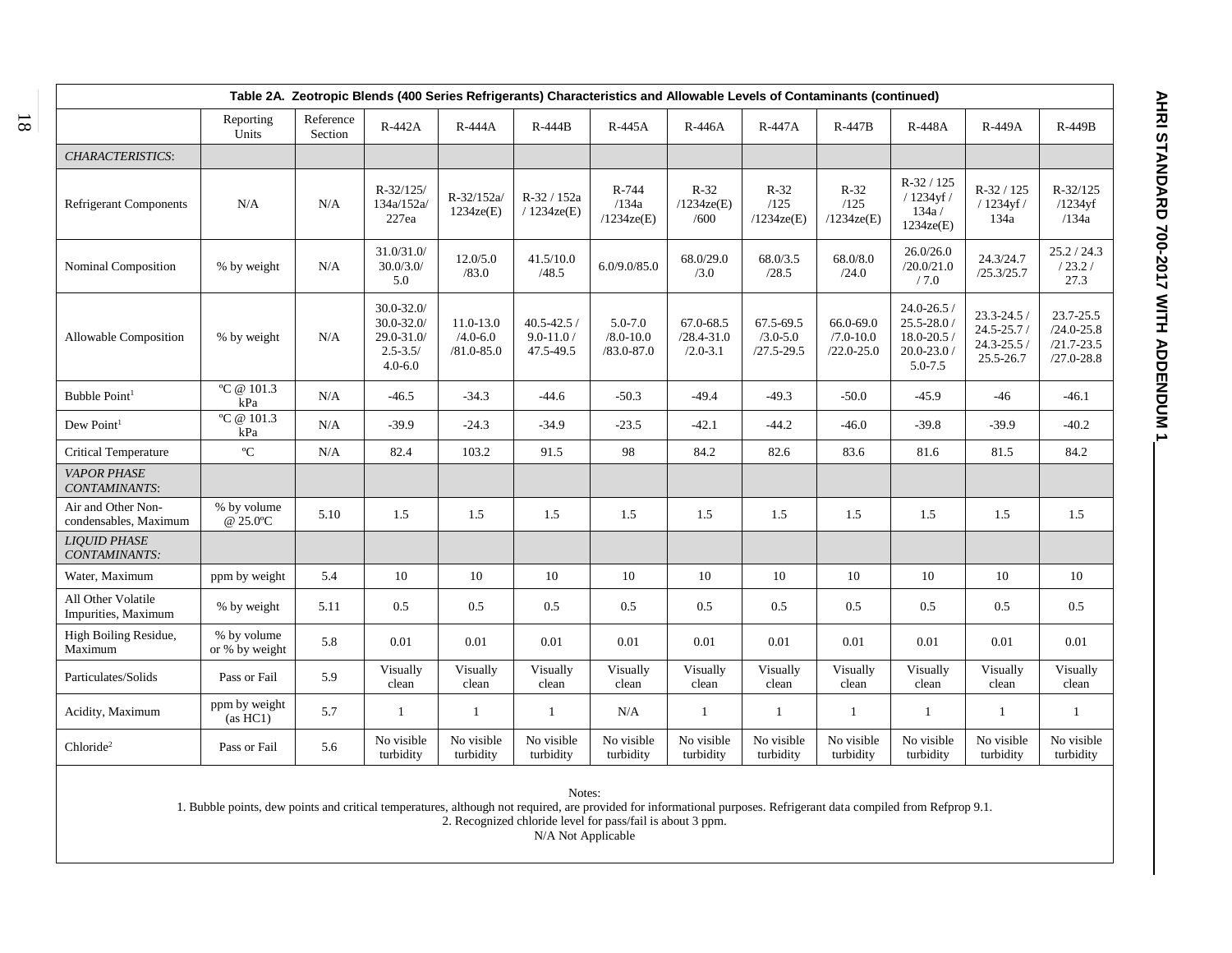|                                             |                                  |                      |                                                                 |                            |                              |                           | Table 2A. Zeotropic Blends (400 Series Refrigerants) Characteristics and Allowable Levels of Contaminants (continued) |                                            |                                              |
|---------------------------------------------|----------------------------------|----------------------|-----------------------------------------------------------------|----------------------------|------------------------------|---------------------------|-----------------------------------------------------------------------------------------------------------------------|--------------------------------------------|----------------------------------------------|
|                                             | Reporting<br>Units               | Reference<br>Section | R-449C                                                          | <b>R-450A</b>              | $R-451A$                     | $R-451B$                  | R-452A                                                                                                                | $R-452B$                                   | $R-452C$                                     |
| <b>CHARACTERISTICS:</b>                     |                                  |                      |                                                                 |                            |                              |                           |                                                                                                                       |                                            |                                              |
| <b>Refrigerant Components</b>               | N/A                              | N/A                  | $R-32$<br>/125<br>$/1234$ vf<br>/134a                           | $R-134a/$<br>1234ze(E)     | R-1234yf/134a                | R-1234yf/134a             | R-32/125/1234yf                                                                                                       | $R - 32/$<br>125/<br>1234yf                | $R - 32/$<br>125/<br>1234yf                  |
| Nominal Composition                         | % by weight                      | N/A                  | 20.0/20.0<br>/31.0/29.0                                         | 42.0/58.0                  | 89.8 / 10.2                  | 88.8 / 11.2               | 11.0 / 59.0 / 30.0                                                                                                    | 67.0/7.0/<br>26.0                          | 12.5/61.0/<br>26.5                           |
| Allowable Composition                       | % by weight                      | N/A                  | 18.5-20.5<br>$/19.5 - 21.5$<br>$/29.5 - 31.5$<br>$/28.5 - 30.5$ | $40.0 - 44.0$<br>56.0-60.0 | $89.6 - 90.0 / 10.0$<br>10.4 | 88.6-89.0 / 11.0-<br>11.4 | $9.3 - 12.7 / 57.2 -$<br>60.8/29.0-30.1                                                                               | $65.0 - 69.0$<br>$5.5 - 8.5/$<br>24.0-28.0 | $11.0 - 13.0/$<br>$60.0 - 62.0$<br>25.0-27.0 |
| Bubble Point <sup>1</sup>                   | °C @ $101.3$<br>kPa              | N/A                  | $-44.6$                                                         | $-23.4$                    | $-30.8$                      | $-31$                     | $-47$                                                                                                                 | $-51.0$                                    | $-47.5$                                      |
| Dew Point <sup>1</sup>                      | °C @ 101.3<br>kPa                | N/A                  | $-38.1$                                                         | $-22.8$                    | $-30.5$                      | $-30.6$                   | $-43.2$                                                                                                               | $-50.3$                                    | $-44.2$                                      |
| <b>Critical Temperature</b>                 | $\rm ^{o}C$                      | N/A                  | 83.5                                                            | 104.4                      | 95.4                         | 95.5                      | 74.9                                                                                                                  | 75.7                                       | 75.8                                         |
| <b>VAPOR PHASE</b><br>CONTAMINANTS:         |                                  |                      |                                                                 |                            |                              |                           |                                                                                                                       |                                            |                                              |
| Air and Other Non-<br>condensables, Maximum | % by volume<br>@ 25.0°C          | 5.10                 | 1.5                                                             | 1.5                        | 1.5                          | 1.5                       | 1.5                                                                                                                   | 1.5                                        | 1.5                                          |
| <b>LIQUID PHASE</b><br>CONTAMINANTS:        |                                  |                      |                                                                 |                            |                              |                           |                                                                                                                       |                                            |                                              |
| Water, Maximum                              | ppm by<br>weight                 | 5.4                  | 10                                                              | 10                         | 10                           | 10                        | 10                                                                                                                    | 10                                         | 10                                           |
| All Other Volatile Impurities,<br>Maximum   | % by weight                      | 5.11                 | 0.5                                                             | 0.5                        | 0.5                          | 0.5                       | 0.5                                                                                                                   | 0.5                                        | 0.5                                          |
| High Boiling Residue,<br>Maximum            | % by volume<br>or % by<br>weight | 5.8                  | 0.01                                                            | 0.01                       | 0.01                         | 0.01                      | 0.01                                                                                                                  | 0.01                                       | 0.01                                         |
| Particulates/Solids                         | Pass or Fail                     | 5.9                  | Visually clean                                                  | Visually clean             | Visually clean               | Visually clean            | Visually clean                                                                                                        | Visually<br>clean                          | Visually clean                               |
| Acidity, Maximum                            | ppm by<br>weight<br>(as HCl)     | 5.7                  | $\mathbf{1}$                                                    | $\mathbf{1}$               | $\mathbf{1}$                 | 1                         | $\overline{1}$                                                                                                        | $\overline{1}$                             | $\mathbf{1}$                                 |
| Chloride <sup>2</sup>                       | Pass or Fail                     | 5.6                  | No visible<br>turbidity                                         | No visible<br>turbidity    | No visible<br>turbidity      | No visible<br>turbidity   | No visible turbidity                                                                                                  | No visible<br>turbidity                    | No visible<br>turbidity                      |

1. Bubble points, dew points and critical temperatures, although not required, are provided for informational purposes. Refrigerant data compiled from Refprop 9.1.

2. Recognized chloride level for pass/fail is about 3 ppm.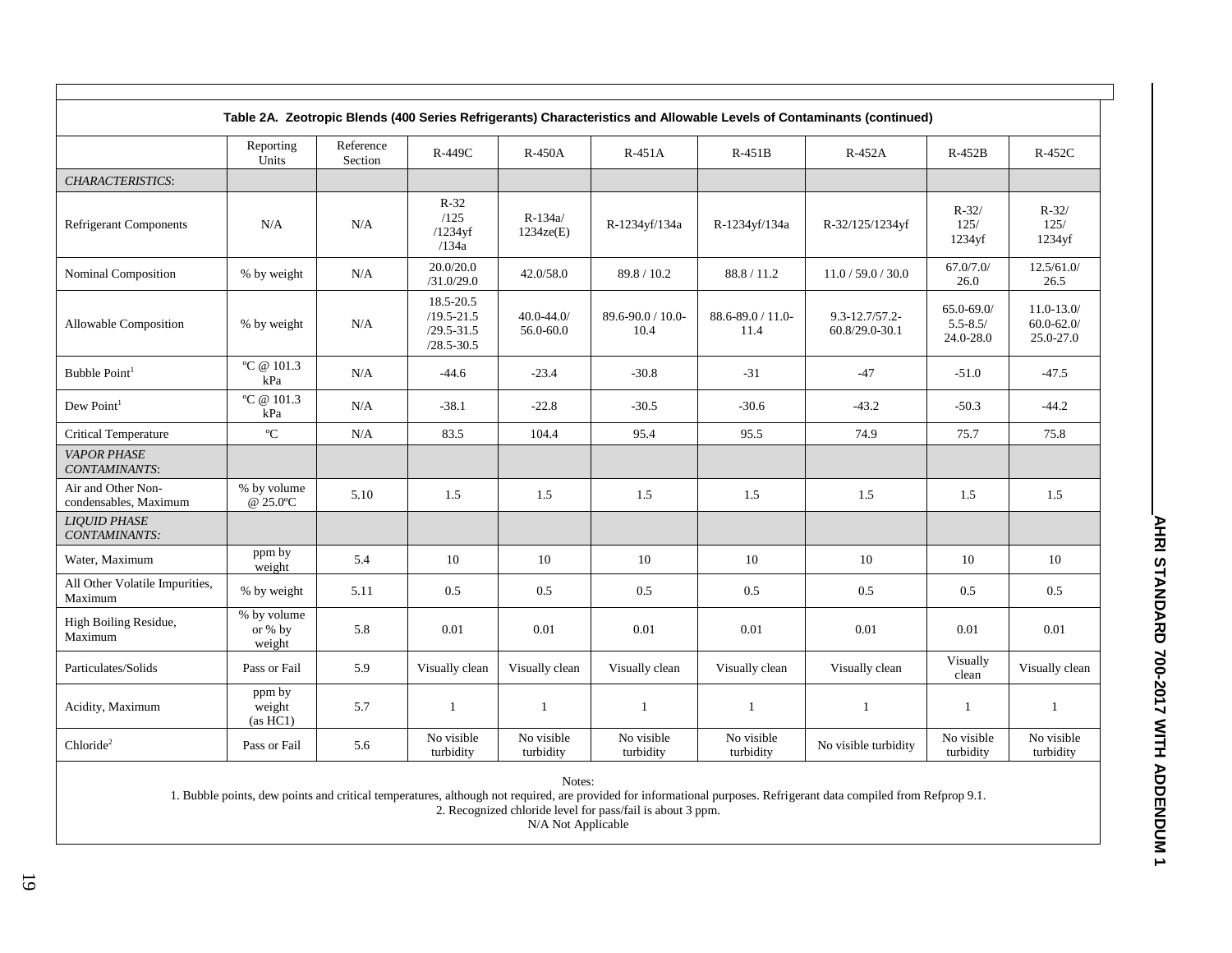| Table 2A. Zeotropic Blends (400 Series Refrigerants) Characteristics and Allowable Levels of Contaminants (continued) |                                                                                                                                                                     |                          |                                                                                      |                         |                             |                             |                                             |                                         |                                                   |  |  |  |
|-----------------------------------------------------------------------------------------------------------------------|---------------------------------------------------------------------------------------------------------------------------------------------------------------------|--------------------------|--------------------------------------------------------------------------------------|-------------------------|-----------------------------|-----------------------------|---------------------------------------------|-----------------------------------------|---------------------------------------------------|--|--|--|
|                                                                                                                       | <b>Reporting Units</b>                                                                                                                                              | <b>Reference Section</b> | $R-453A$                                                                             | R-454A                  | $R-454B$                    | $R-454C$                    | $R-455A$                                    | R-456A                                  | $R-457A$                                          |  |  |  |
| CHARACTERISTICS:                                                                                                      |                                                                                                                                                                     |                          |                                                                                      |                         |                             |                             |                                             |                                         |                                                   |  |  |  |
| <b>Refrigerant Components</b>                                                                                         | N/A                                                                                                                                                                 | N/A                      | $R - 32/125/$<br>134a/227ea/<br>600/601a                                             | $R - 32/$<br>$1234$ yf  | $R - 32/$<br>$1234$ yf      | $R-32/$<br>1234yf           | $R - 744/$<br>$32/$<br>1234yf               | $R - 32/$<br>134a/<br>1234ze(E)         | $R - 32/$<br>1234yf/<br>152a                      |  |  |  |
| Nominal Composition                                                                                                   | % by weight                                                                                                                                                         | N/A                      | 20.0/20.0/<br>53.8/5.0/<br>0.6/0.6                                                   | 35.0 / 65.0             | 68.9 / 31.1                 | 21.5/78.5                   | 3.0/21.5/<br>75.5                           | 6.0/45.0/<br>49.0                       | 18.0/70.0/<br>12.0                                |  |  |  |
| Allowable Composition                                                                                                 | % by weight                                                                                                                                                         | N/A                      | 19.0-21.0/<br>19.0-21.0/<br>52.8-54.8/<br>$4.5 - 5.5/$<br>$0.4 - 0.7 / 0.4 -$<br>0.7 | 33.0-37.0/<br>63.0-67.0 | 67.9-69.9/<br>$30.1 - 32.1$ | $19.5 - 23.5/$<br>76.5-80.5 | $2.0 - 5.0/$<br>$19.5 - 22.5/$<br>73.5-77.5 | $5.0 - 7.0/$<br>44.0-46.0/<br>48.0-50.0 | $16.5 - 18.5/$<br>$68.5 - 70.5/$<br>$10.1 - 12.1$ |  |  |  |
| Bubble Point <sup>1</sup>                                                                                             | °C @ 101.3 kPa                                                                                                                                                      | N/A                      | $-42.2$                                                                              | $-48.4$                 | $-50.9$                     | $-46.0$                     | $-51.6$                                     | $-30.4$                                 | $-42.7$                                           |  |  |  |
| Dew Point <sup>1</sup>                                                                                                | °C @ 101.3 kPa                                                                                                                                                      | N/A                      | $-35$                                                                                | $-41.6$                 | $-50.0$                     | $-37.8$                     | $-39.1$                                     | $-25.6$                                 | $-35.5$                                           |  |  |  |
| Critical Temperature                                                                                                  | $^{\mathrm{o}}\mathrm{C}$                                                                                                                                           | N/A                      | $88\,$                                                                               | 86.2                    | 76.5                        | 82.4                        | 82.8                                        | 102.4                                   | 92.6                                              |  |  |  |
| <b>VAPOR PHASE</b><br>CONTAMINANTS:                                                                                   |                                                                                                                                                                     |                          |                                                                                      |                         |                             |                             |                                             |                                         |                                                   |  |  |  |
| Air and Other Non-<br>condensables, Maximum                                                                           | % by volume @ $25.0^{\circ}$ C                                                                                                                                      | 5.10                     | 1.5                                                                                  | 1.5                     | 1.5                         | 1.5                         | 1.5                                         | 1.5                                     | 1.5                                               |  |  |  |
| <b>LIQUID PHASE</b><br>CONTAMINANTS:                                                                                  |                                                                                                                                                                     |                          |                                                                                      |                         |                             |                             |                                             |                                         |                                                   |  |  |  |
| Water, Maximum                                                                                                        | ppm by weight                                                                                                                                                       | 5.4                      | 10                                                                                   | 10                      | 10                          | 10                          | 10                                          | 10                                      | 10                                                |  |  |  |
| All Other Volatile<br>Impurities, Maximum                                                                             | % by weight                                                                                                                                                         | 5.11                     | 0.5                                                                                  | 0.5                     | 0.5                         | 0.5                         | 0.5                                         | $0.5\,$                                 | 0.5                                               |  |  |  |
| High Boiling Residue,<br>Maximum                                                                                      | % by volume or % by<br>weight                                                                                                                                       | 5.8                      | 0.01                                                                                 | 0.01                    | 0.01                        | 0.01                        | 0.01                                        | 0.01                                    | 0.01                                              |  |  |  |
| Particulates/Solids                                                                                                   | Pass or Fail                                                                                                                                                        | 5.9                      | Visually clean                                                                       | Visually clean          | Visually clean              | Visually clean              | Visually clean                              | Visually clean                          | Visually clean                                    |  |  |  |
| Acidity, Maximum                                                                                                      | ppm by weight<br>(as HCl)                                                                                                                                           | 5.7                      | $\mathbf{1}$                                                                         | $\mathbf{1}$            | $\mathbf{1}$                | $\mathbf{1}$                | $\overline{1}$                              | $\mathbf{1}$                            | $\mathbf{1}$                                      |  |  |  |
| Chloride <sup>2</sup>                                                                                                 | Pass or Fail                                                                                                                                                        | 5.6                      | No visible<br>turbidity                                                              | No visible<br>turbidity | No visible<br>turbidity     | No visible<br>turbidity     | No visible<br>turbidity                     | No visible<br>turbidity                 | No visible<br>turbidity                           |  |  |  |
|                                                                                                                       | 1. Bubble points, dew points and critical temperatures, although not required, are provided for informational purposes. Refrigerant data compiled from Refprop 9.1. |                          |                                                                                      | Notes:                  |                             |                             |                                             |                                         |                                                   |  |  |  |

2. Recognized chloride level for pass/fail is about 3 ppm.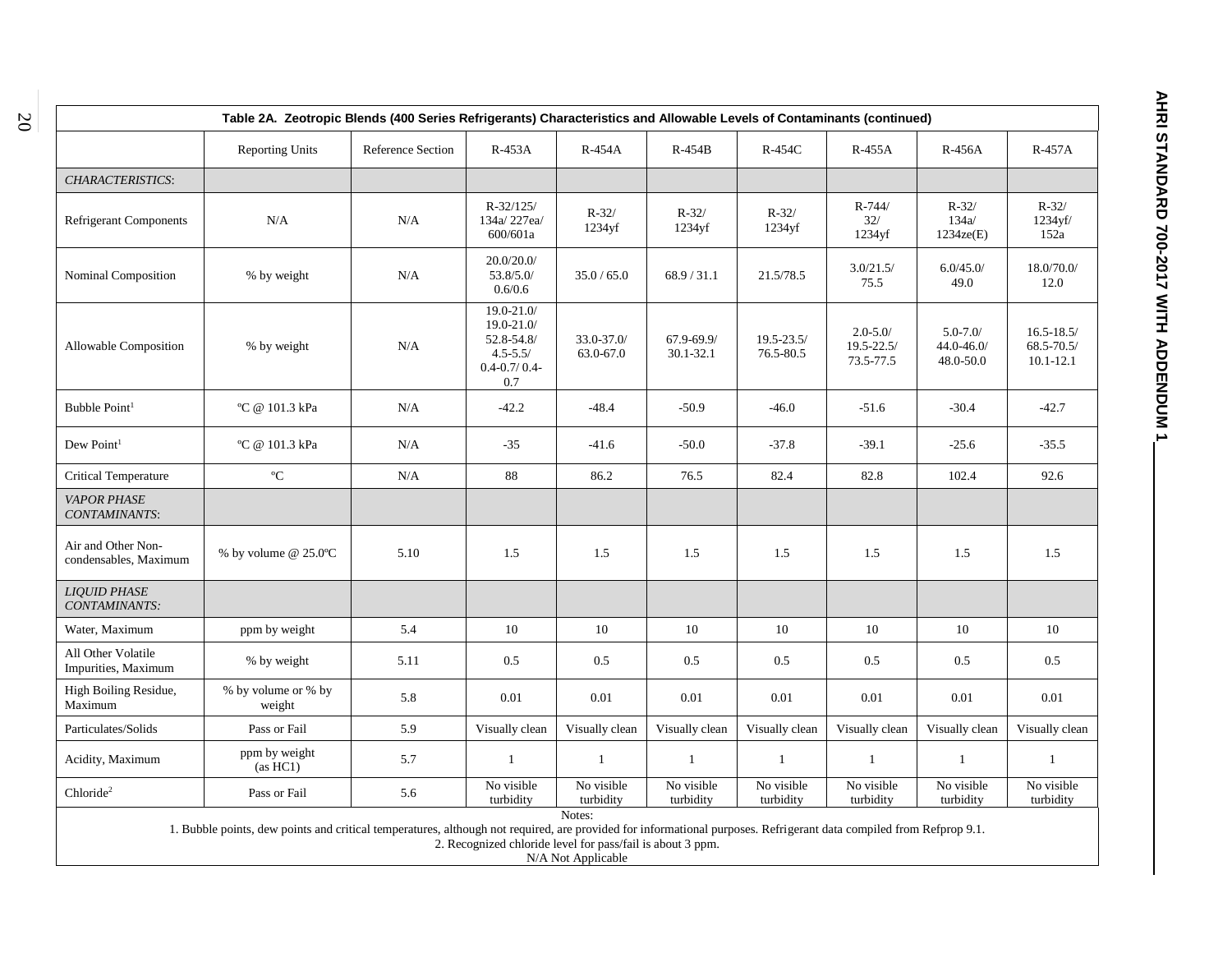| Table 2A. Zeotropic Blends (400 Series Refrigerants) Characteristics and Allowable Levels of Contaminants (continued) |                                    |                      |                                                                                 |                                           |                                              |                                                             |                                                            |                                                                  |                                                  |  |  |
|-----------------------------------------------------------------------------------------------------------------------|------------------------------------|----------------------|---------------------------------------------------------------------------------|-------------------------------------------|----------------------------------------------|-------------------------------------------------------------|------------------------------------------------------------|------------------------------------------------------------------|--------------------------------------------------|--|--|
|                                                                                                                       | Reporting<br>Units                 | Reference<br>Section | <b>R-458A</b>                                                                   | R-459A                                    | R-459B                                       | $R-460A$                                                    | $R-460B$                                                   | $R-461A$                                                         | $R-462A$                                         |  |  |
| <b>CHARACTERISTICS:</b>                                                                                               |                                    |                      |                                                                                 |                                           |                                              |                                                             |                                                            |                                                                  |                                                  |  |  |
| <b>Refrigerant Components</b>                                                                                         | N/A                                | N/A                  | $R - 32/$<br>125/134a/<br>227ea/<br>236fa                                       | $R - 32/$<br>1234yf/<br>1234ze(E)         | $R - 32/$<br>1234yf/<br>1234ze(E)            | $R - 32/125/$<br>134a/<br>1234ze(E)                         | $R - 32/125/$<br>134a/<br>1234ze(E)                        | R-125/143a/<br>134a/227ea/<br>600a                               | R-32/125/143a/134a/600                           |  |  |
| Nominal Composition                                                                                                   | % by weight                        | N/A                  | 20.5/4.0/<br>61.4/13.5/<br>0.6                                                  | 68.0/26.0/<br>6.0                         | 21.0/69.0/<br>10.0                           | 12.0/52.0/<br>14.0/22.0                                     | 28.0/25.0/<br>20.0/27.0                                    | 55.0/5.0/32.0/<br>5.0/3.0                                        | 9.0/42.0/2.0/44.0/3.0                            |  |  |
| Allowable Composition                                                                                                 | % by weight                        | N/A                  | $20.0 - 21.0/$<br>$3.5 - 4.5/$<br>$60.9 - 61.9$<br>$13.0 - 14.0$<br>$0.5 - 0.7$ | $66.5 - 68.5$<br>$24.0 - 28.0$<br>5.5-7.5 | $20.0 - 21.5/$<br>67.0-71.0/<br>$9.0 - 11.0$ | $11.0 - 13.0/$<br>51.0-53.0/<br>$13.0 - 15.0/$<br>21.0-23.0 | $27.0 - 29.0$<br>$24.0 - 26.0/$<br>19.0-21.0/<br>26.0-28.0 | 54.0-56.0/4.5-<br>$5.5/31.0 - 33.0/$<br>$4.5 - 5.5 / 2.6$<br>3.1 | 8.0-10.5/40.0-44.0/1.0-<br>3.0/42.0-46.0/2.0-4.0 |  |  |
| Bubble Point <sup>1</sup>                                                                                             | °C @ $101.3$<br>kPa                | N/A                  | $-39.8$                                                                         | $-50.3$                                   | $-44.0$                                      | $-44.6$                                                     | $-45.2$                                                    | $-42$                                                            | $-42.6$                                          |  |  |
| Dew Point <sup>1</sup>                                                                                                | °C @ $101.3$<br>kPa                | N/A                  | $-32.4$                                                                         | $-48.6$                                   | $-36.1$                                      | $-37.2$                                                     | $-37.1$                                                    | $-37$                                                            | $-36.6$                                          |  |  |
| <b>Critical Temperature</b>                                                                                           | $\rm ^{o}C$                        | N/A                  | 92.0                                                                            | 81.5                                      | 89.8                                         | 81.6                                                        | 85.7                                                       | 81.4                                                             | 83.5                                             |  |  |
| VAPOR PHASE CONTAMINANTS:                                                                                             |                                    |                      |                                                                                 |                                           |                                              |                                                             |                                                            |                                                                  |                                                  |  |  |
| Air and Other Non-condensables,<br>Maximum                                                                            | % by volume<br>@ 25.0°C            | 5.10                 | 1.5                                                                             | 1.5                                       | 1.5                                          | 1.5                                                         | 1.5                                                        | 1.5                                                              | 1.5                                              |  |  |
| <b>LIQUID PHASE CONTAMINANTS:</b>                                                                                     |                                    |                      |                                                                                 |                                           |                                              |                                                             |                                                            |                                                                  |                                                  |  |  |
| Water, Maximum                                                                                                        | ppm by<br>weight                   | 5.4                  | 10                                                                              | 10                                        | 10                                           | 10                                                          | 10                                                         | 10                                                               | 10                                               |  |  |
| All Other Volatile Impurities, Maximum                                                                                | % by weight                        | 5.11                 | 0.5                                                                             | 0.5                                       | 0.5                                          | 0.5                                                         | 0.5                                                        | 0.5                                                              | 0.5                                              |  |  |
| High Boiling Residue, Maximum                                                                                         | % by volume<br>or $%$ by<br>weight | 5.8                  | 0.01                                                                            | $0.01\,$                                  | 0.01                                         | 0.01                                                        | 0.01                                                       | 0.01                                                             | 0.01                                             |  |  |
| Particulates/Solids                                                                                                   | Pass or Fail                       | 5.9                  | Visually<br>clean                                                               | Visually<br>clean                         | Visually<br>clean                            | Visually<br>clean                                           | Visually<br>clean                                          | Visually clean                                                   | Visually clean                                   |  |  |
| Acidity, Maximum                                                                                                      | ppm by<br>weight<br>(as HCl)       | 5.7                  | $\mathbf{1}$                                                                    | $\mathbf{1}$                              | $\mathbf{1}$                                 | 1                                                           | $\mathbf{1}$                                               | $\overline{1}$                                                   | $\mathbf{1}$                                     |  |  |
| Chloride <sup>2</sup>                                                                                                 | Pass or Fail                       | 5.6                  | No visible<br>turbidity                                                         | No visible<br>turbidity                   | No visible<br>turbidity                      | No visible<br>turbidity                                     | No visible<br>turbidity                                    | No visible<br>turbidity                                          | No visible turbidity                             |  |  |
|                                                                                                                       |                                    |                      |                                                                                 | Notes:                                    |                                              |                                                             |                                                            |                                                                  |                                                  |  |  |

1. Bubble points, dew points and critical temperatures, although not required, are provided for informational purposes. Refrigerant data compiled from Refprop 9.1.

2. Recognized chloride level for pass/fail is about 3 ppm.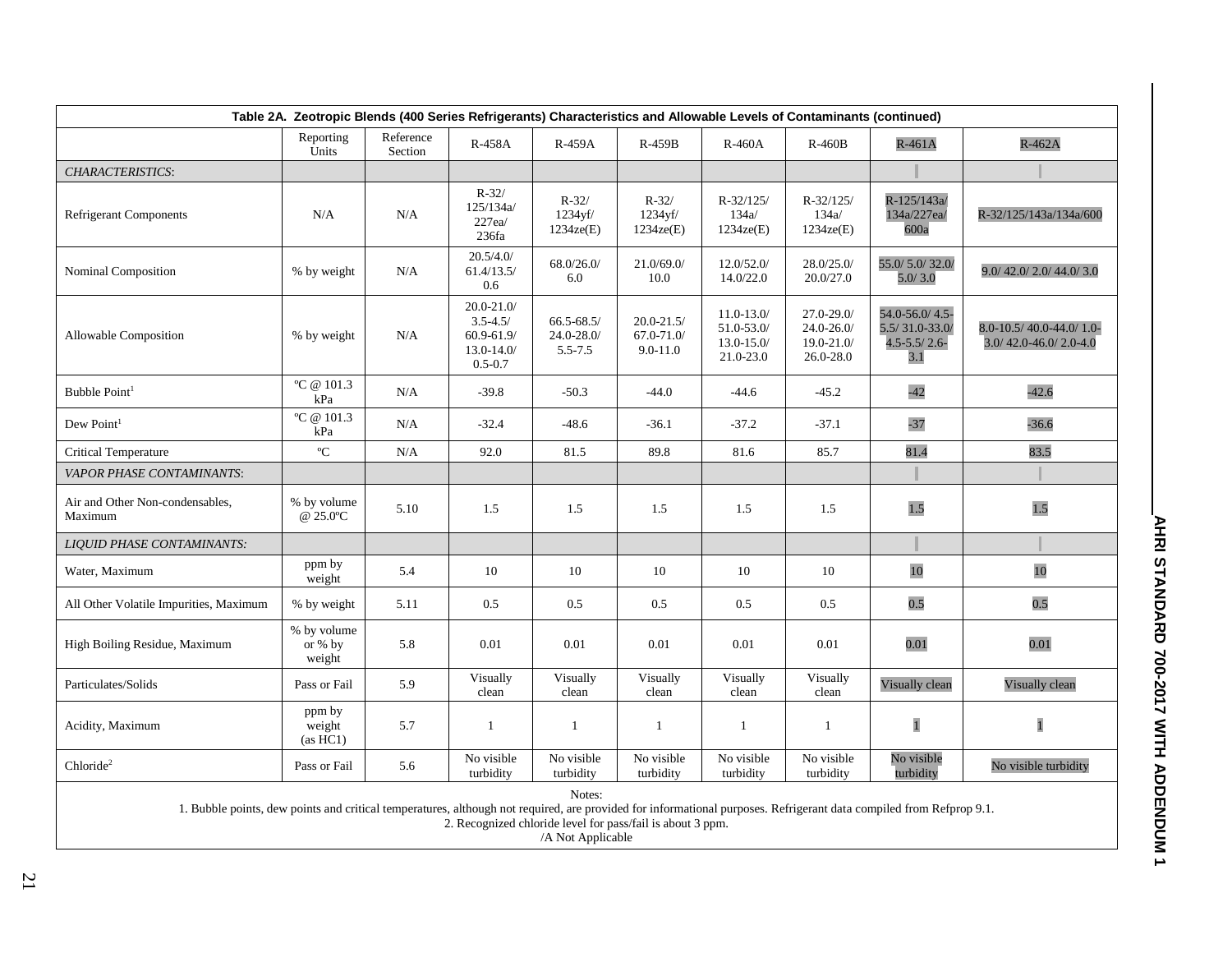| Table 2B. Hydrocarbon Blends (400 & 500 Series Refrigerants) Characteristics and Allowable Levels of Contaminants                                                   |                                    |                      |                             |                             |                               |                                 |                             |                             |                                                                 |                                             |  |  |
|---------------------------------------------------------------------------------------------------------------------------------------------------------------------|------------------------------------|----------------------|-----------------------------|-----------------------------|-------------------------------|---------------------------------|-----------------------------|-----------------------------|-----------------------------------------------------------------|---------------------------------------------|--|--|
|                                                                                                                                                                     | Reporting<br>Units                 | Reference<br>Section | R-432A                      | R-433A                      | $R-433B$                      | R-433C                          | R-436A                      | R-436B                      | $R-441A$                                                        | R-443A                                      |  |  |
| CHARACTERISTICS:                                                                                                                                                    |                                    |                      |                             |                             |                               |                                 |                             |                             |                                                                 |                                             |  |  |
| <b>Refrigerant Components</b>                                                                                                                                       | N/A                                | N/A                  | R-1279<br>/E170             | R-1270<br>/290              | R-1270<br>/290                | R-1270<br>/290                  | $R-290$<br>/600a            | R-290<br>/600a              | $R-170$<br>/290/600a<br>/600                                    | R-1270<br>/290<br>/600a                     |  |  |
| Nominal Composition                                                                                                                                                 | % by weight                        | N/A                  | 80.0/20.0                   | 30.0<br>/70.0               | 5.0/95.0                      | 25.0/75.0                       | 56.0/44.0                   | 52.0/48.0                   | 3.1/54.8<br>/6.0/36.1                                           | 55.0/40.0<br>/5.0                           |  |  |
| Allowable Composition                                                                                                                                               | % by weight                        | N/A                  | 79.0-81.0<br>$/19.0 - 21.0$ | 29.0-31.0<br>$/69.0 - 71.0$ | $4.0 - 6.0$<br>$/94.0 - 96.0$ | $24.0 - 26.0$<br>$/74.0 - 76.0$ | 55.0-57.0<br>$/43.0 - 45.0$ | 51.0-53.0<br>$/47.0 - 49.0$ | $2.8 - 2.4$<br>$/52.8 - 56.8$<br>$/5.4 - 6.6$<br>$/34.1 - 38.1$ | 53.0-57.0<br>$/38.0 - 42.0$<br>$/3.8 - 6.2$ |  |  |
| Bubble Point <sup>1</sup>                                                                                                                                           | °C @ $101.3$<br>kPa                | N/A                  | $-45.2$                     | $-44.4$                     | $-42.5$                       | $-44.1$                         | $-34.3$                     | $-33.3$                     | $-41.5$                                                         | $-45.2$                                     |  |  |
| $\mbox{Dew Point}^1$                                                                                                                                                | °C @ $101.3$<br>kPa                | N/A                  | $-42.4$                     | $-44$                       | $-42.4$                       | $-43.7$                         | $-26.1$                     | $-25$                       | $-20.3$                                                         | $-42.1$                                     |  |  |
| Critical Temperature <sup>1</sup>                                                                                                                                   | $\rm ^{o}C$                        | N/A                  | 97.3                        | 94.4                        | 96.3                          | 94.8                            | 115.9                       | 117.4                       | 117.3                                                           | 95.1                                        |  |  |
| VAPOR PHASE CONTAMINANTS <sup>2</sup> :                                                                                                                             |                                    |                      |                             |                             |                               |                                 |                             |                             |                                                                 |                                             |  |  |
| Air and Other Non-condensables, Maximum                                                                                                                             | $%$ by<br>volume @<br>$25.0$ °C    | 5.10                 | 1.5                         | 1.5                         | 1.5                           | 1.5                             | 1.5                         | 1.5                         | 1.5                                                             | 1.5                                         |  |  |
| LIOUID PHASE CONTAMINANTS <sup>3</sup> :                                                                                                                            |                                    |                      |                             |                             |                               |                                 |                             |                             |                                                                 |                                             |  |  |
| Sulfur Odor <sup>4</sup>                                                                                                                                            | No odor to<br>pass                 | Pass                 | Pass                        | Pass                        | Pass                          | Pass                            | Pass                        | Pass                        | Pass                                                            | Pass                                        |  |  |
| High Boiling Residue, Maximum                                                                                                                                       | $%$ by<br>volume or %<br>by weight | 5.8                  | 0.01                        | 0.01                        | 0.01                          | 0.01                            | 0.01                        | 0.01                        | 0.01                                                            | 0.01                                        |  |  |
| Particulates/Solids                                                                                                                                                 | Pass or Fail                       | 5.9                  | Visually<br>clean           | Visually<br>clean           | Visually<br>clean             | Visually<br>clean               | Visually<br>clean           | Visually<br>clean           | Visually<br>clean                                               | Visually<br>clean                           |  |  |
| Acidity, Maximum                                                                                                                                                    | ppm by<br>weight                   | 5.7                  | $\mathbf{1}$                | $\mathbf{1}$                | $\mathbf{1}$                  | $\mathbf{1}$                    | $\mathbf{1}$                | $\mathbf{1}$                | $\mathbf{1}$                                                    | N/A                                         |  |  |
| Water, Maximum                                                                                                                                                      | ppm by<br>weight                   | 5.4                  | 20                          | 10                          | 10                            | 10                              | 10                          | 10                          | 10                                                              | 10                                          |  |  |
| All Other Volatile Impurities, Maximum                                                                                                                              | % by weight                        | 5.11                 | 0.5                         | 0.5                         | 0.5                           | 0.5                             | 0.5                         | 0.5                         | 0.5                                                             | 0.5                                         |  |  |
| Total $C_3$ , $C_4$ and $C_5$ Polyolefins, Maximum                                                                                                                  | % by weight                        | 5.12                 | 0.05                        | 0.05                        | 0.05                          | 0.05                            | 0.05                        | 0.05                        | 0.05                                                            | 0.05                                        |  |  |
| Chloride <sup>2</sup>                                                                                                                                               | Pass or Fail                       | 5.6                  | No visible<br>turbidity     | No visible<br>turbidity     | No visible<br>turbidity       | No visible<br>turbidity         | No visible<br>turbidity     | No visible<br>turbidity     | N/A                                                             | N/A                                         |  |  |
| 1. Bubble points, dew points and critical temperatures, although not required, are provided for informational purposes. Refrigerant data compiled from Refprop 9.1. |                                    |                      | Notes:                      |                             |                               |                                 |                             |                             |                                                                 |                                             |  |  |

2.Taken from vapor phase

3. Vaporized from liquid phase

4. Including hydrogen sulphide and mercaptans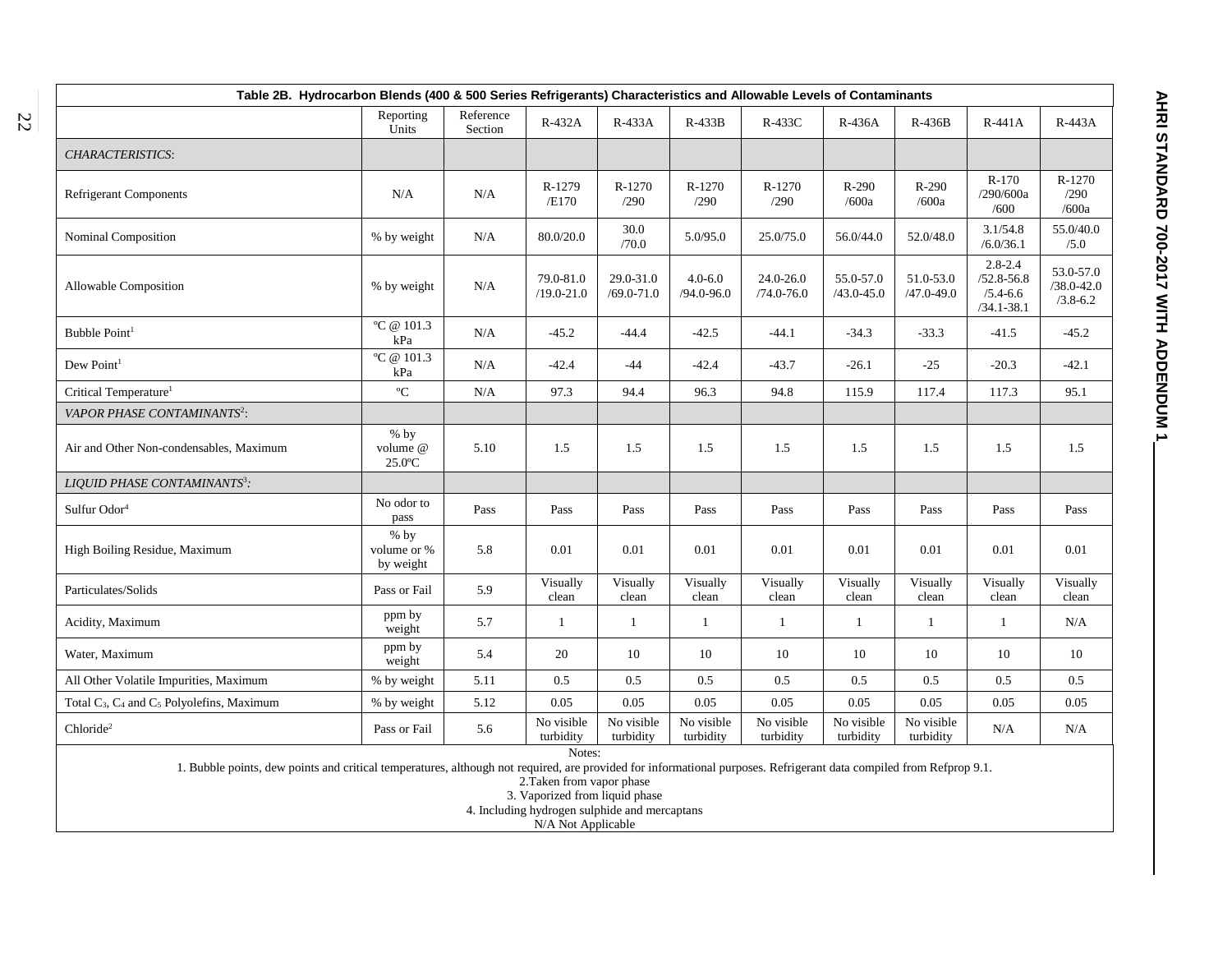| Table 3. Azeotropic Blends (500 Series Refrigerants) Characteristics and Allowable Levels of Contaminants |                                      |                      |                                   |                         |                            |                             |                         |                            |                            |                                       |                         |                           |
|-----------------------------------------------------------------------------------------------------------|--------------------------------------|----------------------|-----------------------------------|-------------------------|----------------------------|-----------------------------|-------------------------|----------------------------|----------------------------|---------------------------------------|-------------------------|---------------------------|
|                                                                                                           | Reporting<br>Units                   | Reference<br>Section | $R-500$                           | $R - 502$               | $R - 503$                  | R-507A                      | R-508A                  | R-508B                     | R-509A                     | $R-510A$                              | $R-511A$                | $R-512A$                  |
| <b>CHARACTERISTICS:</b>                                                                                   |                                      |                      |                                   |                         |                            |                             |                         |                            |                            |                                       |                         |                           |
| Refrigerant<br>Components                                                                                 | N/A                                  | N/A                  | $R-12/$<br>152a                   | $R-22/115$              | $R-23/13$                  | $R-125/$<br>143a            | $R-23/116$              | $R-23/116$                 | $R-22/218$                 | $R-E170/$<br>600a                     | $R-290/$<br>E170        | $R - 134a/$<br>152a       |
| Nominal<br>Composition                                                                                    | % by weight                          | N/A                  | 73.8/26.2                         | 48.8/51.2               | 40.1/59.9                  | 50.0/50.0                   | 39.0/61.0               | 46.0/54.0                  | 44.0/56.0                  | 88.0/12.0                             | 95.0/5.0                | 5.0/95.0                  |
| Allowable<br>Composition                                                                                  | % by weight                          | N/A                  | 72.8-74.8/44.8-52.8/<br>25.2-27.2 | 47.2-55.2               | $39.0 - 41.0$<br>59.0-61.0 | $49.5 - 51.5/$<br>48.5-50.5 | 37.0-41.0/<br>59.0-63.0 | $44.0 - 48.0$<br>52.0-56.0 | $42.0 - 46.0$<br>56.0-60.0 | 87.5-88.5/94.0-96.0/<br>$11.5 - 12.5$ | $4.0 - 6.0$             | $4.0 - 6.0/$<br>94.0-96.0 |
| Bubble Point <sup>1</sup>                                                                                 | $\overline{C}$ @ 101.3<br>kPa        | N/A                  | $-33.6$                           | $-45.2$                 | $-87.8$                    | $-46.7$                     | $-87.4$                 | $-87$                      | $-49.8$                    | $-24.9$                               | $-42$                   | $-24$                     |
| Dew Point <sup>1</sup>                                                                                    | °C @ $101.3$<br>$\mathbf{kPa}$       | N/A                  | $-33.6$                           | $-45$                   | $-87.8$                    | $-46.7$                     | $-87.4$                 | $-87$                      | $-48.1$                    | $-24.9$                               | $-42$                   | $-24$                     |
| Critical Temperature <sup>1</sup>                                                                         | $\rm ^o\!C$                          | N/A                  | 102.1                             | 80.2                    | 18.4                       | 70.6                        | 10.8                    | 11.8                       | 68.6                       | 125.7                                 | 97                      | 112.9                     |
| <b>VAPOR PHASE</b><br><b>CONTAMINANTS:</b>                                                                |                                      |                      |                                   |                         |                            |                             |                         |                            |                            |                                       |                         |                           |
| Air and Other Non-<br>condensables,<br>Maximum                                                            | $%$ by<br>volume @<br>$25^{\circ}$ C | 5.10                 | 1.5                               | 1.5                     | 1.5                        | 1.5                         | 1.5                     | 1.5                        | 1.5                        | 1.5                                   | 1.5                     | 1.5                       |
| <b>LIOUID PHASE</b><br>CONTAMINANTS:                                                                      |                                      |                      |                                   |                         |                            |                             |                         |                            |                            |                                       |                         |                           |
| Water, Maximum                                                                                            | ppm by<br>weight                     | 5.4                  | $10\,$                            | 10                      | 10                         | 10                          | 10                      | 10                         | 10                         | 20                                    | 20                      | 10                        |
| All Other Volatile<br>Impurities, Maximum                                                                 | % by weight                          | 5.11                 | 0.5                               | 0.5                     | 0.5                        | 0.5                         | 0.5                     | 0.5                        | 0.5                        | 0.5                                   | 0.5                     | 0.5                       |
| High Boiling Residue,<br>Maximum                                                                          | $%$ by<br>volume or<br>% by weight   | 5.8                  | 0.01                              | 0.01                    | 0.01                       | 0.01                        | 0.01                    | 0.01                       | 0.01                       | 0.01                                  | 0.01                    | 0.01                      |
| Particulates/Solids                                                                                       | Pass or Fail                         | 5.9                  | Visually<br>clean                 | Visually<br>clean       | Visually<br>clean          | Visually<br>clean           | Visually<br>clean       | Visually<br>clean          | Visually<br>clean          | Visually<br>clean                     | Visually<br>clean       | Visually<br>clean         |
| Acidity, Maximum                                                                                          | ppm by<br>weight                     | 5.7                  | 1                                 | 1                       | $\mathbf{1}$               | -1                          | $\mathbf{1}$            | $\mathbf{1}$               | 1                          | $\mathbf{1}$                          | 1                       | 1                         |
| Chloride <sup>2</sup>                                                                                     | Pass or Fail                         | 5.6                  | No visible<br>turbidity           | No visible<br>turbidity | No visible<br>turbidity    | No visible<br>turbidity     | No visible<br>turbidity | No visible<br>turbidity    | No visible<br>turbidity    | No visible<br>turbidity               | No visible<br>turbidity | No visible<br>turbidity   |
| Notes:                                                                                                    |                                      |                      |                                   |                         |                            |                             |                         |                            |                            |                                       |                         |                           |

1. Bubble points, dew points and critical temperatures, although not required, are provided for informational purposes. Refrigerant data compiled from Refprop 9.1.

2. Recognized chloride level for pass/fail is about 3 ppm.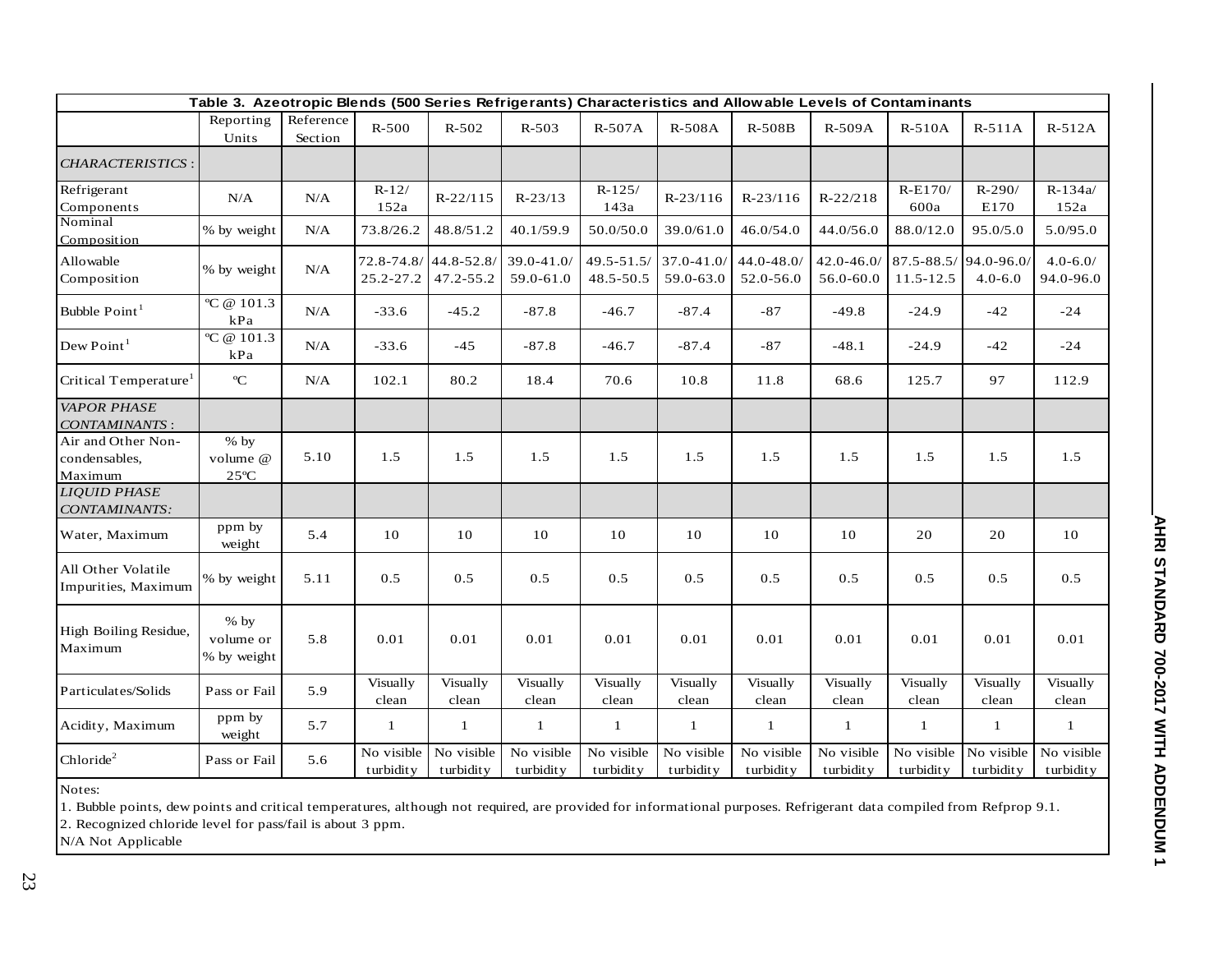|  | <b>AHRI STANDARD 700-2017 NITH ADDENDUN 1</b> |
|--|-----------------------------------------------|
|  |                                               |
|  |                                               |
|  |                                               |
|  |                                               |
|  |                                               |
|  |                                               |
|  |                                               |
|  |                                               |
|  |                                               |
|  |                                               |

| Table 3. Azeotropic Blends (500 Series Refrigerants) Characteristics and Allowable Levels of Contaminants (continued) |                               |                      |                         |                         |                        |                         |                             |  |  |  |  |
|-----------------------------------------------------------------------------------------------------------------------|-------------------------------|----------------------|-------------------------|-------------------------|------------------------|-------------------------|-----------------------------|--|--|--|--|
|                                                                                                                       | Reporting<br>Units            | Reference<br>Section | $R-513A$                | $R-513B$                | $R-514A$               | $R-515A$                | $R-516A$                    |  |  |  |  |
| <b>CHARACTERISTICS:</b>                                                                                               |                               |                      |                         |                         |                        |                         |                             |  |  |  |  |
| <b>Refrigerant Components</b>                                                                                         | N/A                           | N/A                  | R-1234yf/<br>134a       | R-1234yf/<br>134a       | $R-1336mzz(Z)/1130(E)$ | $R-1234ze(E)$<br>227ea  | R-1234yf/134a/152a          |  |  |  |  |
| Nominal Composition                                                                                                   | % by weight                   | N/A                  | 56.0/44.0               | 58.5/41.5               | 74.7/25.3              | 88.0/12.0               | 77.5/8.5/14.0               |  |  |  |  |
| Allowable Composition                                                                                                 | % by weight                   | N/A                  | 55.0-57.0/<br>43.0-45.0 | 58.0-59.0/<br>41.0-42.0 | 74.2-76.2 / 23.8-25.8  | 86.0-89.0/<br>11.0-14.0 | 76.1-78.9/7.0-9.0/12.1-14.1 |  |  |  |  |
| Bubble Point <sup>1</sup>                                                                                             | °C @ $101.3$<br>kPa           | N/A                  | $-29.2$                 | $-29.2$                 | 29.0                   | $-18.9$                 | $-29.4$                     |  |  |  |  |
| $Dew$ Point <sup>1</sup>                                                                                              | °C @ $101.3$<br>kPa           | N/A                  | $-29.1$                 | $-29.1$                 | 29.0                   | $-18.9$                 | $-29.4$                     |  |  |  |  |
| Critical Temperature <sup>1</sup>                                                                                     | $\rm ^{o}C$                   | N/A                  | 96.5                    | 95.5                    | 178.1                  | 108.4                   | 99.3                        |  |  |  |  |
| <b>VAPOR PHASE</b><br>CONTAMINANTS:                                                                                   |                               |                      |                         |                         |                        |                         |                             |  |  |  |  |
| Air and Other Non-<br>condensables, Maximum                                                                           | % by volume<br>@ 25°C         | 5.10                 | 1.5                     | 1.5                     | N/A                    | 1.5                     | 1.5                         |  |  |  |  |
| <b>LIOUID PHASE</b><br>CONTAMINANTS:                                                                                  |                               |                      |                         |                         |                        |                         |                             |  |  |  |  |
| Water, Maximum                                                                                                        | ppm by weight                 | 5.4                  | 10                      | 10                      | 20                     | 10                      | 10                          |  |  |  |  |
| All Other Volatile Impurities,<br>Maximum                                                                             | % by weight                   | 5.11                 | 0.5                     | 0.5                     | 0.5 <sub>l</sub>       | 0.5                     | 0.5                         |  |  |  |  |
| High Boiling Residue,<br>Maximum                                                                                      | % by volume<br>or % by weight | 5.8                  | 0.01                    | 0.01                    | 0.01                   | 0.01                    | 0.01                        |  |  |  |  |
| Particulates/Solids                                                                                                   | Pass or Fail                  | 5.9                  | Visually<br>clean       | Visually clean          | Visually clean         | Visually clean          | visually clean              |  |  |  |  |
| Acidity, Maximum                                                                                                      | ppm by weight                 | 5.7                  | $\mathbf{1}$            |                         | $\overline{1}$         |                         | $\overline{1}$              |  |  |  |  |
| Chloride <sup>2</sup>                                                                                                 | Pass or Fail                  | 5.6                  | No visible<br>turbidity | No visible<br>turbidity | No visible turbidity   | No visible<br>turbidity | No visible turbidity        |  |  |  |  |
|                                                                                                                       |                               |                      |                         |                         |                        |                         |                             |  |  |  |  |

1. Bubble points, dew points and critical temperatures, although not required, are provided for informational purposes. Refrigerant data compiled from Refprop 9.1. 2. Recognized chloride level for pass/fail is about 3 ppm.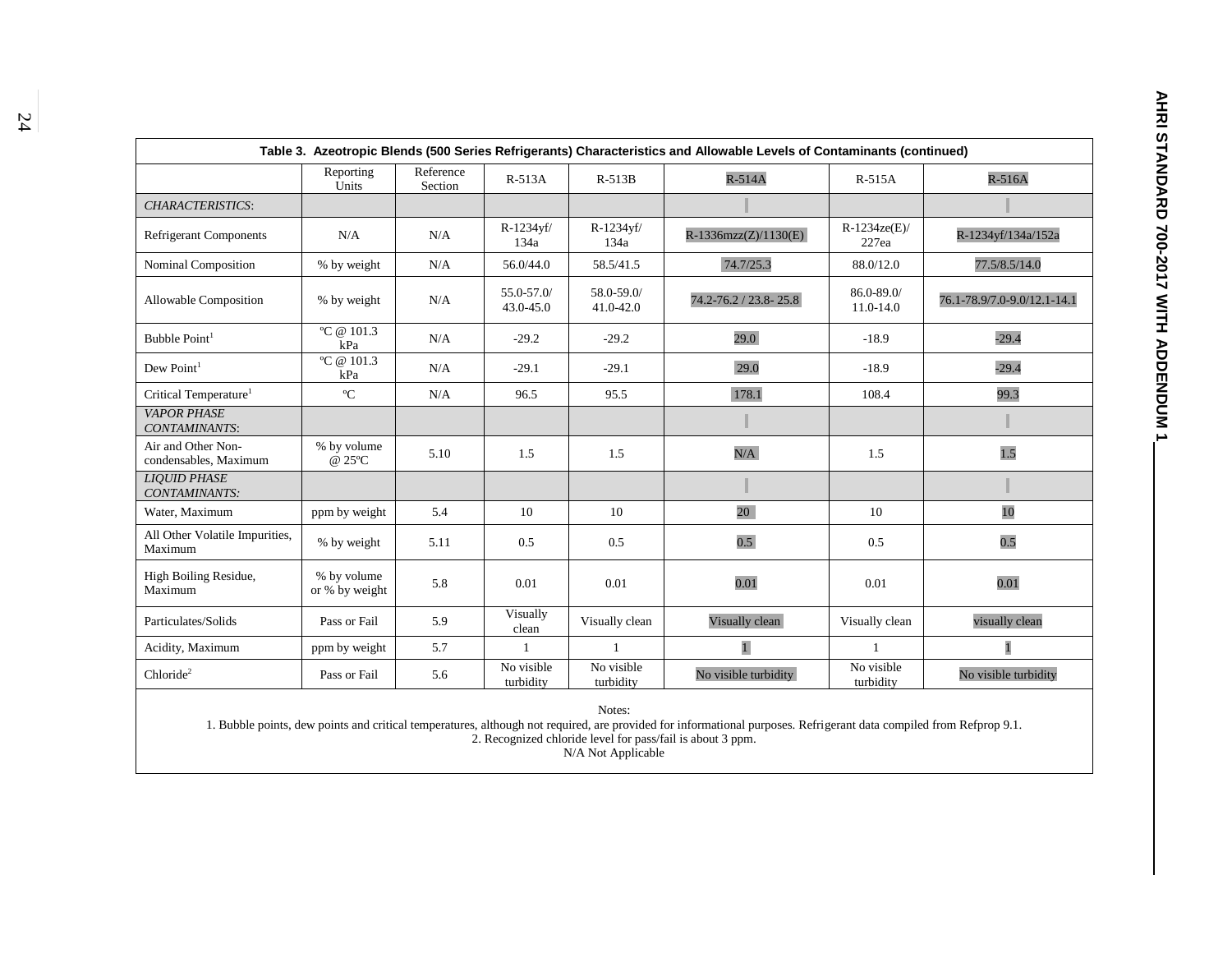### **APPENDIX A. REFERENCES – NORMATIVE**

**A1** Listed here are all standards, handbooks, and other publications essential to the formation and implementation of the standard. All references in this appendix are considered as part of this standard.

**A1.1** 2008 *Appendix C Analytical Procedures for AHRI Standard 700-2015 - Normative, Specification for Fluorocarbon Refrigerants,* 2008, Air-Conditioning, Heating, and Refrigeration Institute, 2111 Wilson Blvd., Suite 500, Arlington, VA 22201, U.S.A.

**A1.2** ANSI/ASHRAE Standard 34-2016, *Designation and Safety Classification of Refrigerants,* 2016, with Addenda, American National Standards Institute/American Society of Heating, Refrigerating and Air-Conditioning Engineers, Inc., 25 West 43rd Street, 4th Floor, New York, New York 10036 U.S.A., 1791 Tullie Circle N.E., Atlanta, GA 30329, U.S.A.

**A1.3** *ASHRAE Terminology,* https://www.ashrae.org/resources--publications/free-resources/ashrae-terminology, 2017, American Society of Heating, Refrigerating and Air-Conditioning Engineers, Inc., 1791 Tullie Circle, N.E., Atlanta, GA 30329, U.S.A.

**A1.4** ASTM Standard D1296-01-2012, *Standard Test Method for Odor of Volatile Solvents and Diluents*, 2012, ASTM International, 100 Barr Harbor Drive, West Conshohocken, Pennsylvania 19428, USA.

**A1.5** GPA STD-2177, A*nalysis of Natural Gas Liquid Mixtures Containing Nitrogen and Carbon Dioxide by Gas Chromatography*, 2013, Gas Processors Association, 6526 East 60<sup>th</sup> Street, Tulsa, Oklahoma 74145, U.S.A.

**A1.6** REFPROP Reference Fluid Thermodynamic and Transport Properties *NIST Standard Reference Database 23 Version 9.1*, 2013, U.S. Department of Commerce, Technology Administration, National Institute of Standards and Technology, Standard Reference Data Program, Gaithersburg, Maryland 20899, U.S.A.

### **APPENDIX B. REFERENCES – INFORMATIVE**

**B1** Listed here are standards, handbooks and other publications which may provide useful information and background but are not considered essential. References in this appendix are not considered part of the standard.

**B1.1** 2012 *Appendix D Gas Chromatograms for AHRI Standard 700-2015 - Informative, Specification for Fluorocarbon Refrigerants,* 2012, Air-Conditioning, Heating, and Refrigeration Institute, 2111 Wilson Blvd., Suite 500, Arlington, VA 22201; U.S.A.

**B1.2** U.S. Code of Federal Regulations, Title 40, Part 82, *Protection of Stratospheric Ozone*, 2013, Office of the Federal Register, National Archives and Records Administration, 800 North Capitol Street, NW, Washington, DC 20402, U.S.A.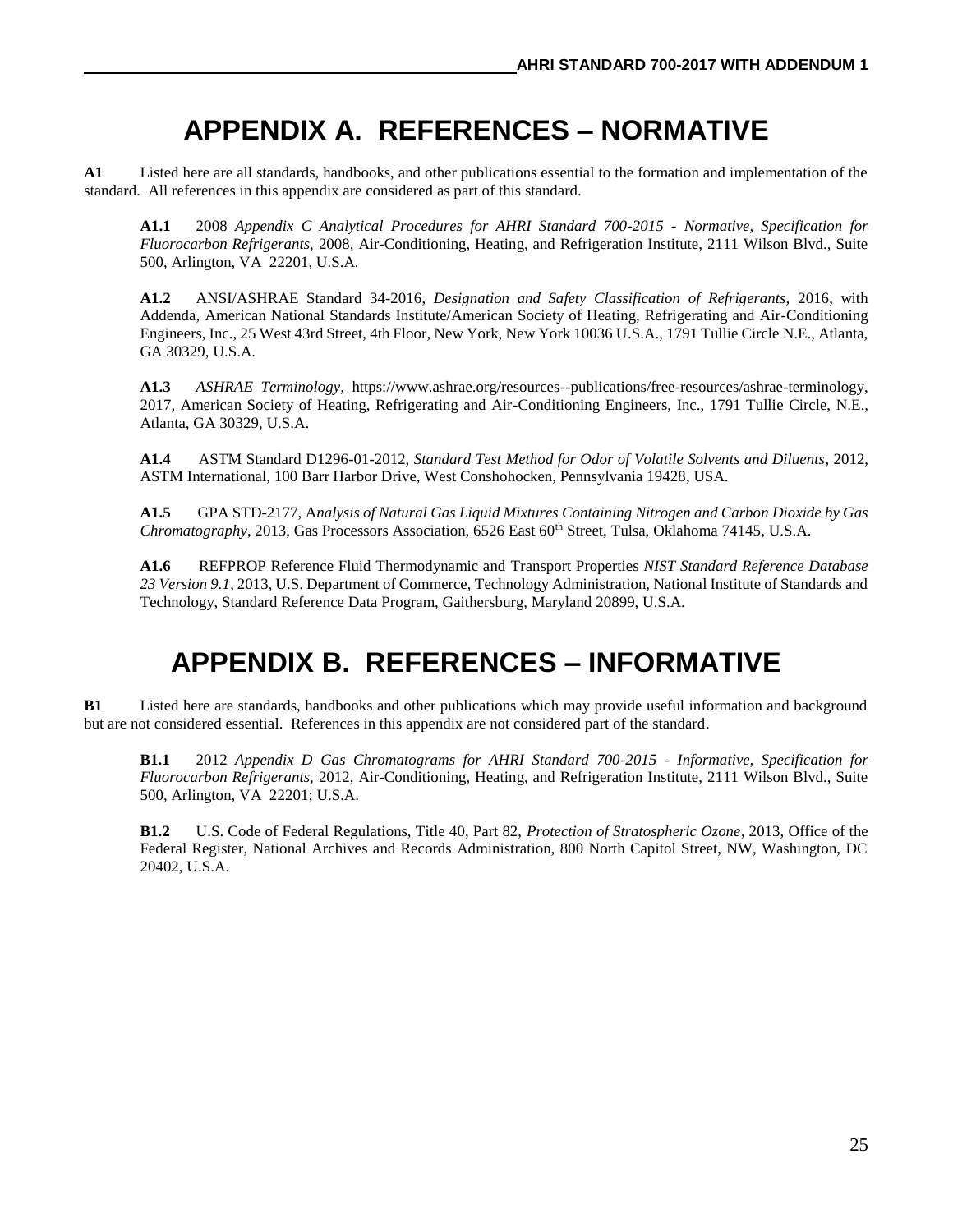# **APPENDIX C. ANALYTICAL PROCEDURES FOR AHRI STANDARD 700 - NORMATIVE**

**C1** Appendix C is available for download from the AHRI website: [http://www.ahrinet.org/site/686/Standards/HVACR-](http://www.ahrinet.org/site/686/Standards/HVACR-Industry-Standards/Search-Standards)[Industry-Standards/Search-Standards.](http://www.ahrinet.org/site/686/Standards/HVACR-Industry-Standards/Search-Standards)